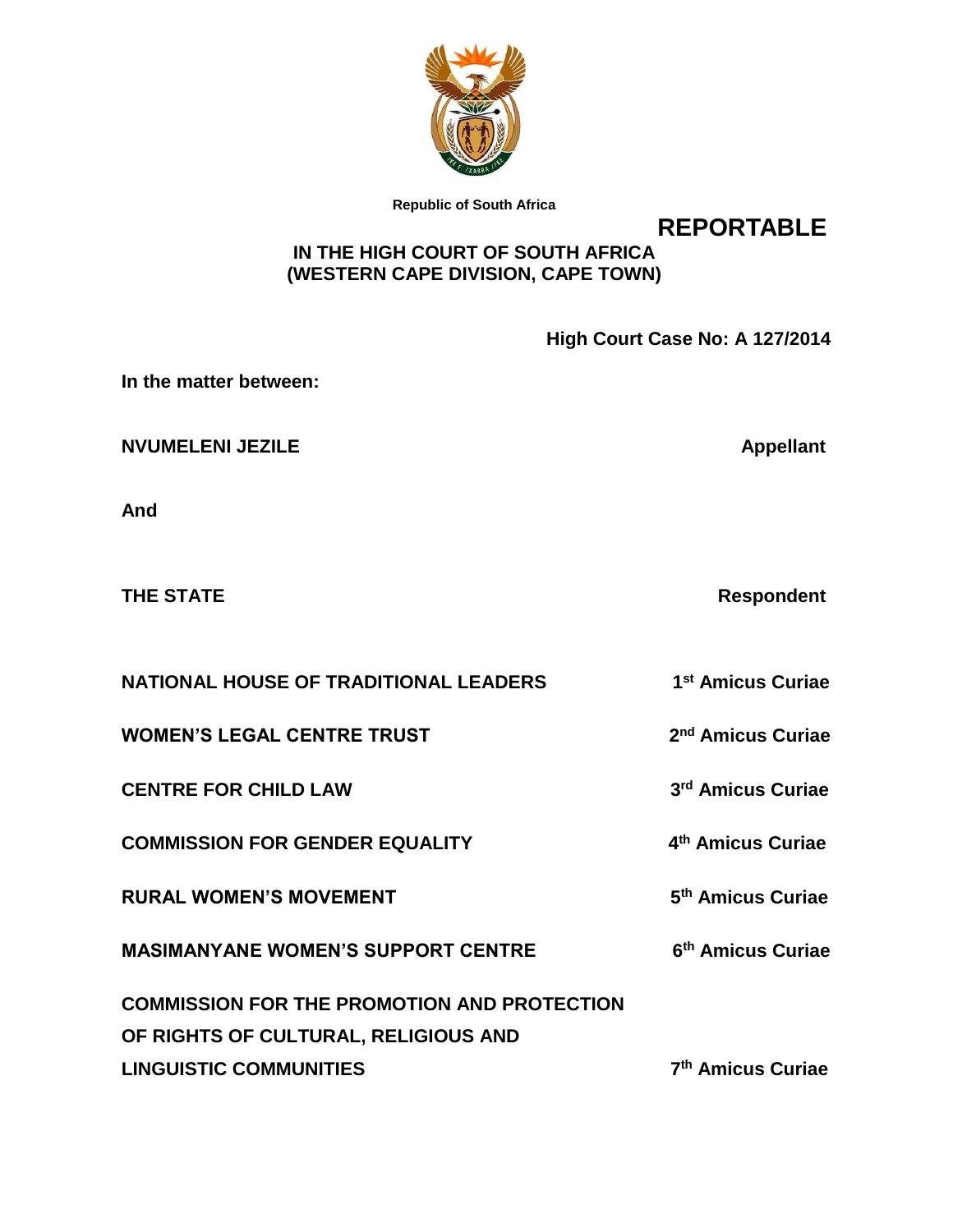Court: Justice N J Yekiso, Justice V Saldanha *et* Justice J Cloete Heard: 22 August 2014, 24 October 2014 and 5 December 2014 Delivered: 23 March 2015

# **JUDGMENT**

## **The Court**

#### **Introduction**

- [1] On 7 November 2013 the appellant was convicted in the Wynberg regional court on one count of human trafficking, three counts of rape, one count of assault with intent to cause grievous bodily harm and one count of common assault. All of the convictions pertain to a single complainant.
- [2] On 13 February 2014 the appellant was sentenced to 10 years' imprisonment on the human trafficking count, 20 years' imprisonment on the 3 rape counts (which were taken together for purposes of sentence), 6 months' imprisonment on the count of assault with intent to cause grievous bodily harm, and 30 days imprisonment on the count of common assault. The trial court further ordered that 8 years of the sentence for human trafficking, as well as the sentences imposed for the two assaults, would be served concurrently with the sentence imposed for the rapes. The appellant was thus sentenced to an effective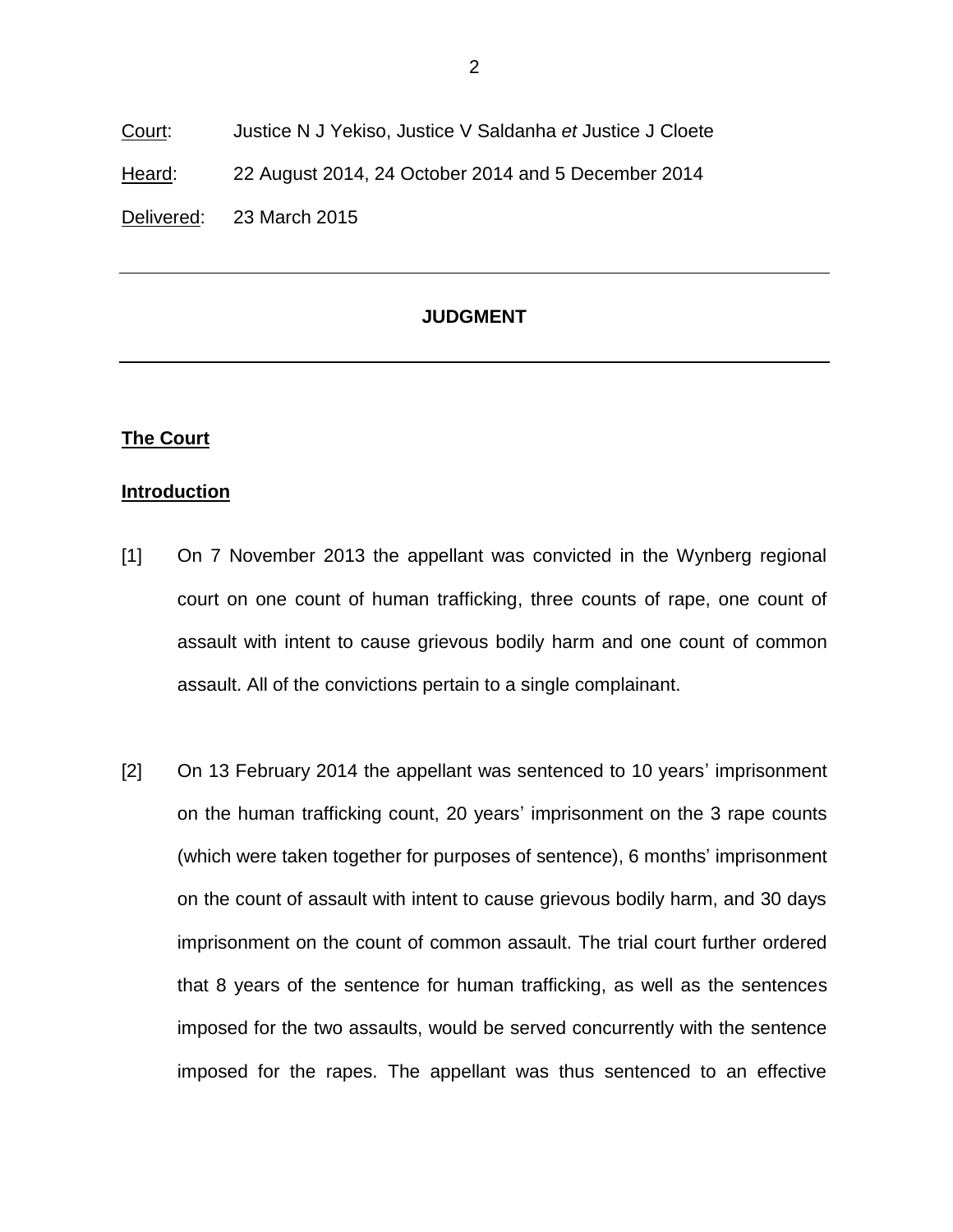22 years' direct imprisonment. In addition, the trial court ordered that the appellant's details be included in the National Register for Sexual Offenders in accordance with s 50(2)(a) of the Criminal Law Sexual Offences and Related Matters Amendment Act 32 of 2007 (*'the Sexual Offences Act'*).

[3] The convictions all relate to a series of events which occurred over the period January to March 2010, starting in a remote rural area of the Eastern Cape and ending with the complainant fleeing from the appellant's home in Philippi near Cape Town and laying criminal charges against him.

#### **Background**

- [4] The facts which became common cause during the trial are succinctly set out in the trial court's judgment and we can do no better than to largely repeat them, amplifying where we consider it necessary.
- [5] During December 2009 or early January 2010 the appellant, who was 28 years old at the time, departed from his residence in Phillippi for his home village in the Eastern Cape with the specific intention of finding a girl or young woman there in order to conclude a marriage in accordance with his custom. His stated requirements were that the girl or young woman should be younger than 18 years old because, over that age, she would likely have children. He wanted a virgin. According to the appellant the ideal age for his chosen wife was 16 years old.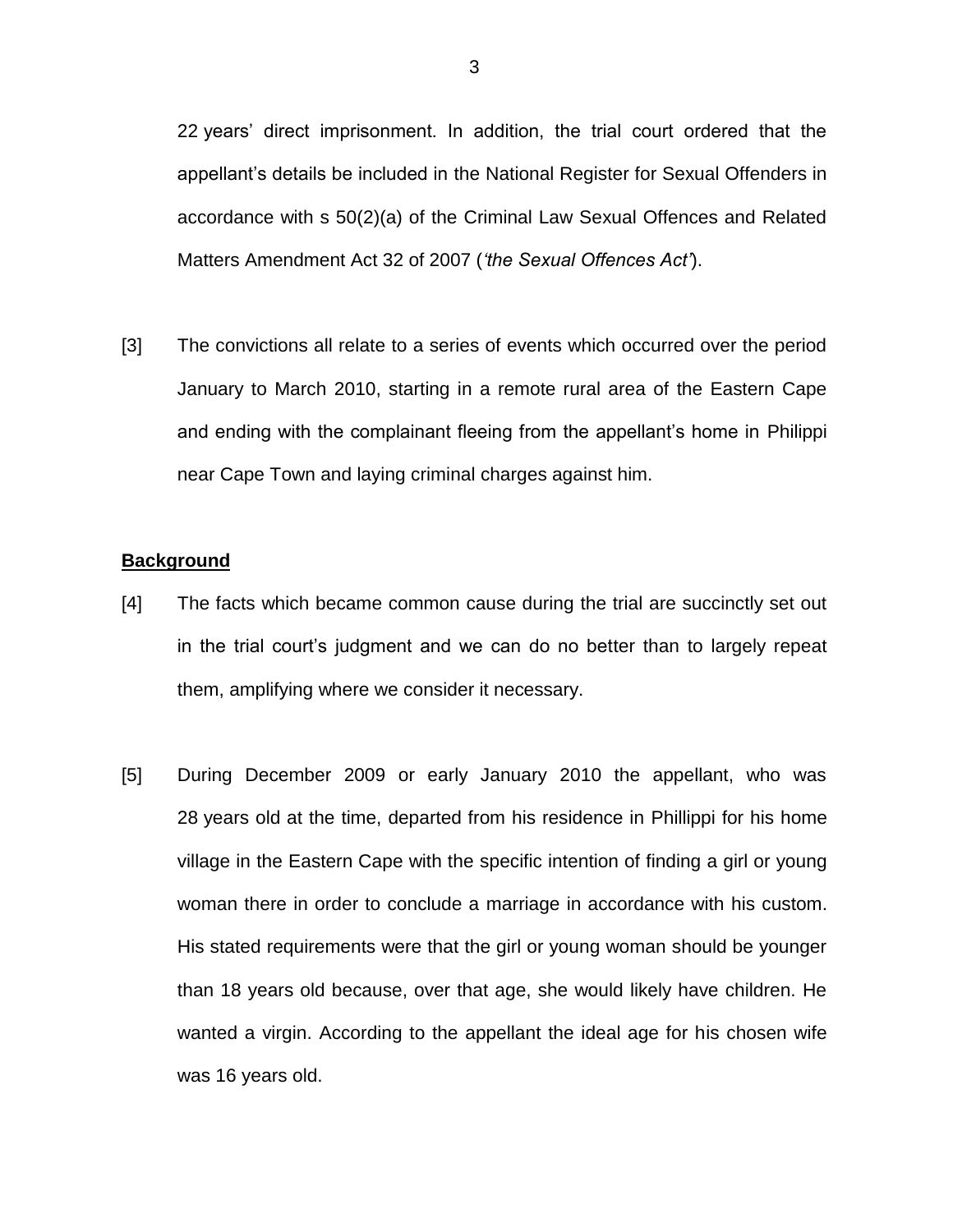- [6] During January 2010 the appellant noticed the complainant, then 14 years old, and decided that she would make a suitable wife. They had neither spoken to nor even been introduced to each other at that stage; and the complainant was entirely unaware of who the appellant was or what his intentions were. She had just commenced Grade 7 at her local school. The only reason why the appellant even had occasion to notice the complainant was because she had been sent by a male family member, whom she referred to as her uncle, to fetch a cigarette for him from a house at which the appellant was present at the time. The complainant's father is deceased and she lived with her maternal grandmother and other family members because her mother worked in a nearby village or town and was only able to come home to visit at the end of each month.
- [7] On the same day that the appellant first saw the complainant, he requested his family to start the traditional *lobola* negotiations with the complainant's family. He and two of his family members then approached the complainant's male family members (in a neighbouring village) to start the negotiations. It would appear that they were concluded over the course of one day. Early the following morning the complainant was called to a gathering of various male members of the two families and informed by one of them, who was not known to her, that she was to be married in another village.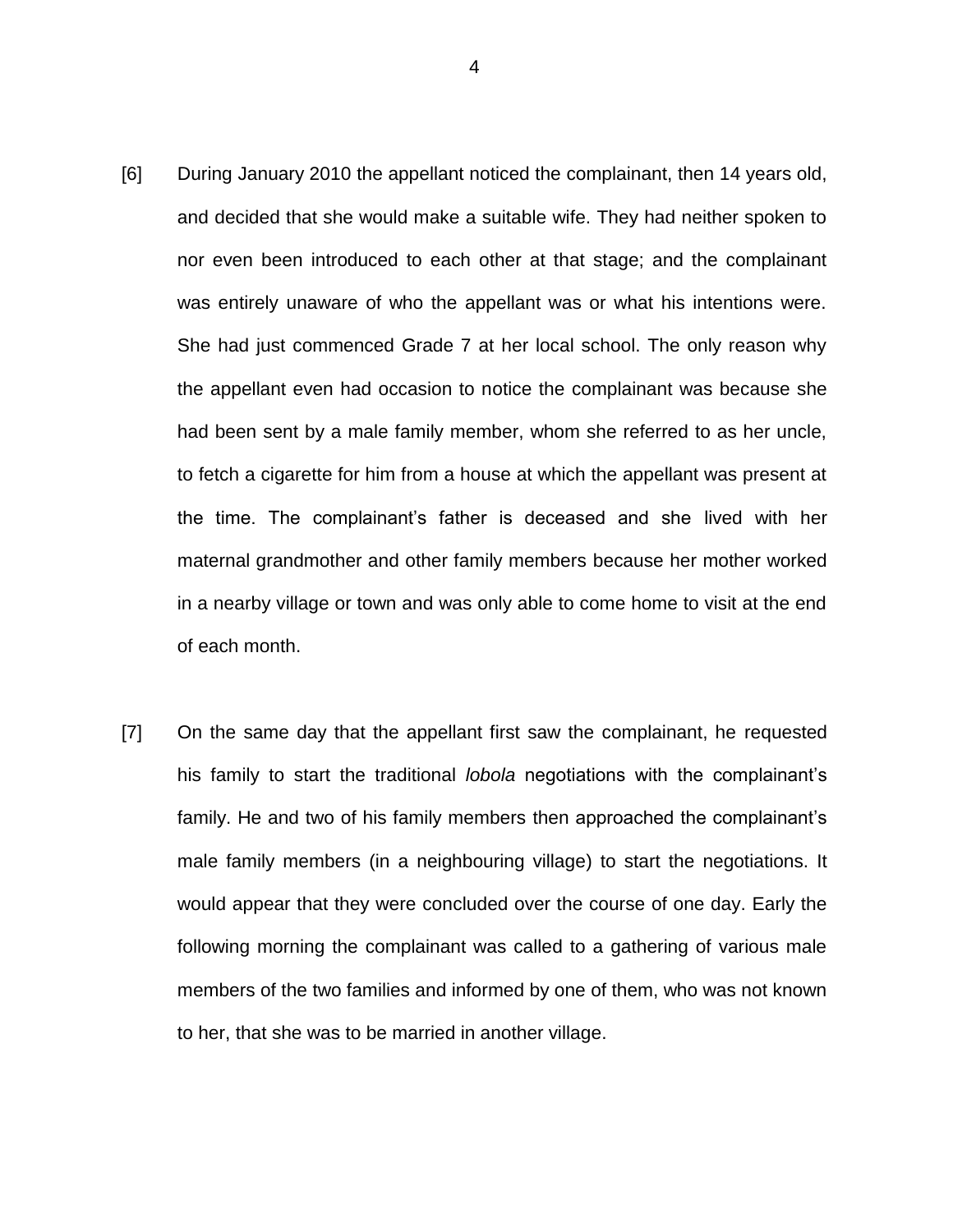- [8] The complainant was instructed by her uncle to take off her school uniform and to put on different clothes. Her resistance to this instruction was ignored. Her uncle thereafter took her one hand and another man the other. She was removed from her home and taken to the house at which the appellant had noticed her a day or so earlier. On the way to this house she was introduced to the appellant for the first time and informed that he was to be her husband.
- [9] Having arrived at the appellant's house in his home village, the complainant was immediately dressed in *amadaki* (specially designed attire for the new bride, or *makoti*, which was referred to in the trial as "the *makoti* attire or clothing"). She was instructed to partake in various traditional ceremonies as well as attending to certain household duties for the appellant, which, after resisting, she apparently did. It was during one of these ceremonies that the complainant allegedly became the appellant's customary law wife. At a stage *lobola* of R8 000 was paid by the appellant to the complainant's maternal grandmother, who subsequently gave it to the complainant's mother.
- [10] The complainant was unhappy and ill at ease (the reasons and extent of this were in issue during the trial) and left her new marital home a few days into the marriage, hiding first in a nearby forest and then, on her mother's instruction, at another house. She was found and promptly returned to the appellant by her own male family members two to three days later. Shortly thereafter the appellant informed the complainant that he would be returning to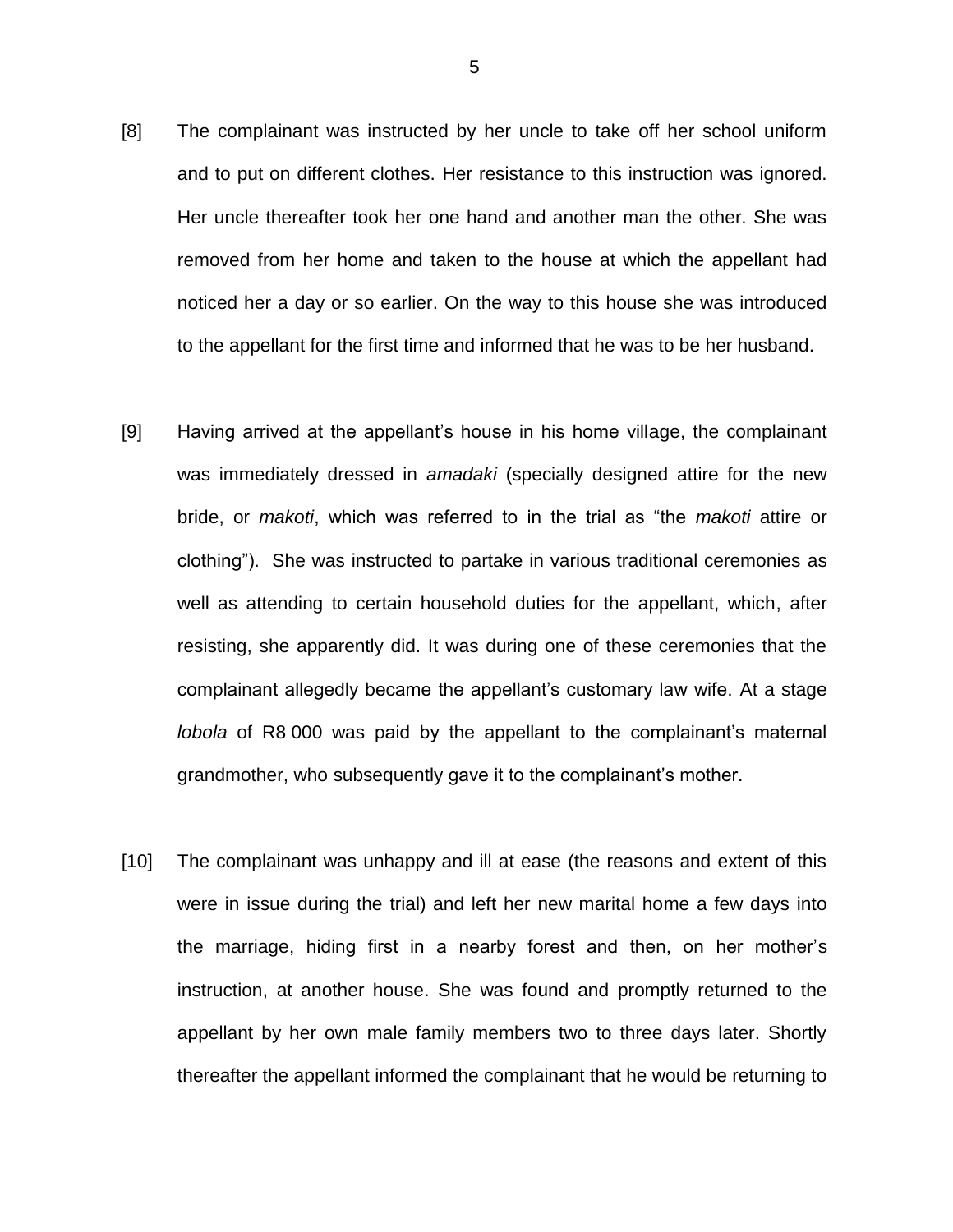Cape Town with her. This trip was sanctioned by her male family members. They travelled from the Eastern Cape to Cape Town by taxi and after their arrival, resided with the appellant's brother and his wife in their shared home in Phillippi. During the period in which the complainant resided with the appellant in Cape Town, he would leave each morning to seek employment while she was required to remain behind and attend to household chores.

- [11] Sexual intercourse took place between them on various occasions (the complainant maintained that there were seven such occasions within a matter of a few days after their arrival in Cape Town, all of which were against her will). Within the same period the appellant and complainant argued. During one of their arguments the complainant sustained an open wound to her leg. It was shortly thereafter that the complainant fled from the appellant on 2 March 2010. On the same date she reported the events to the police, who took her to be examined by a doctor on 3 March 2010.
- [12] At issue in the trial were the following:
	- 12.1 Whether the complainant travelled willingly with the appellant from the Eastern Cape to Cape Town, and remained in Cape Town willingly with him until she fled, or whether she was trafficked to Cape Town by the appellant for purposes of exploitation or abuse of a sexual nature;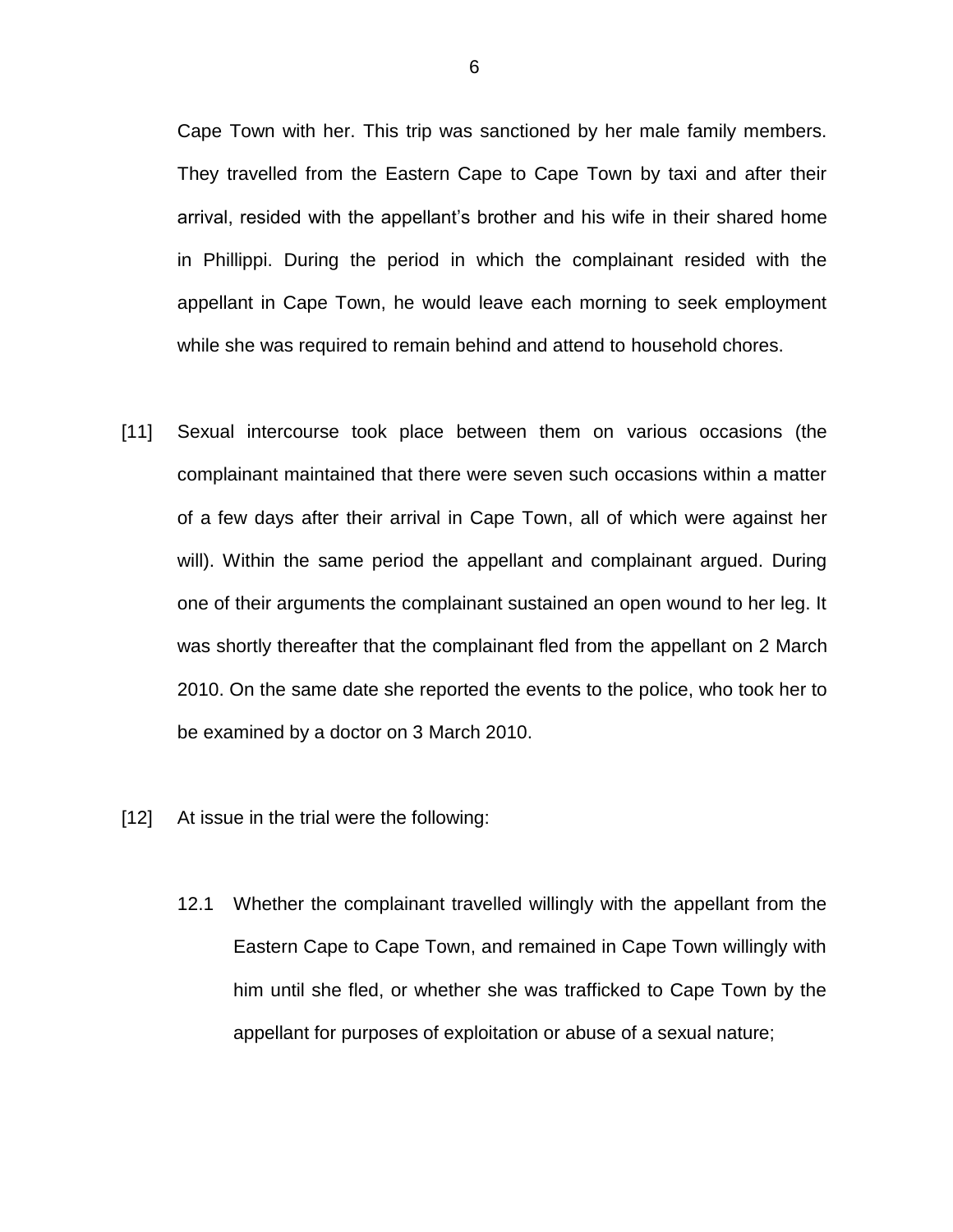- 12.2 Whether sexual intercourse took place on at least three occasions; and if so, if this was with the complainant's consent (her age would only become relevant for purposes of a conviction on statutory rape if it was found that she had consented – although she was 14 years old, the appellant claimed that she told him that she was 16 years old); and
- 12.3 Whether the injury that she sustained to her leg was caused by the appellant.
- [13] It should be noted that, although the complainant testified about seven rapes, all of which occurred after her arrival in Cape Town, the appellant was only charged with three rapes. Furthermore, on his own version, sexual intercourse occurred on two occasions. According to the appellant, sexual intercourse took place once before they left the Eastern Cape and once after their arrival in Cape Town. This is also relevant when considering the conviction on the human trafficking count.

#### **The evidence in the court a quo**

[14] The state adduced the evidence of four witnesses, namely the complainant, her mother, the police reservist who had taken her statement and Dr Narula who had examined her on 3 March 2010. The appellant (who had exercised his right to make no admissions at the outset or to provide an explanation for his plea of not guilty) testified in his own defence. He called two witnesses,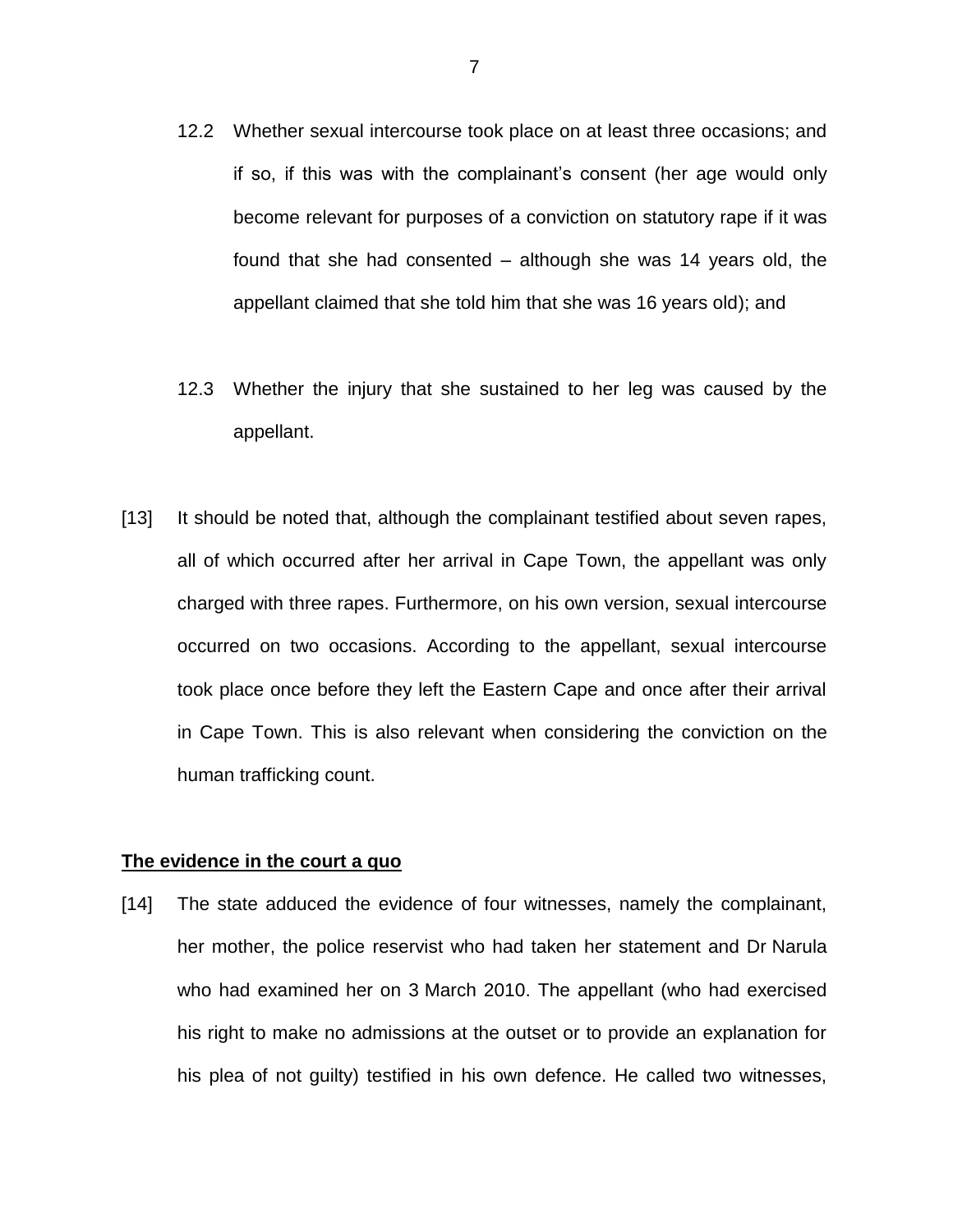namely his sister-in-law (with whom he and the complainant had resided in Cape Town) and Professor Francois De Villiers, an expert in customary law. Given the common cause facts, what follows is a summary of the evidence of the various witnesses on the disputed issues only.

- [15] The complainant testified that during her errand to fetch a cigarette for her uncle, one of the two men who she met there had asked her to identify herself by her name which he already knew. She became suspicious and when she returned with the cigarette, pleaded with her uncle never to force her into a customary marriage. She knew that this had happened to a number of other young girls and dreaded the prospect of it occurring to her.
- [16] Whilst being forcibly restrained by being held by her arms en route to her "marriage" by her uncle and the appellant's family member (a considerable distance away) she cried and pleaded but was instructed by her uncle to stop. She was then handed over to the appellant and two of his family members who they met along the way. She was similarly restrained by them for the remainder of the journey to the appellant's village.
- [17] After being instructed to put on her *amadaki*, the complainant was told to sit behind a door, thereafter to eat and later to spend the night with the appellant. When she refused to eat the appellant's brother threatened her with a stick. She again protested and he left her alone. She wept and told the appellant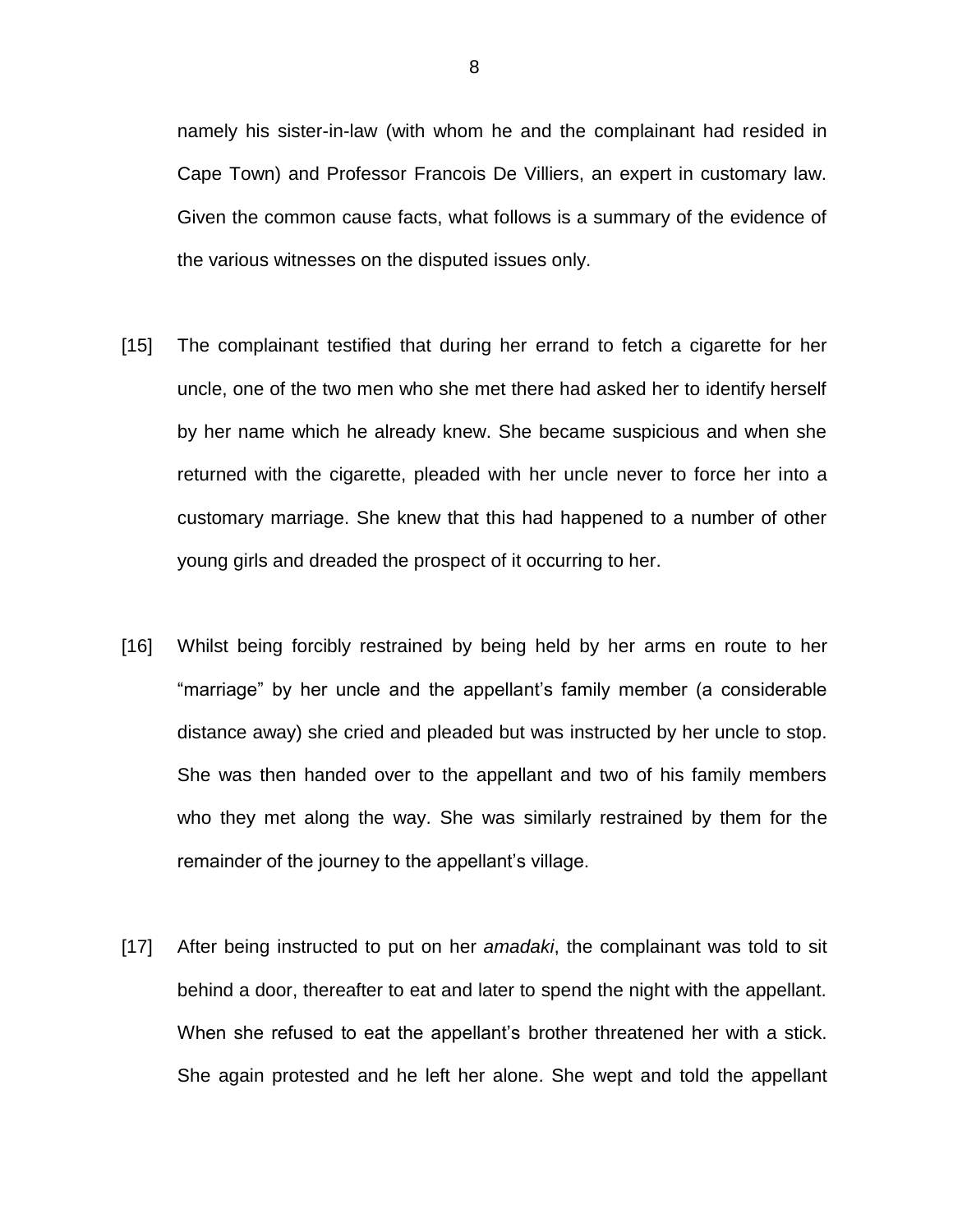that she did not want to be his wife, nor did she want to sleep with him. She ended up sleeping on the same bed as the appellant, wrapped in a blanket, but faced away from him.

- [18] The complainant's first attempt to escape was the following morning when she accompanied a female relative of the appellant to fetch water from a nearby river. She changed out of her *amadaki* in bushes nearby and ran away. She was chased by the appellant who caught and questioned her. She pretended that she had been practicing for a sporting event. The appellant instructed her to return with him to his home. She was thereafter ordered to make tea but refused. A sheep was slaughtered and she was given something to drink. She threw the drink away.
- [19] The complainant's second attempt at escape was that evening when, on the pretext of fetching water to wash herself, she again ran away. She sought shelter at a relative's house but was turned away. The relative told her that another young girl had previously hidden there but had been found and returned to her "husband". The complainant slept in a forest and hid there for the following day. That evening she walked the long journey back to her home village. On her arrival she saw that certain members of her family were still awake. She was afraid to go inside because she feared that she would be caught by the male family members and returned to the appellant. She slept outside in the garden and hid in bushes the next day.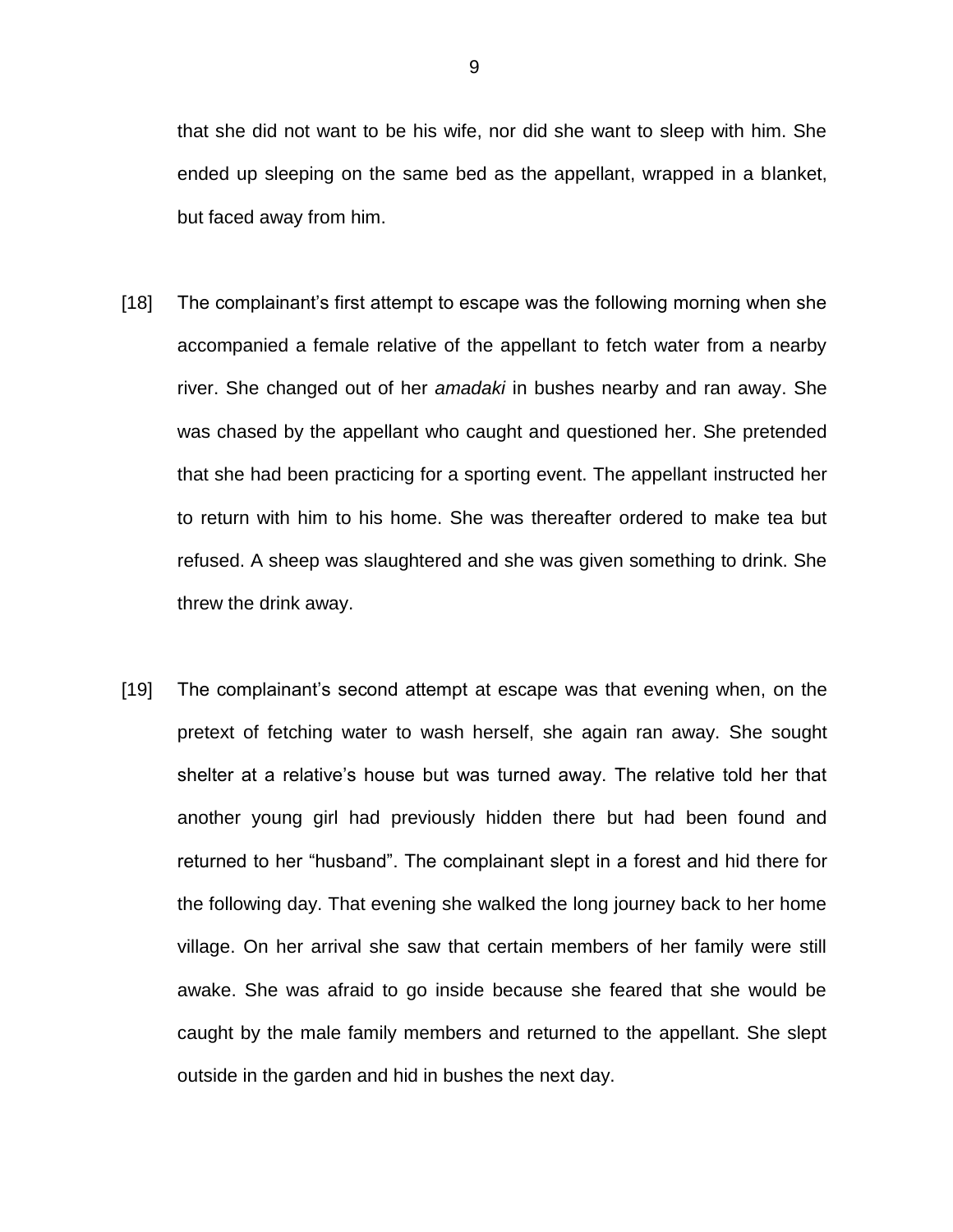- [20] She encountered a woman who told her that her mother had returned to the village and was looking for her; and that it was safe to return home because her mother was alone there. When the complainant returned, her mother asked if she wanted to be married. She replied that she did not, and that she wanted to return to school. Her mother told her to pack a suitcase. The arrangement was that the complainant was to hide in a nearby family house and then take a taxi to join her mother in the village where she worked. However the complainant was found in that house by her uncle and various other men, some of whom were relatives, and taken back by them to the appellant.
- [21] Upon her arrival back at the appellant's house she was told by the appellant and his uncle to dress herself again in her *amadaki*. When she refused, they beat her with a sjambok and sticks until she agreed. She later overheard that she would be leaving with the appellant for Cape Town the following day. She was neither consulted nor even informed herself of this.
- [22] That night the appellant asked her for sexual intercourse. She refused. When she awoke the following morning a taxi was waiting outside and she was told that she was to leave immediately with the appellant for Cape Town. She refused. She was made to get into the taxi against her will by the appellant and his relatives. She arrived in Cape Town (a city completely foreign to her).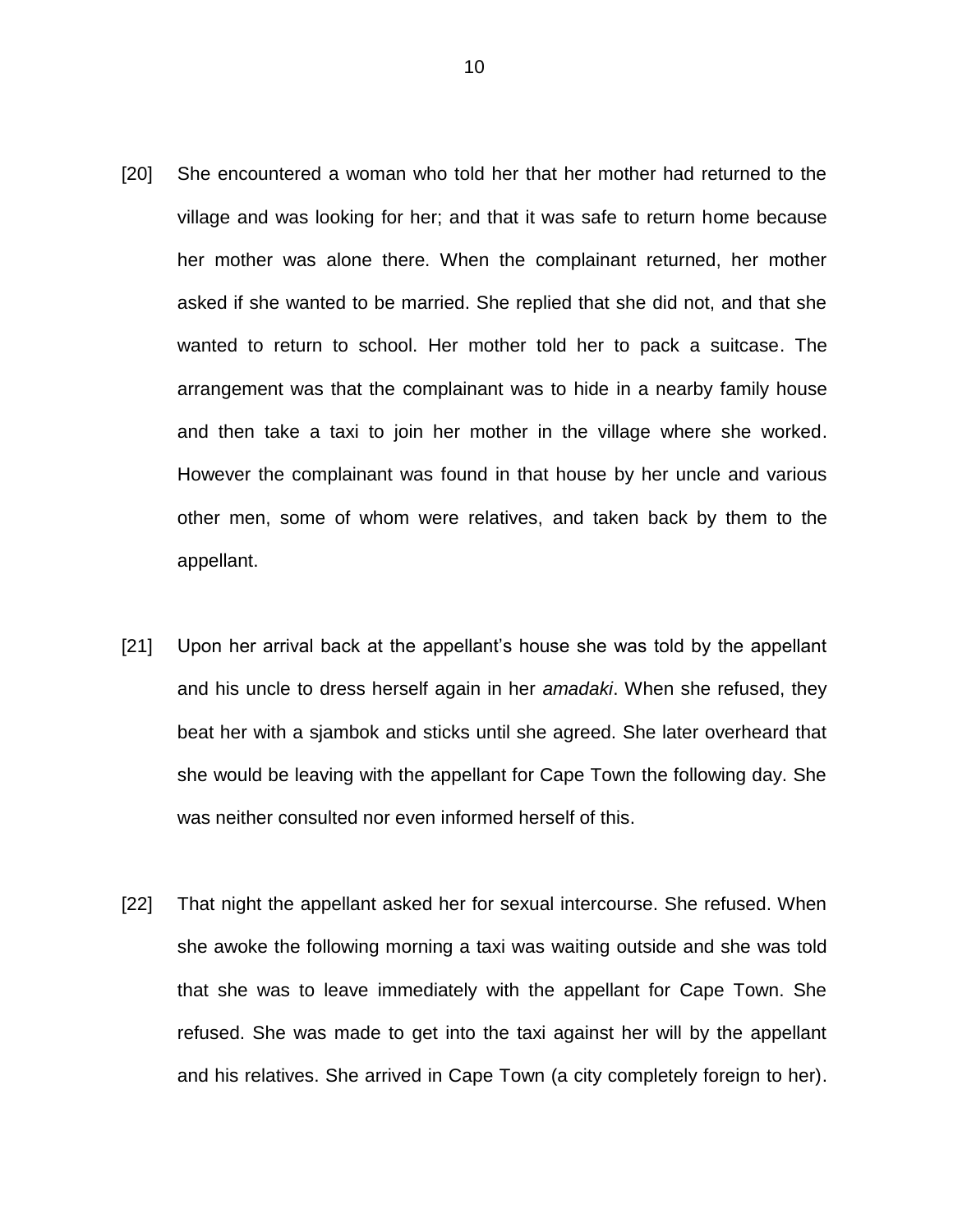This occurred sometime towards the end of February 2010.

- [23] That evening she again refused to eat when instructed by the appellant, his brother and sister-in-law to do so. She also again refused to have sexual intercourse with the appellant. The appellant's brother told her that she would have to have intercourse with the appellant because she was his wife. Again she refused. The appellant's brother held her down while they removed her panties. She was struggling and the appellant proceeded to rape her. After the rape the appellant's brother returned to his own room. The following morning the appellant and his relatives left for the day and she was locked in the house. She could not leave the house because the front door and gates were kept locked at all times. During the course of her being locked up by the appellant she told him that she wanted to attend school. He refused, saying that he did not want an "educated wife".
- [24] That evening she again refused to eat. She was told to draw a bath for the appellant. She complied but refused his instruction to take out fresh clothes for him. The appellant told her to come to bed and she refused. He locked the bedroom door and took off his belt. He slapped her hard and she fought back. The appellant hit her with both an aluminium handle of a mop or broom, which broke, as well as with his belt. During their scuffle she sustained an open wound to her leg. The appellant held her down and raped her for the second time. Later that night he raped her a third time. In the early hours of the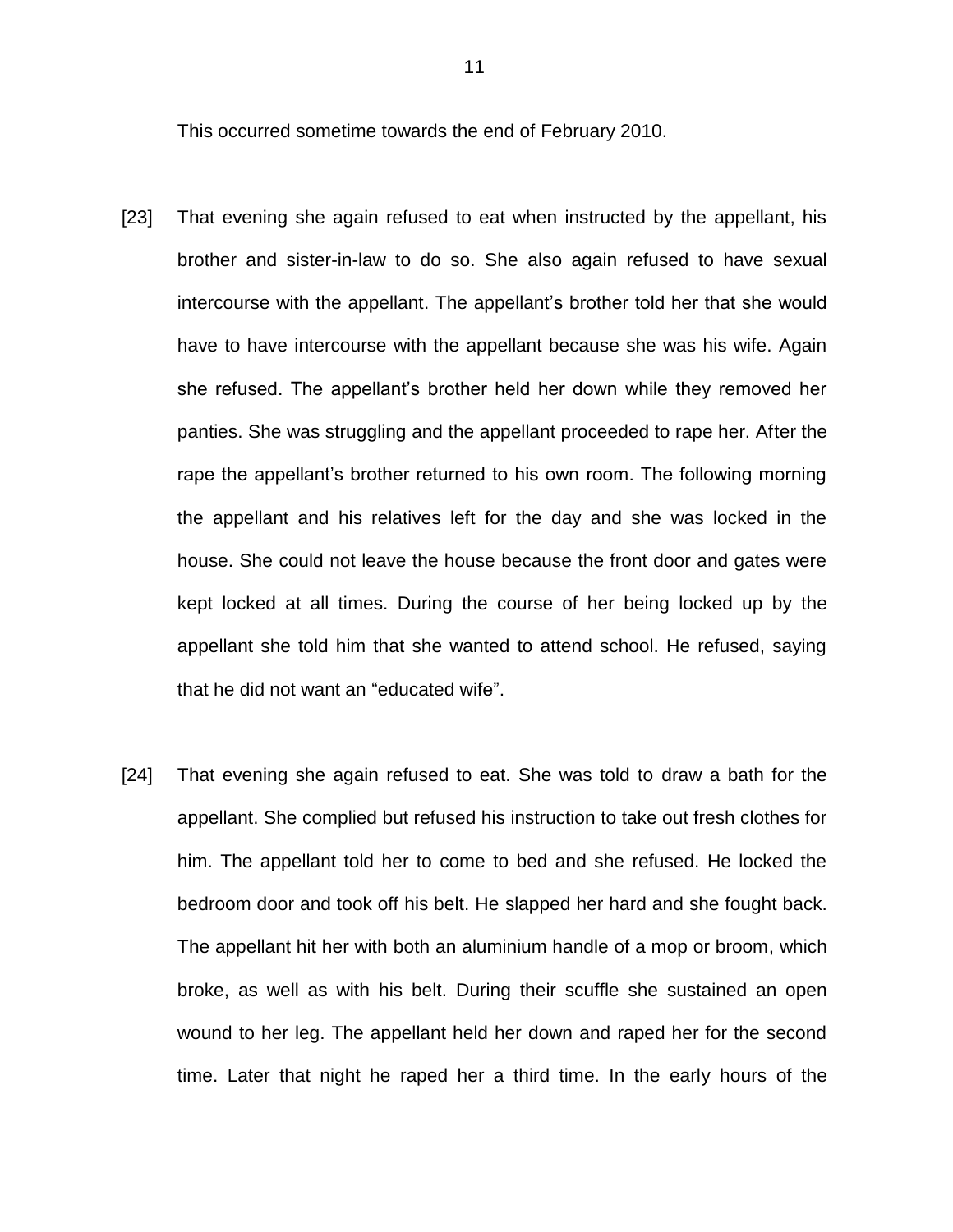following morning he raped her a fourth time. She was again locked in the house that day while the appellant and his relatives attended church.

- [25] Upon their return the complainant was chastised for refusing to wear the *amadaki* headscarf. She refused to cook when instructed. She also refused to eat. That evening the appellant locked their bedroom door and demanded sexual intercourse. She refused and he raped her a fifth time. After she had washed herself, he raped her a sixth time. Early the following morning he raped her for the seventh time.
- [26] Before the appellant and his relatives left the next day, the complainant took R100 cash out of his wallet. She asked the appellant's sister-in-law not to lock the doors and gates on the pretext that she wanted to wash clothing. The sister-in-law only locked the outside gate when they left. The complainant washed herself and packed a few items of clothing in a bag. She took a dustbin to the corner of the yard in order to jump over the fence. She jumped over the fence and she took a taxi to the nearest taxi rank. There she met two women. She showed them the wound to her leg. One of the women called the police who arrived and took her to the police station. Her mother was contacted. She slept at the police station that night and was taken to the doctor the following morning. Her brother, who lives in Cape Town, then fetched her.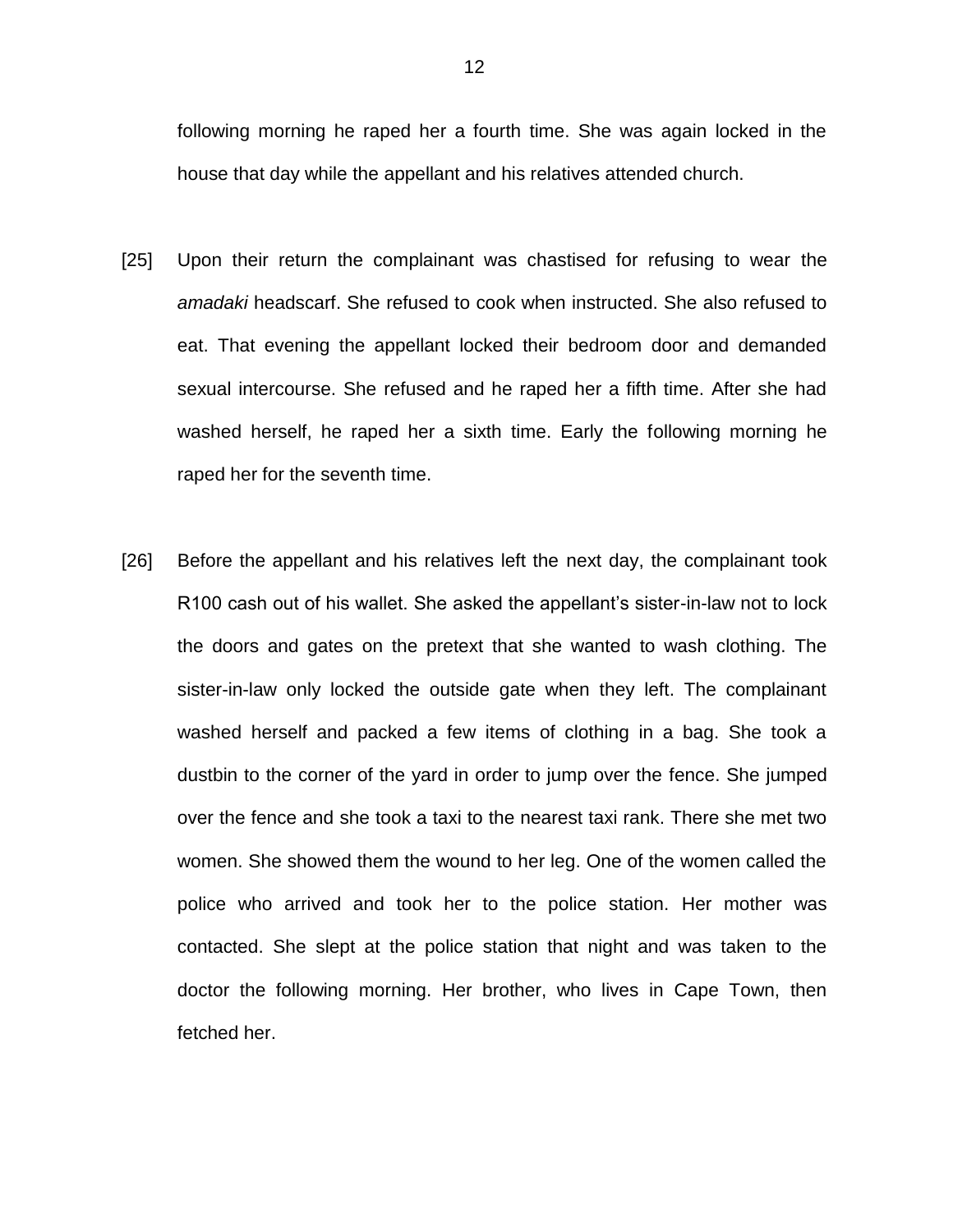- [27] The complainant was found by the trial court to be an excellent witness whose version was not undermined in any material respect. She was still visibly traumatised when testifying almost two years after the events.
- [28] The complainant's mother's testimony may be summarised as follows. During February 2010 she discovered that the complainant had been given away in a customary marriage by her own mother and brother (who is the uncle to whom the complainant referred during her testimony). She would never have consented to the complainant's "marriage" because she was too young. She went home the following week to discover that the complainant was indeed no longer there. She could obtain very little information as to who the complainant had "married" or where she was. *Lobola* of R8 000 was paid to the maternal grandmother, and in turn later handed to her. The complainant's mother subsequently ascertained that the complainant had run away from her "marital home" when the appellant came to inform her brother. Despite her search the complainant could not be found. On the following day she received information that the complainant was hiding in a forest and sent word for her to come home at a time when her mother and brother would not be there. The complainant returned in an hysterical state, crying uncontrollably. She told her mother that she did not want to be married and that the appellant was a violent man. She told the complainant to pack a bag and early the next morning sent her to hide at her family house until she could borrow money to send the complainant by taxi to where she worked.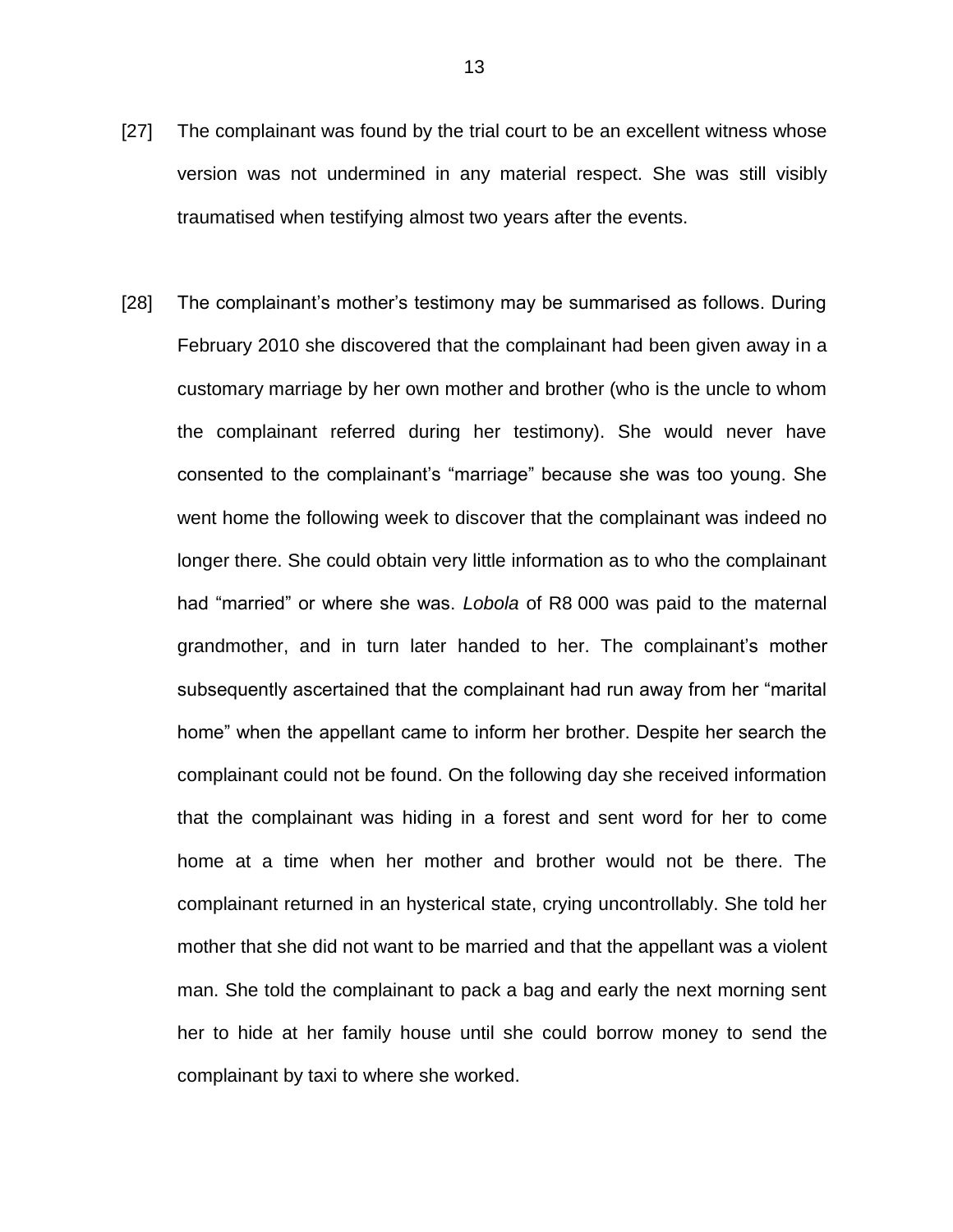- [29] However, her brother and other male family members discovered the complainant and returned her to the appellant. She herself was too scared of the men to interfere, but noting the child's distress, begged her not to take her own life. After the male family members returned from delivering the complainant to the appellant for the second time, she was told that the complainant would be leaving for Cape Town with her new "husband" the following day. The complainant had telephoned her from Cape Town about a week or two later. She repeated that she did not want to be with the appellant and that he was violent. She asked the complainant to persevere until she was able to fetch her in Cape Town. The appellant called her shortly thereafter reporting that he had hit the complainant with a mop handle, but claimed that the complainant was not seriously injured. A day or so later the appellant contacted her again to report that the complainant had disappeared while he was at work. That night she was contacted by the police.
- [30] Reservist Constable Tengiwe testified that she was on duty on 2 March 2010. The complainant arrived at the trauma section of the police station with two police officials. The complainant told her that she had been forced into marriage in the Eastern Cape and recounted what had happened to her. The complainant limped, had a deep wound on her thigh that was starting to heal and a bruise on her back. The complainant told her that she had sustained these injuries when the appellant had assaulted her with a mop or broom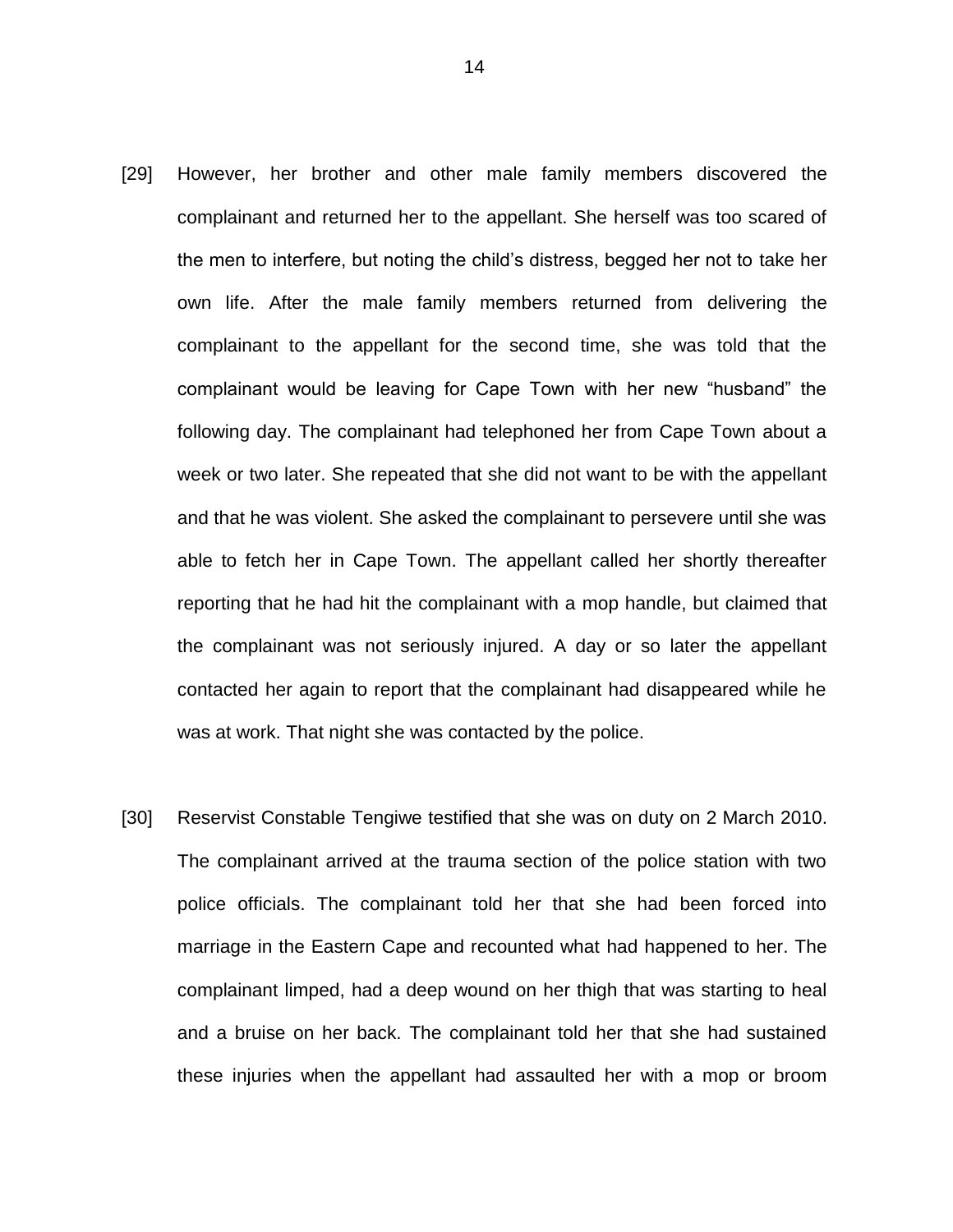handle when they had argued about her refusal to have sexual intercourse. The complainant reported that she did not wish to be married to the appellant. She wanted to be with her mother and return to school. Her mother was contacted and the complainant was taken to a doctor.

- [31] Dr Narula testified that she had examined the complainant on 3 March 2010. The complainant appeared traumatised, fearful and tearful, still wearing her *amadaki* dress. During examination Dr Narula noted a huge gaping wound on the lower thigh that had become septic, as well as two healing abrasions on the complainant's left forearm and a haematoma on her toe. On gynaecological examination she found a healing tear of the hymen, scarring of the posterior fourchette, redness at the hymen and bilateral vestibular redness of the vagina, as well as vaginal discharge. Her findings were compatible with the history given as well as recent forceful vaginal penetration by a penis or object. Dr Narula testified that the complainant was a virgin prior to sustaining the gynaecological injuries.
- [32] Dr Narula referred the complainant to the hospital's casualty unit to manage her leg wound. The wound was irrigated and dressed and the complainant was given a tetanus injection and antibiotics. She was also referred to a social worker because she was so obviously traumatised. It was Dr Narula's opinion that the open leg wound was consistent with the complainant having been assaulted with the handle of a mop or broom, and that the injuries on her arm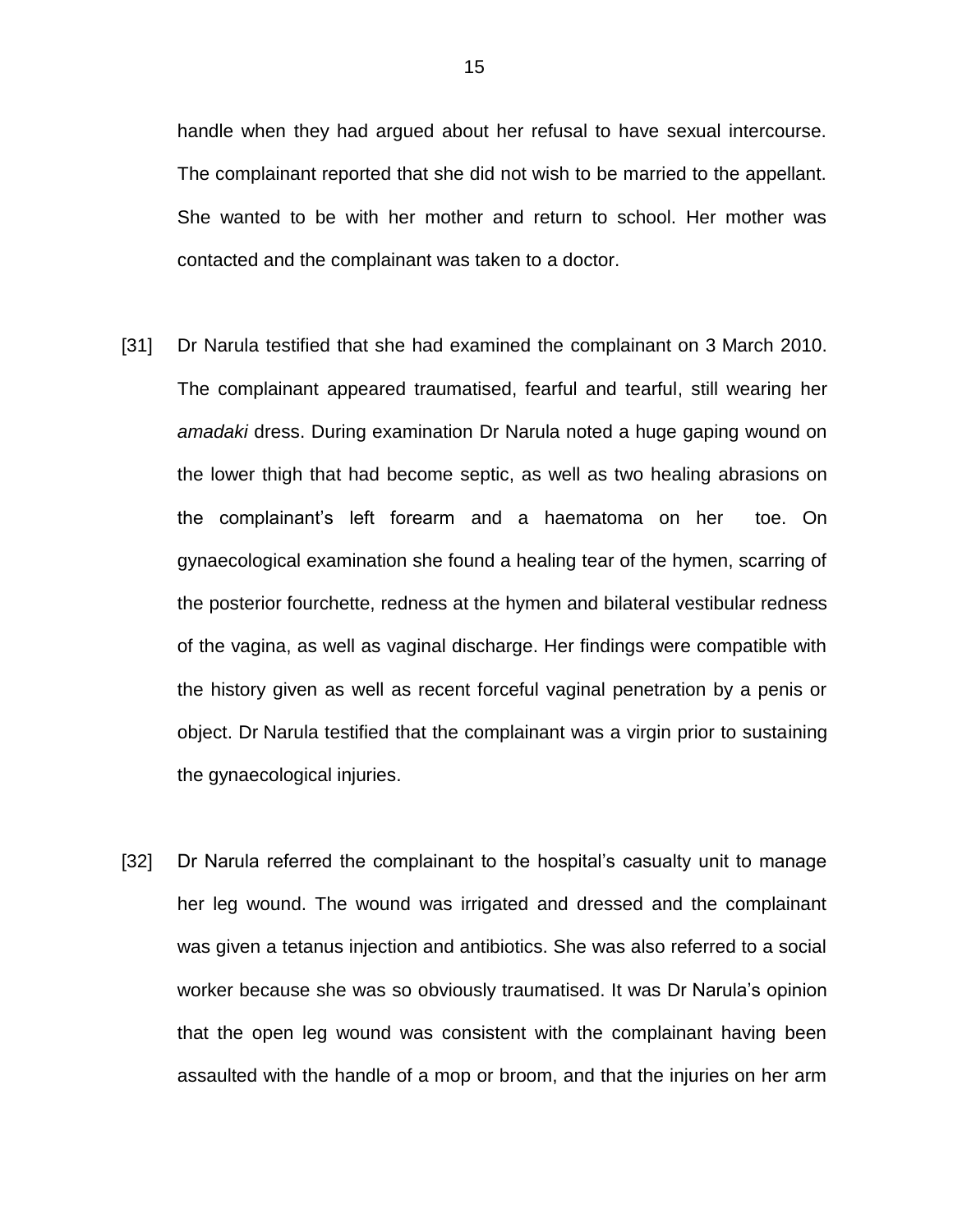and foot were consistent with the complainant having been assaulted with a belt.

- [33] The appellant testified of the complainant's visible unhappiness on their first night together. His evidence was that on the second night (while still in the Eastern Cape) he asked for sexual intercourse and this took place apparently with her consent. Thereafter he could *'see a difference'* in the complainant. If his memory served him correctly she only disappeared after about a week. He went to her home to report this to the complainant's uncle, who told him not to bother to keep looking for her because he (the uncle) would ensure her prompt return to the appellant as soon as she was found.
- [34] The complainant was indeed returned to the appellant by her male family members two days later. The reason which she gave for running away was that she had been afraid to ask for permission to visit her family and had thus sought to *'escape'* from the appellant. He told her that there was no need to be afraid because his family would have granted her permission. However he was planning to return to Cape Town. According to the appellant, the complainant there and then willingly agreed to accompany him. They mutually agreed upon their date of departure and left for Cape Town a week later. By the time of their arrival in Cape Town he claimed that they *'were getting along very well'.*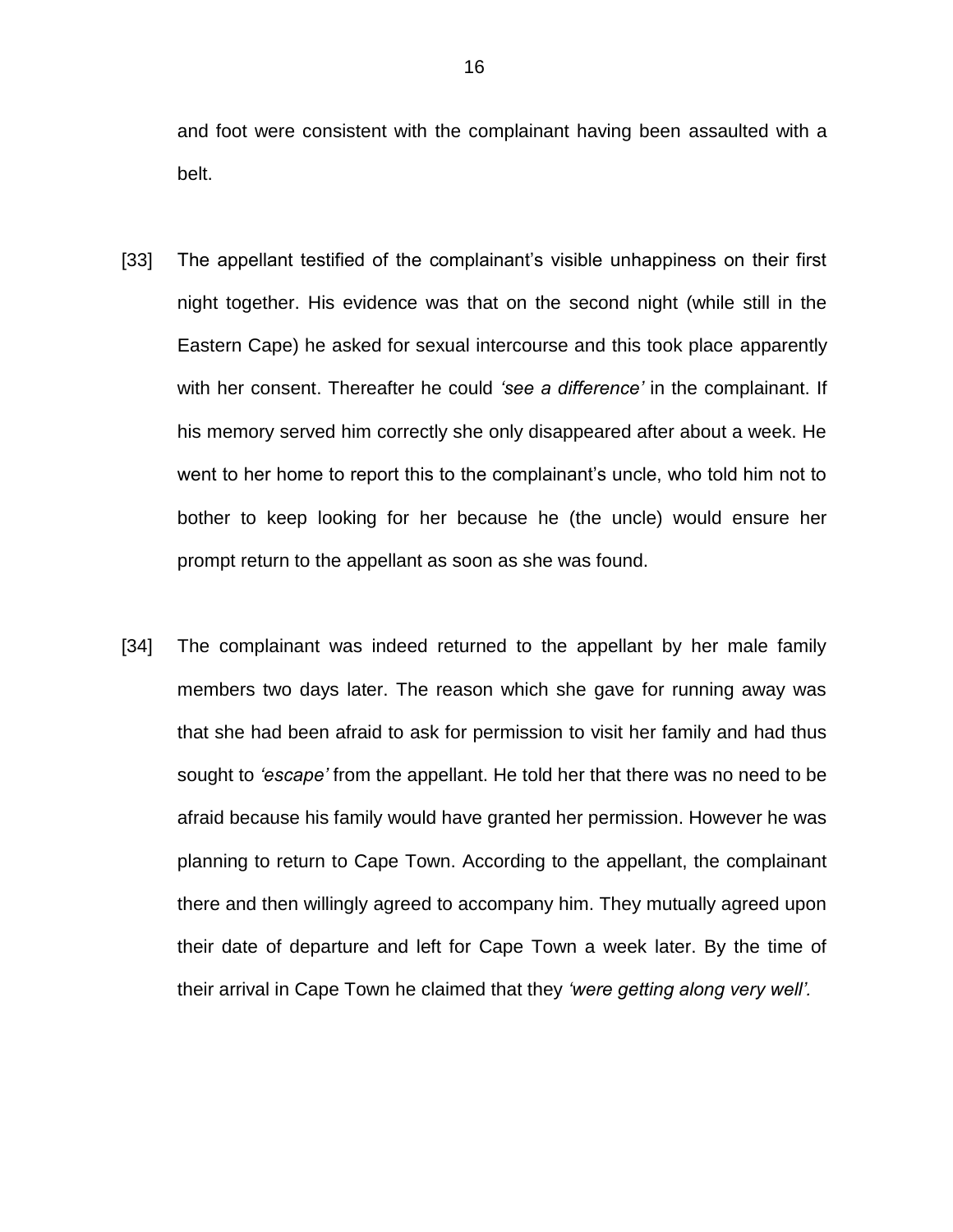- [35] On the second night in Cape Town the appellant again asked for sexual intercourse and the complainant willingly complied. It was only after the complainant received a telephone call from a female relative on the following day that her attitude changed towards him. She became *'very cheeky and she was not respectful'* and told him that she was no longer his *makoti*.
- [36] There were a number of arguments over the days which followed. During one of these the appellant *'lost control'* and grabbed a mop handle with which he threatened the complainant. During their ensuing scuffle the handle broke and struck the complainant's leg. He was so shocked and concerned about the complainant that he arranged for his sister-in-law to take her to a doctor for treatment (on two separate occasions). About two days after the second visit to the doctor the complainant ran away.
- [37] The appellant maintained that he had never assaulted the complainant with a belt. He only aimed the mop handle at her and it was because she wrestled with him that it broke and injured her. He never raped the complainant. His brother had never held her down so that the appellant could rape her. He never instructed anyone to keep her locked in the house during the day. The complainant never expressed the wish to return to school. He was puzzled by the complainant's allegations against him. His testimony was that: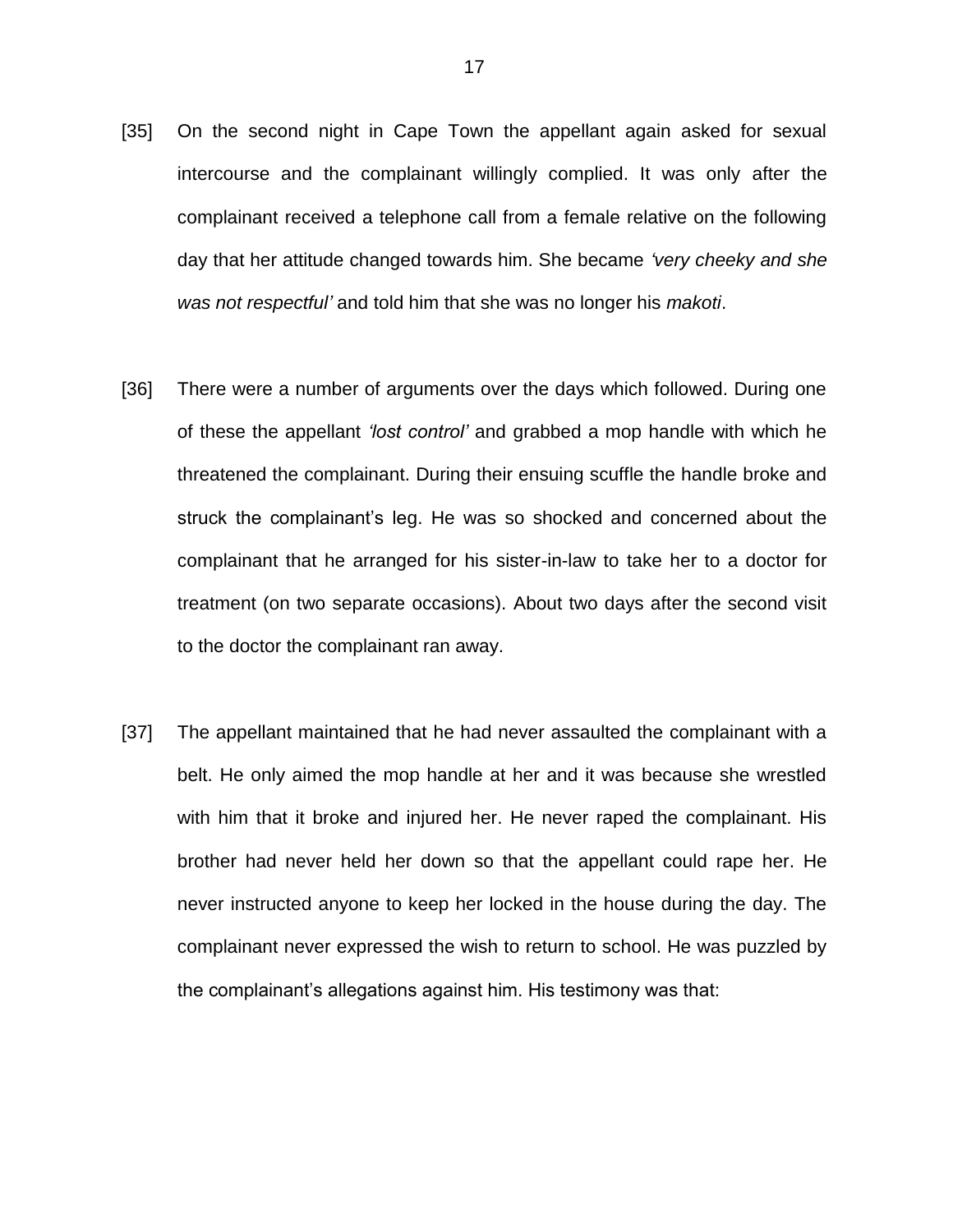*'I'm deeply hurt, because… I don't know what I am going to do about this, because now even what has happened between the two of us, we didn't just do it of our own or elope and go and get married, we involved the elders and this is a traditional wedding.'*

[38] The appellant was not unduly concerned when the complainant ran away in the Eastern Cape. He testified that:

> *'This is a normal thing, always when a makoti is a newlywed, normally she does do those things of running away and coming back, running away and they bring her back, but when the time goes on, she settles down and stays…'*

[39] The appellant's sister-in-law testified that she had not noticed any problems between the appellant and the complainant during their time together in Cape Town. The complainant had not expressed any unhappiness or concerns. The complainant had in fact told her that she did not wish to return to school because she hated it. She had never locked the complainant in the house. She knew about the wound to the complainant's leg which she described as serious, and maintained that the complainant had blamed herself for the injury. She had taken the complainant to the doctor for treatment. She was *'amazed'* by the complainant's allegations against the appellant. The complainant had told her that she had run away in the Eastern Cape *'because she didn't want to get married* [at] *that time, she just wanted to have a good time and fun as a single woman'.* The complainant had subsequently changed her mind and decided to remain "married" to the appellant.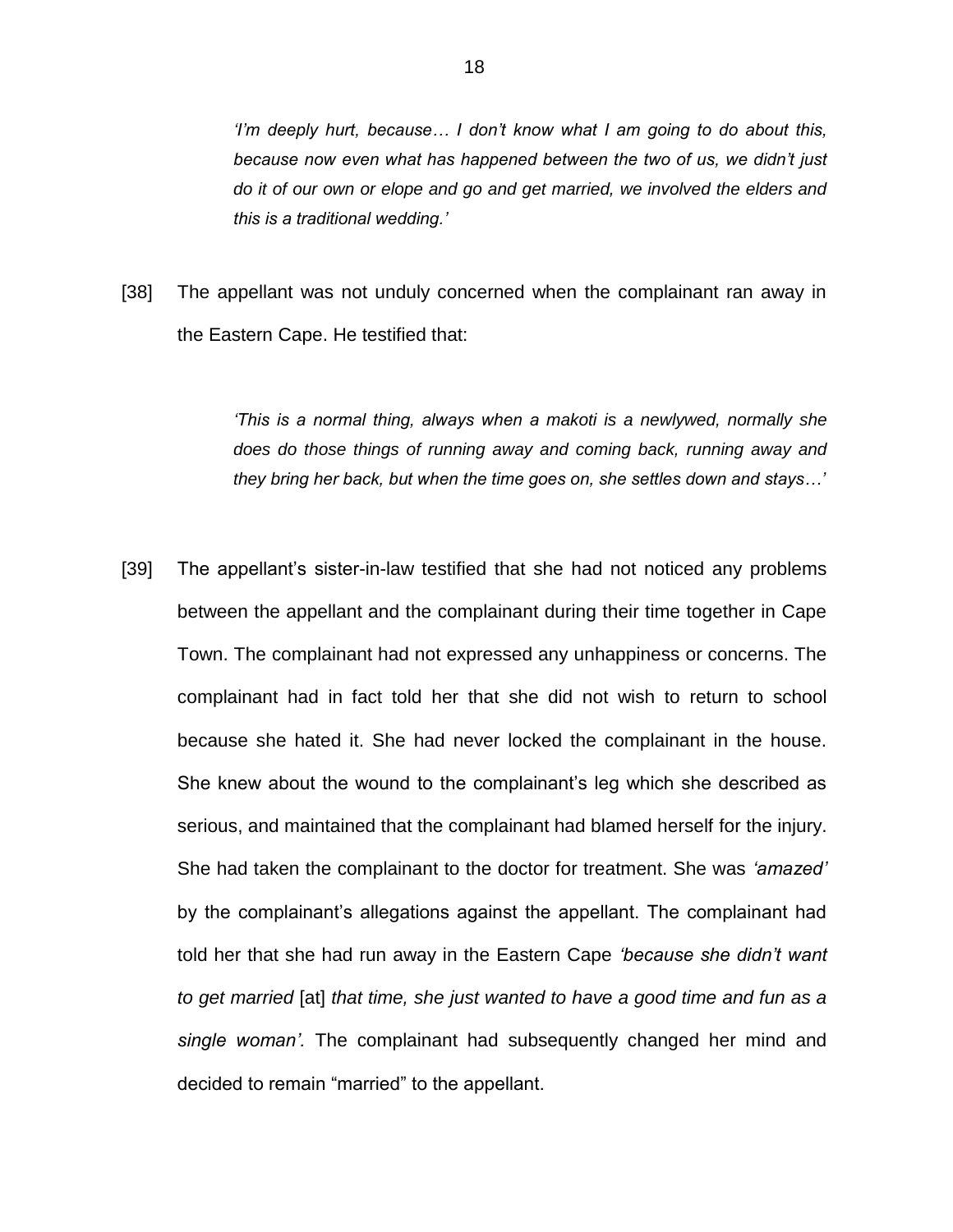- [40] The appellant's defence was thus one of consent. He maintained that the complainant had willingly engaged in sexual intercourse on the only two occasions (spanning weeks) that he had requested this. She willingly travelled with him to Cape Town. She willingly remained alone in a house for days on end in a place completely foreign to her without any friends or support system, attending to chores and other duties for him. She never expressed the wish to return to school. On the contrary, her wish was to abandon her education. The appellant never forced himself upon her or abused her in any way; his testimony in this regard was contradictory: on the one hand he maintained that he had only asked for sexual intercourse twice; later in his evidence he conceded that there had been other occasions too but that he had not forced himself upon the complainant when she declined.
- [41] He also maintained that the complainant had only herself to blame for her leg wound. All that he had done was to discipline her when she became defiant and disrespectful after having a telephone conversation with a female relative. She knew that in their culture a "wife" was required to be completely submissive to her "husband". The following portion of the record is relevant:

*'Okay so … did you buy yourself a wife? Did you pay her family money for her? --- No, I didn't. No. According to the culture you don't buy a wife. You pay lobola for her, not buying.*

*Yes, but the lobola is so that she can be your wife. --- Yes, in that manner you* 

19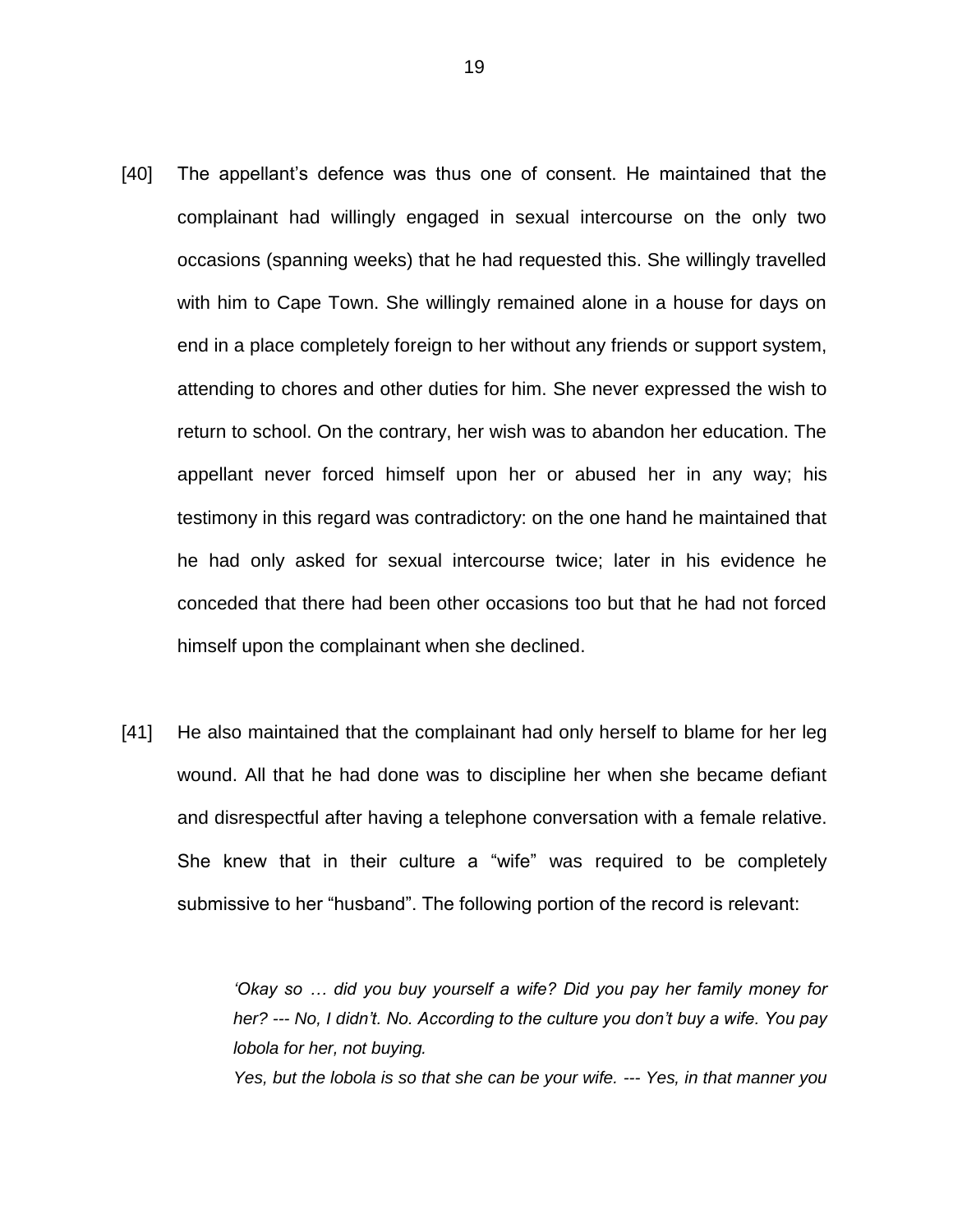*pay lobola.*

*As your wife did it mean that she had to do as you told her? Was she a subordinate to you? Did she have to listen to you as being your wife? --- That is right yes.'*

[42] However there was an additional and important element to the appellant's testimony. He maintained that the process which he had followed to obtain a "wife" was that of his culture and tradition. His testimony was as follows:

> *'Okay, Mr Jezile, is there anything else that you would like to explain to this court? --- What I wanted from them, that of my heart is to get a wife and then to use the protocol, to do the right thing, involve the elderly people so that I can get a wife that I can stay with, not at all there to play … (indistinct) to. And I wanted to follow the tradition and do the right things and follow my fathers and my forefathers, to do things according to our tradition.'*

- [43] Significantly the appellant's evidence was that he believed that his custom did not permit forced marriages, and thus if the complainant had ever truly expressed the wish not to marry him or remain married to him, she would have been free to leave. This evidence conflicted with that of the appellant's last witness, Professor Francois De Villiers, who was called as an expert in customary law.
- [44] His opinion was that the process followed by the appellant to obtain a "wife" was, broadly speaking, in accordance with traditional custom, although it was common cause that there had been no compliance with the provisions of the Recognition of Customary Marriages Act 120 of 1998. Professor De Villiers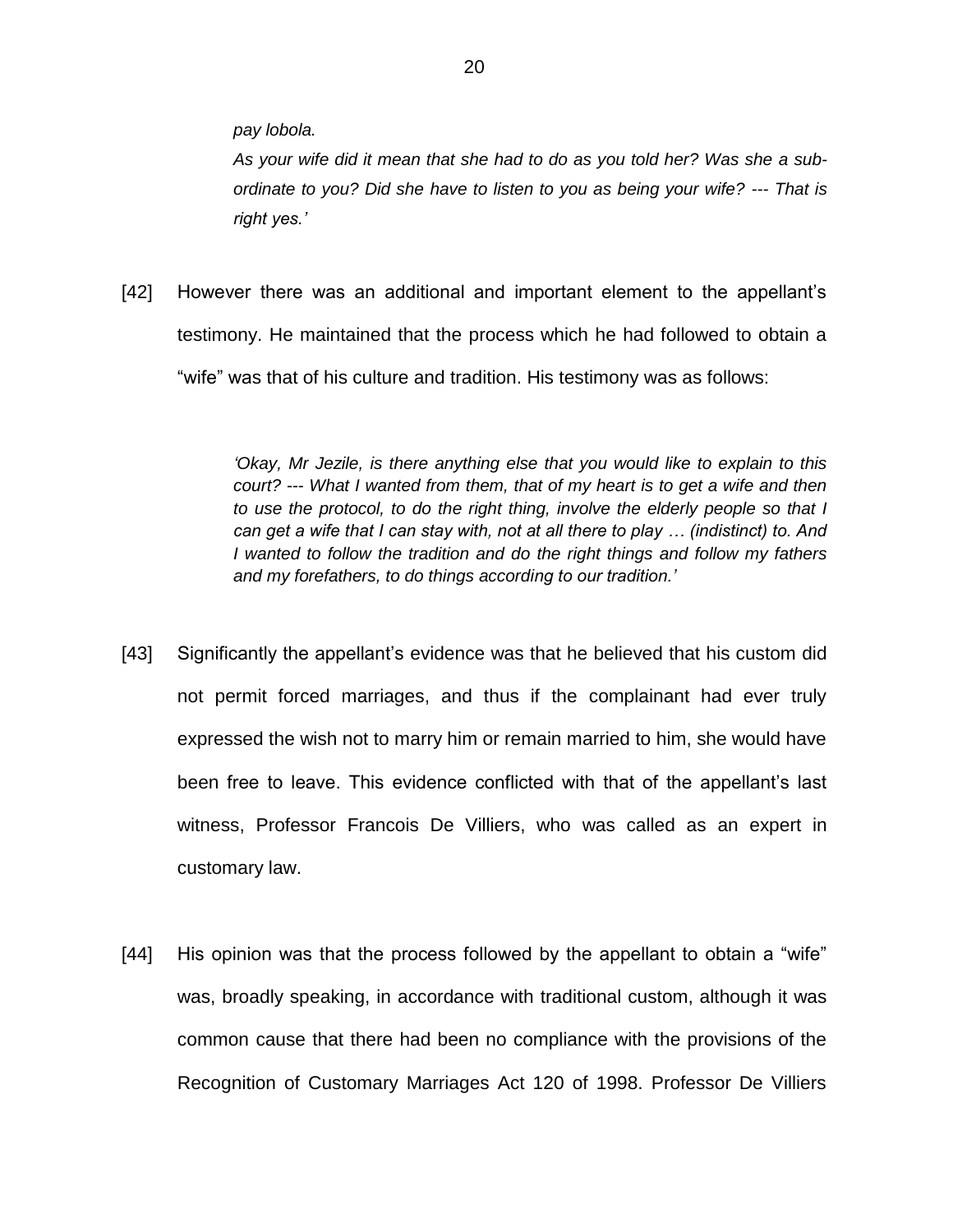referred to this non-compliance as a *'defect'.* His evidence was further that historically women and girls could indeed be forced into these "marriages". It was in this context that he testified generally about the tension between traditional practices and constitutional imperatives, and that various legislative measures had been implemented to safeguard against such occurrences.

## **The trial court's judgment on conviction**

[45] In evaluating the evidence the magistrate, mindful of the cautionary rules pertaining to a single, youthful witness such as the complainant, found her testimony to be both honest and reliable. She found that there was no evidence to suggest that the complainant had willingly left her home without her mother's knowledge or consent to be married to a complete stranger twice her age. The undisputed evidence was that the mother's views and wishes would in any event have been disregarded by the complainant's male relatives. This was borne out by the mother's futile attempt to protect the complainant. The mother's evidence corroborated that of the complainant about the latter's attitude towards the "marriage", and her escape from the appellant within days of it taking place. The trial court concluded that it was inconceivable that the complainant would willingly have subjected herself to the "marriage". It was even the appellant's evidence that the complainant was unhappy and ill at ease after her arrival at the "marital home".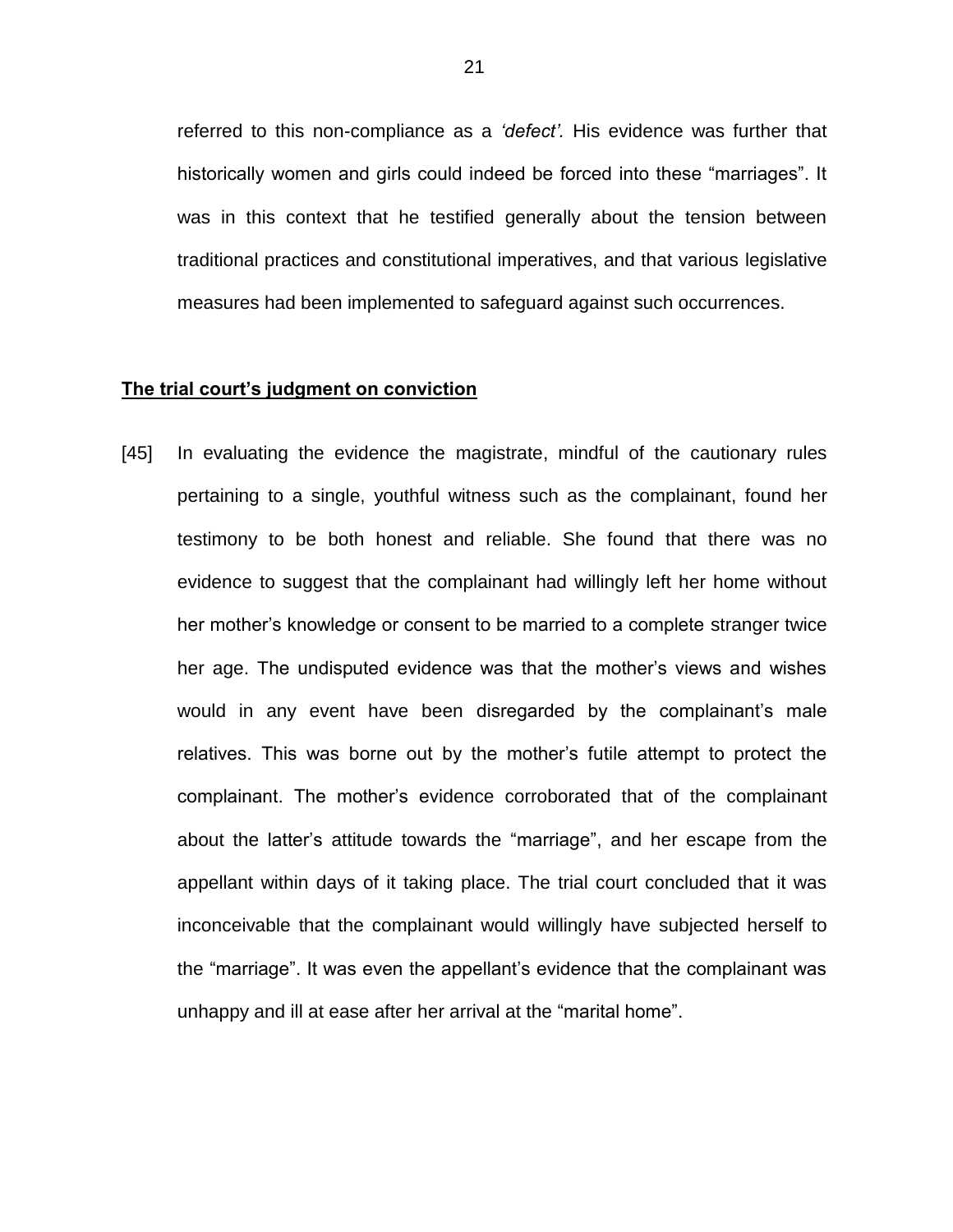- [46] The trial court also found that the appellant's version of events leading up to the departure for Cape Town was not supported by the objective facts. The complainant had tried to escape from the appellant twice before being brought to Cape Town. On neither of these occasions had she willingly returned to the appellant. Not even the appellant suggested that she was content to be brought back to him by her male relatives. The trial court thus reasoned that it was highly improbable that the complainant would have willingly boarded a taxi for a destination completely unknown to her with a man who was still a virtual stranger, whom she had described to her mother as violent, within a day or so after having being forced to return to him.
- [47] The trial court accepted the complainant's version of events after her arrival in Cape Town. Her evidence about the assaults and at least some of the rapes was corroborated by the findings of Dr Narula. The court pointed out that Dr Narula's observation that the complainant's leg wound was septic supported the latter's evidence that she had not received any medical treatment, contrary to the assertions of the appellant and his sister-in-law.
- [48] It was also the trial court's finding that if the complainant had indeed enjoyed freedom of movement at the appellant's house in Phillippi, as he alleged, it was most improbable that, injured as she was, she would have gone to the lengths that she did to escape him at the first opportunity. Furthermore, if the appellant's version was to be believed, the complainant could simply have told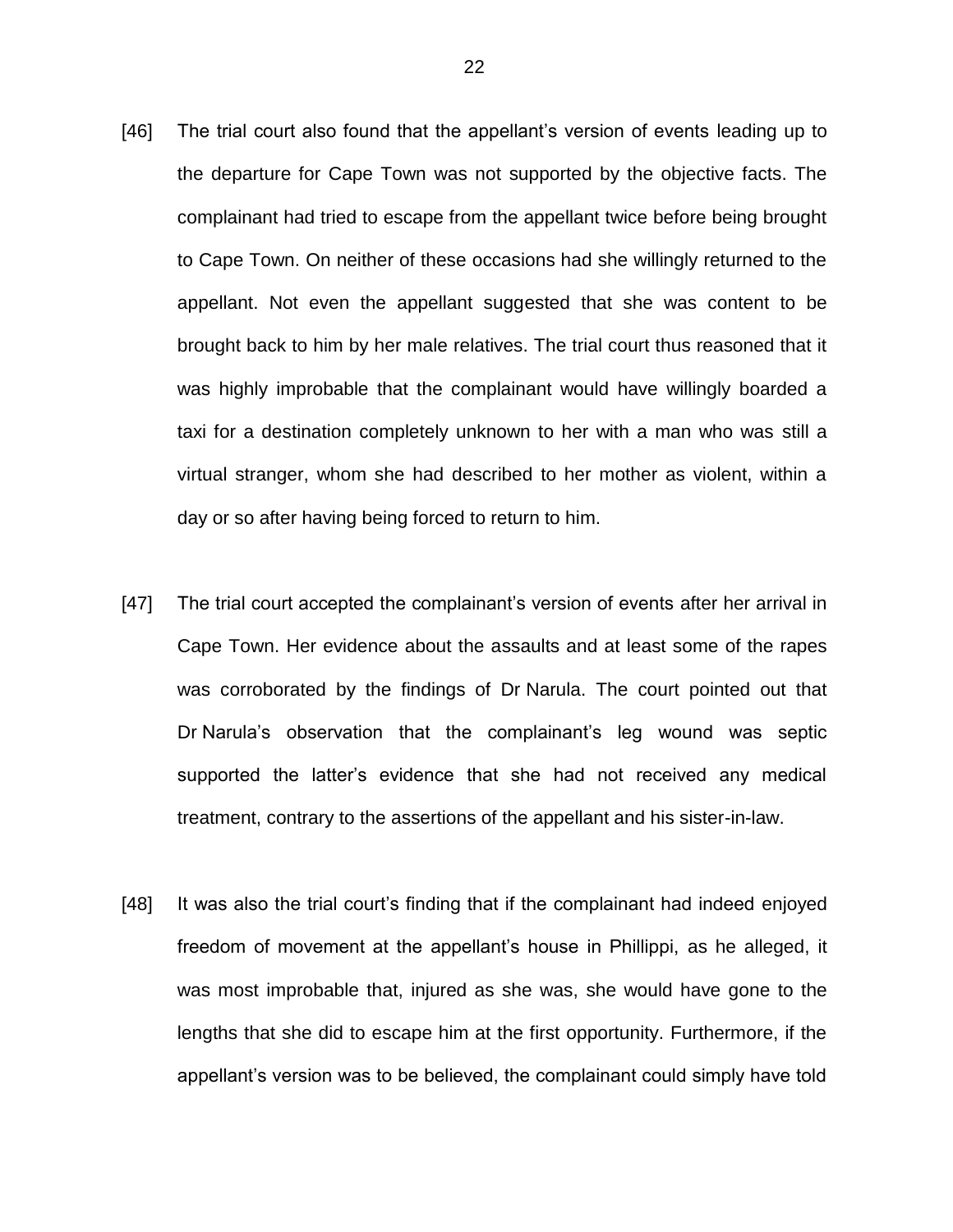him that she wished to leave and he would not have stood in her way.

- [49] The trial court accepted that even on the appellant's version he knew that he had no right to force the complainant into anything against her will, which effectively put paid to any doubt being cast on his *mens rea* given the court's acceptance of the complainant's version.
- [50] The appellant's sister-in-law was found to be a lying witness whose evidence, along with that of the appellant, was rejected as patently false. The appellant was thus convicted on the counts to which we have referred.

#### **Appeal against conviction**

[51] The appellant thus raised as one of his defences and grounds of appeal to the charges of trafficking and the rapes, that he was in a customary marriage with the complainant at the time of the incidents. The magistrate was however of the view that the matter was not about *"…the practice of ukuthwala or forced arranged marriages and its place if any, in our Constitutional Democracy. Rather, this case is about whether the state proved that the accused committed the offences he is charged with and if so whether he acted with the knowledge of wrongfulness and the required intent. To this extent only, reference to the so-called marriage will be made from time to time."* On appeal the appellant contended that the approach adopted by the magistrate to the relevance of customary law amounted to a misdirection and that *"…having*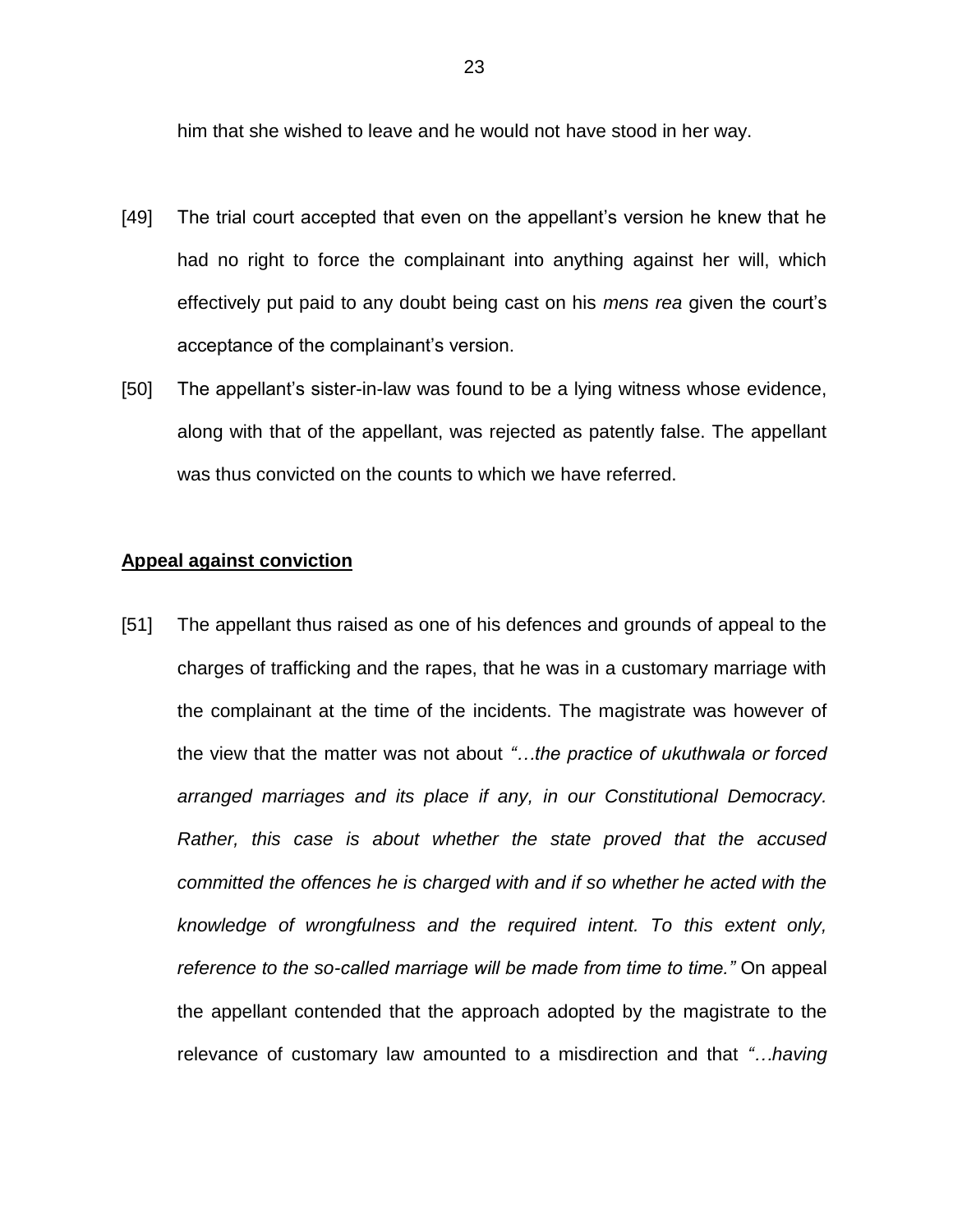*done so … fresh out of the starting blocks* [this] *demonstrates a lack of understanding."* 

[52] The appellant advanced two main grounds of appeal against his convictions. Apart from that relating to the two assaults, his essential contention was that the trial court had misdirected itself in not proceeding from the premise that the merits should have been determined within the context of the practice of *ukuthwala*, or customary marriage. It was submitted that "consent" within the practice of *ukuthwala* is a concept that must be determined in accordance with the rightful place which customary law has in our constitutional dispensation, because it is an integral part of *ukuthwala* that the "bride" may not only be coerced, but will invariably pretend to object (in various ways) since it is required, or at least expected, of her to do so. As the appellant's counsel put it in his heads of argument:

> *'*[This] *informs the intention of the male and the most relevant factor in terms of Xhosa custom* [is] *whether the sexual violation of the female is criminal or a sanctioned form of coercion…depending on the permutation the consent of the female* [is] *irrelevant…'*

[53] Insofar as the two convictions for assault are concerned, it was submitted on behalf of the appellant that, even if his version was to be rejected, the convictions themselves amounted to a splitting of charges, given that both assaults took place as part and parcel of one "overall" assault to compel the complainant to submit to sexual intercourse.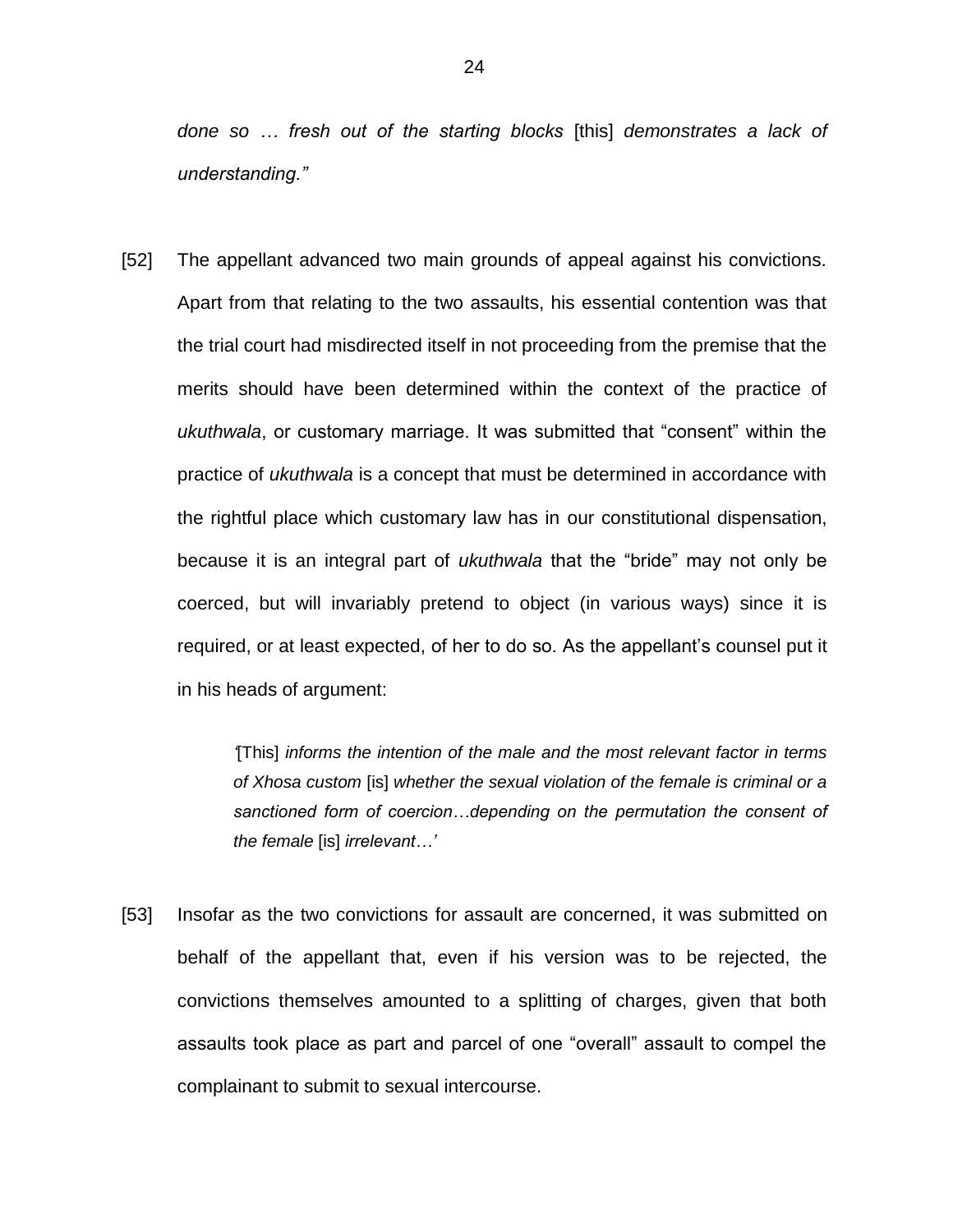- [54] We were of the view that, given the nature and the importance of the customary law issue raised in the appeal and the constitutional implications thereof, it was appropriate that relevant state institutions, organizations and/or experts on the practice of *ukuthwala* in customary law be invited to apply to assist the court as *amicus curiae* on the specific issues of customary marriages and the practice of *ukuthwala*. To that end letters of invitation were sent under the hand of the presiding judge to a number of organizations who had an interest or expertise on the topic to apply in writing to participate in the proceedings as *amici curiae* and to present oral submissions with regard to such applications.
- [55] The appellant and the respondent were afforded the opportunity of responding to the applications. In response, the court was favoured with offers of assistance by the following institutions:
	- 55.1 The National House of Traditional Leaders, a statutory body established in terms of the National House of Traditional Leaders Act No 22 of 2009, with its main objective being to represent and advance the aspirations of traditional leaders and their rural communities at a national level;<sup>1</sup>

<sup>1</sup> Notice of application to be admitted as Amicus Curiae, affidavit by Inkosi Sipho Etwell Mahlangu, p 3 para 5.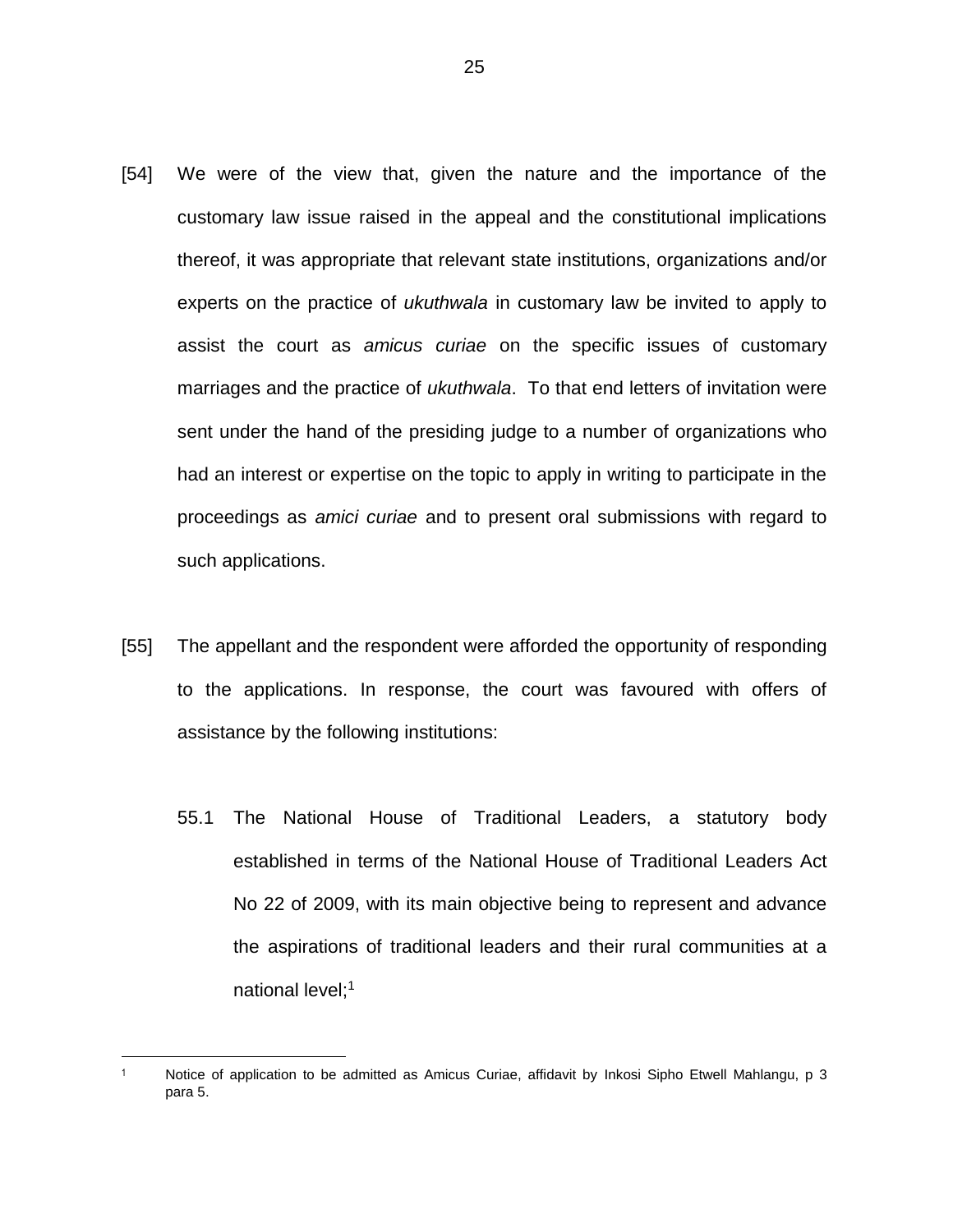- 55.2 the Woman's Legal Centre Trust, a non-government, legal advocacy and litigation organization with its core objective being the advancement and protection of the human rights of all women and girls in South Africa, and particularly women and girls who suffer intersecting forms of disadvantage and discrimination;<sup>2</sup>
- 55.3 the Centre for Child Law, based at the University of Pretoria, a registered law clinic that promotes and protects the constitutional rights of children through advocacy and litigation; $3$
- 55.4 the Commission for Gender Equality, a Chapter 9 institution established under the Constitution<sup>4</sup> with a broad mandate to promote respect for gender equality and the protection, development and attainment of gender equality;<sup>5</sup>
- 55.5 the Rural Women's Movement, an independent non-profit land and property rights organization that advocates for women's independent land, housing, inheritance and property rights and advocates policy reform in respect of rural women;<sup>6</sup>

<sup>&</sup>lt;sup>2</sup> Affidavit by Ms. Hoodah Adrahams-Fayker, p 5, paras 4 and 5.<br><sup>3</sup> Mritten Submissions by the CCL p 2 para 1.

<sup>&</sup>lt;sup>3</sup> Written Submissions by the CCL, p 3 para 1.<br><sup>4</sup> Sections 181 and 187 of Act No. 108 of 1996

<sup>&</sup>lt;sup>4</sup> Sections 181 and 187 of Act No. 108 of 1996.<br> $\frac{4}{5}$  Affidovit by the obsignation Mr. Digline Mfones

<sup>&</sup>lt;sup>5</sup> Affidavit by the chairperson Mr. Dizline Mfanozelwe Shozi, p 4 para [9].<br>6 Affidavit by Shozi, p 5 para [12]

Affidavit by Shozi, p 5 para [13].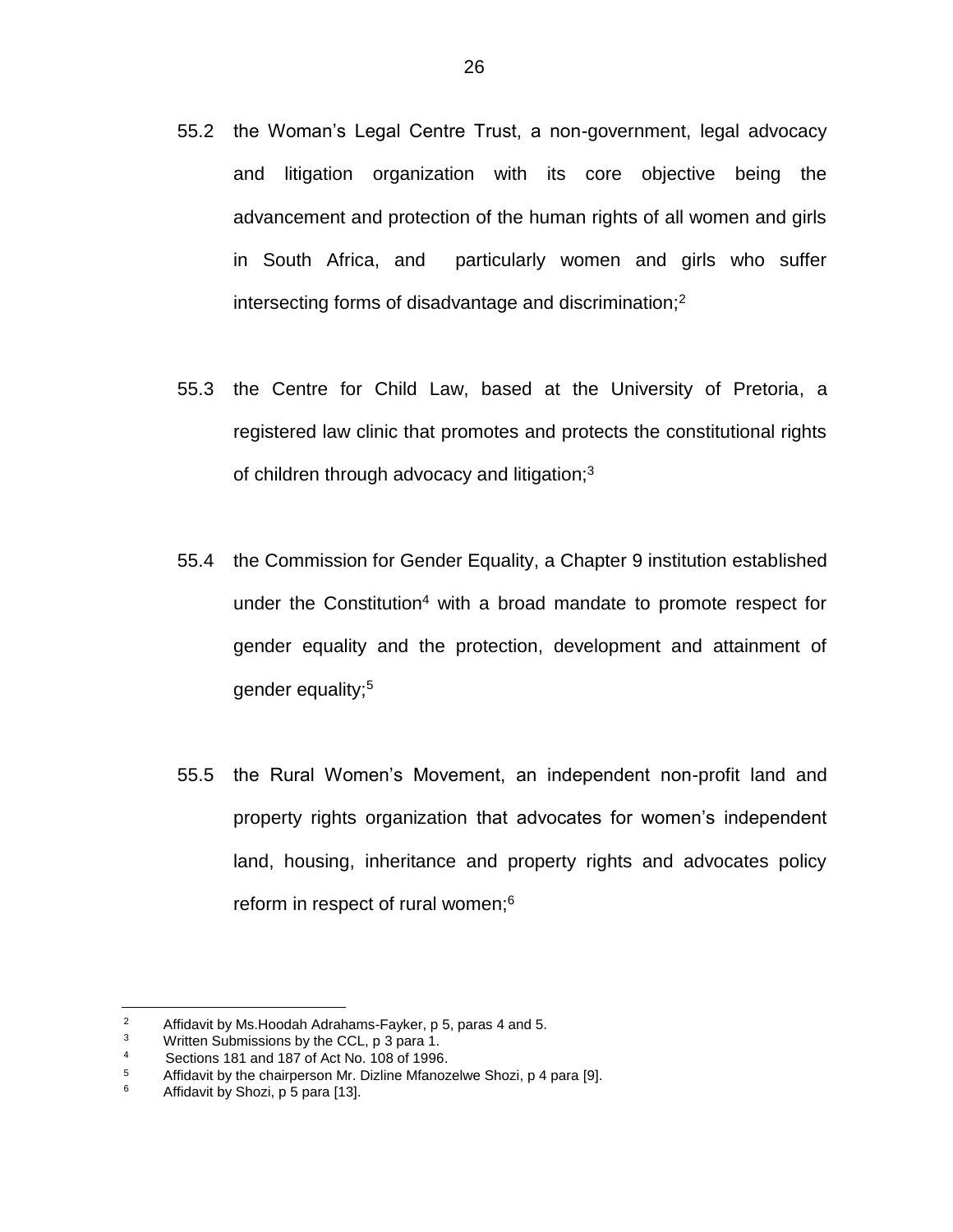- 55.6 Masimanyane Women's Support Centre, a non-profit international women`s organization that works for the advancement of the rights of women and girls with a specific focus and expertise in the application of the Convention on the Elimination of all Forms of Discrimination against Women (adopted in 1979 by the UN General Assembly, ratified by the SA Government on 15 December 1995);<sup>7</sup> and
- 55.7 the Commission for the Promotion and Protection of the Cultural, Religious and Linguistic Communities, a state institution established in terms of Chapter 9 under the Constitution $8$  to promote respect for and protect the rights of cultural religious and linguistic communities.<sup>9</sup>

Neither the appellant nor the respondent opposed any of the applications and having considered the submissions made on behalf of the applicants each of them were admitted as *amicus curiae* by the court in the appeal proceedings. The *amici* were allowed to submit evidence on the practice of *ukuthwala* under customary law by way of affidavit to which the appellant and respondent were entitled to respond.

[56] At the outset we wish to express our gratitude and appreciation to the *amici*  and the parties for their assistance to the court in dealing with the complex

<sup>&</sup>lt;sup>7</sup> Affidavit by Shozi, p 6 paras [18] and [19].<br><sup>8</sup> Sections 181 and 185

Sections 181 and 185

Affidavit by Shozi, p 7 paras [21]-[23].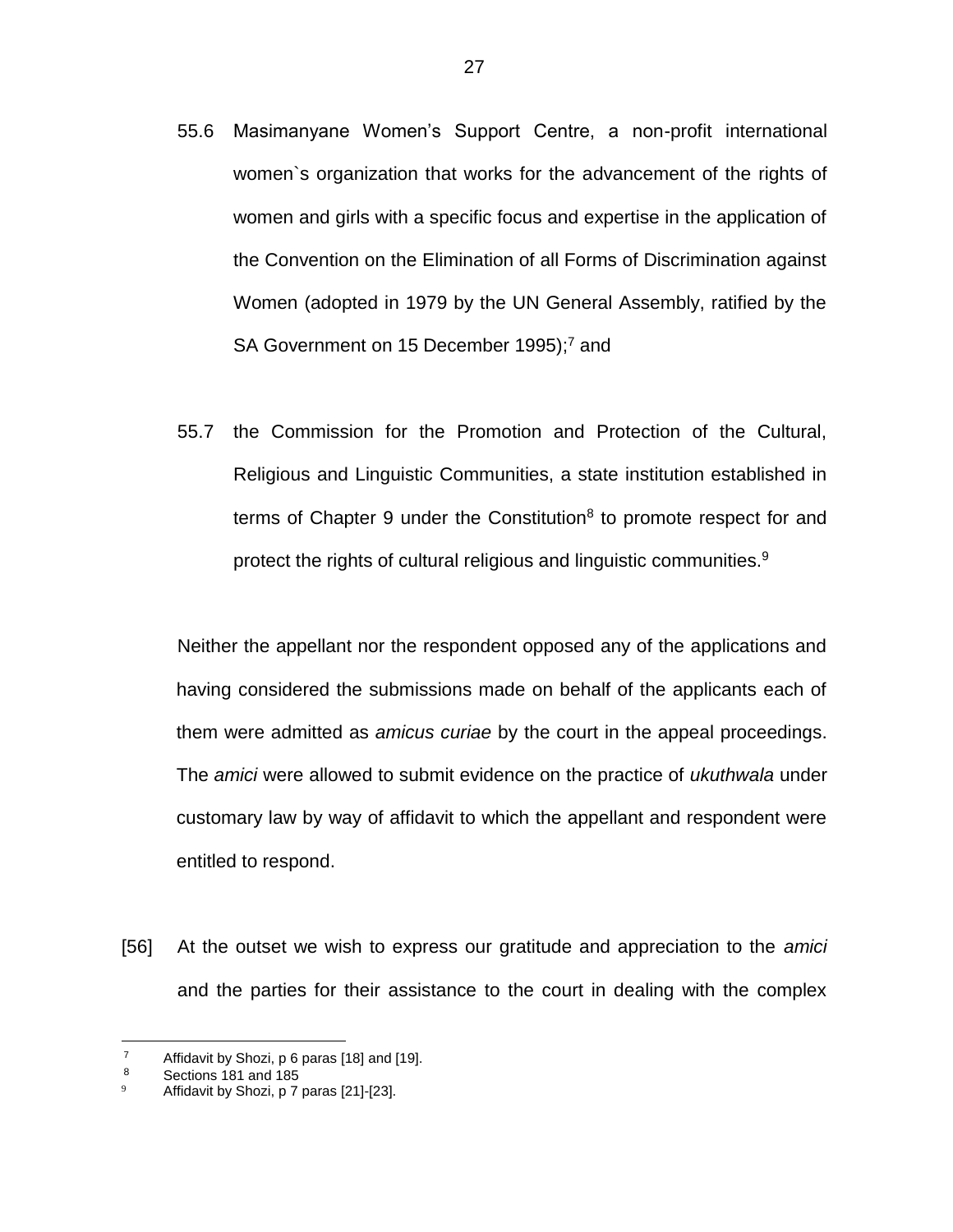and contested issue of *ukuthwala* under customary law. We are particularly mindful that the practice of *ukuthwala* has in recent years received considerable public attention and is the subject of much public debate, inasmuch as its current practice is regarded as an abuse of traditional custom and a cloak for the commission of violent acts of assault, abduction and rape of not only women but children as young as eleven years old by older men. These practices – under the guise of custom - have been described by several organisations as a *"harmful cultural practice"*. 10

# **Legal framework**

 $\overline{a}$ 

- [57] Before turning to the submissions of the parties and *amici curiae*, we set out, in broad outline, the relevant constitutional and legislative provisions, as well as relevant conventions and / or protocols to which South Africa is a signatory.
- [58] S 211(3) of the Constitution provides that:

*'The courts must apply customary law when that law is applicable, subject to the Constitution and any legislation that specifically deals with customary law.'*

[59] S 28(1)(d) [in the Bill of Rights] stipulates that every child has the right to be protected from maltreatment, neglect, abuse or degradation; and s 28(2) that a child's best interests are of paramount importance in every matter concerning

<sup>10</sup> Submission made by the second amicus curiae, record p 652, para [12] with reference to their submission made to the South African Law Commission (SALC) – November 2009; and see Discussion Paper under Project.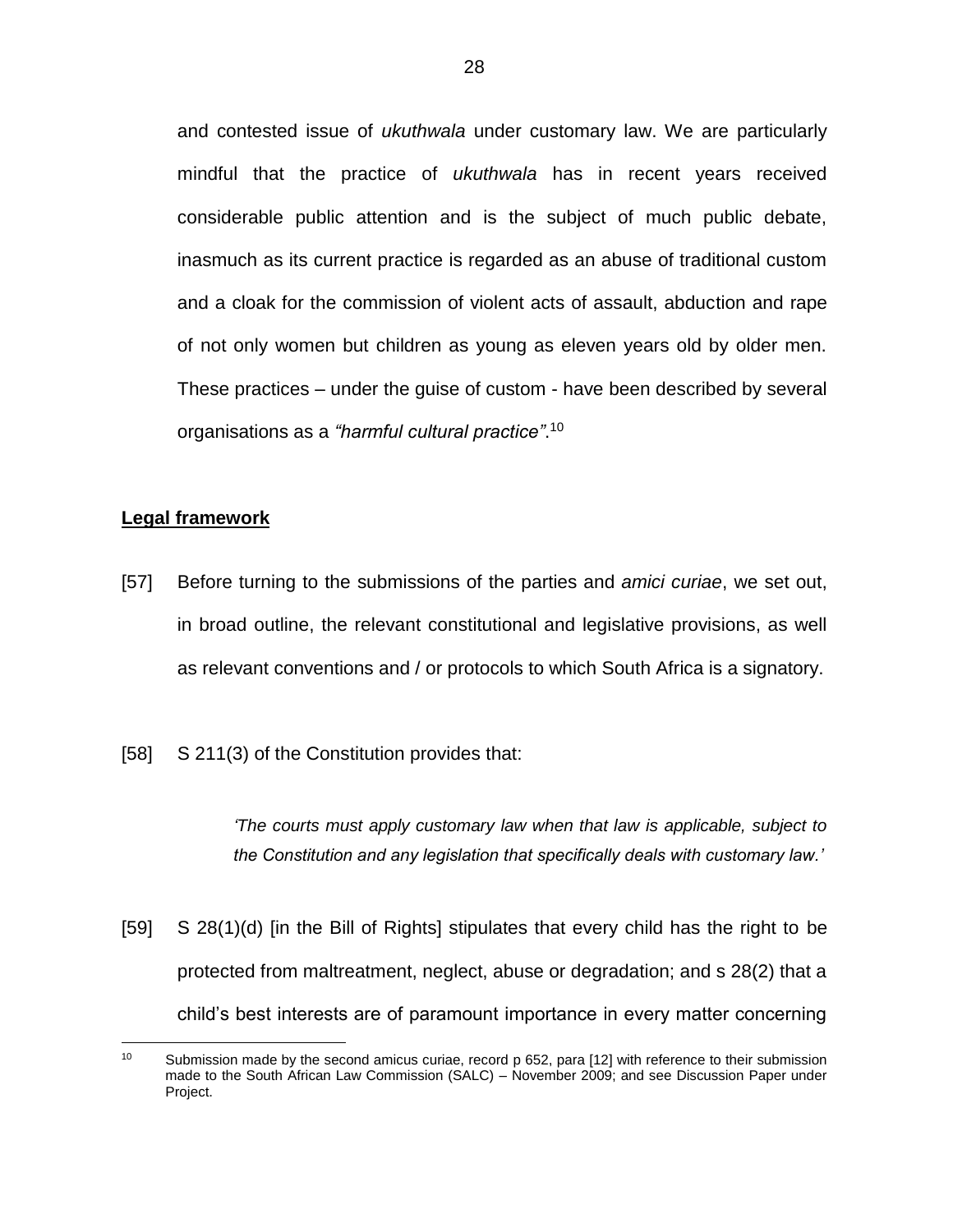the child. A child is defined in s 28(3) as a person under the age of 18 years.

- [60] S 39 of the Constitution, which deals with the interpretation of the Bill of Rights, provides that:
	- *'39(1) When interpreting the Bill of Rights, a court, tribunal or forum* 
		- *(a) must promote the values that underlie an open and democratic society based on human dignity, equality and freedom;*
		- *(b) must consider international law; and*
		- *(c) may consider foreign law.*
		- *(2) When interpreting any legislation, and when developing the common law or customary law, every court, tribunal or forum must promote the spirit, purport and objects of the Bill of Rights.*
		- *(3) The Bill of Rights does not deny the existence of any other rights or freedoms that are recognised or conferred by common law, customary law or legislation, to the extent that they are consistent with the Bill.'*
- [61] S 1 of the Children's Act 38 of 2005 (*"Children's Act"*) defines *'trafficking'* in relation to a child as including:
	- *'(a) The … transportation, transfer, harbouring or receipt of children, within or across the borders of the Republic –*
		- *(i) by any means, including the use of threat, force or other forms of coercion, abduction…abuse of power or the giving or receiving of payments or benefits to achieve the consent of a person having control of a child; or*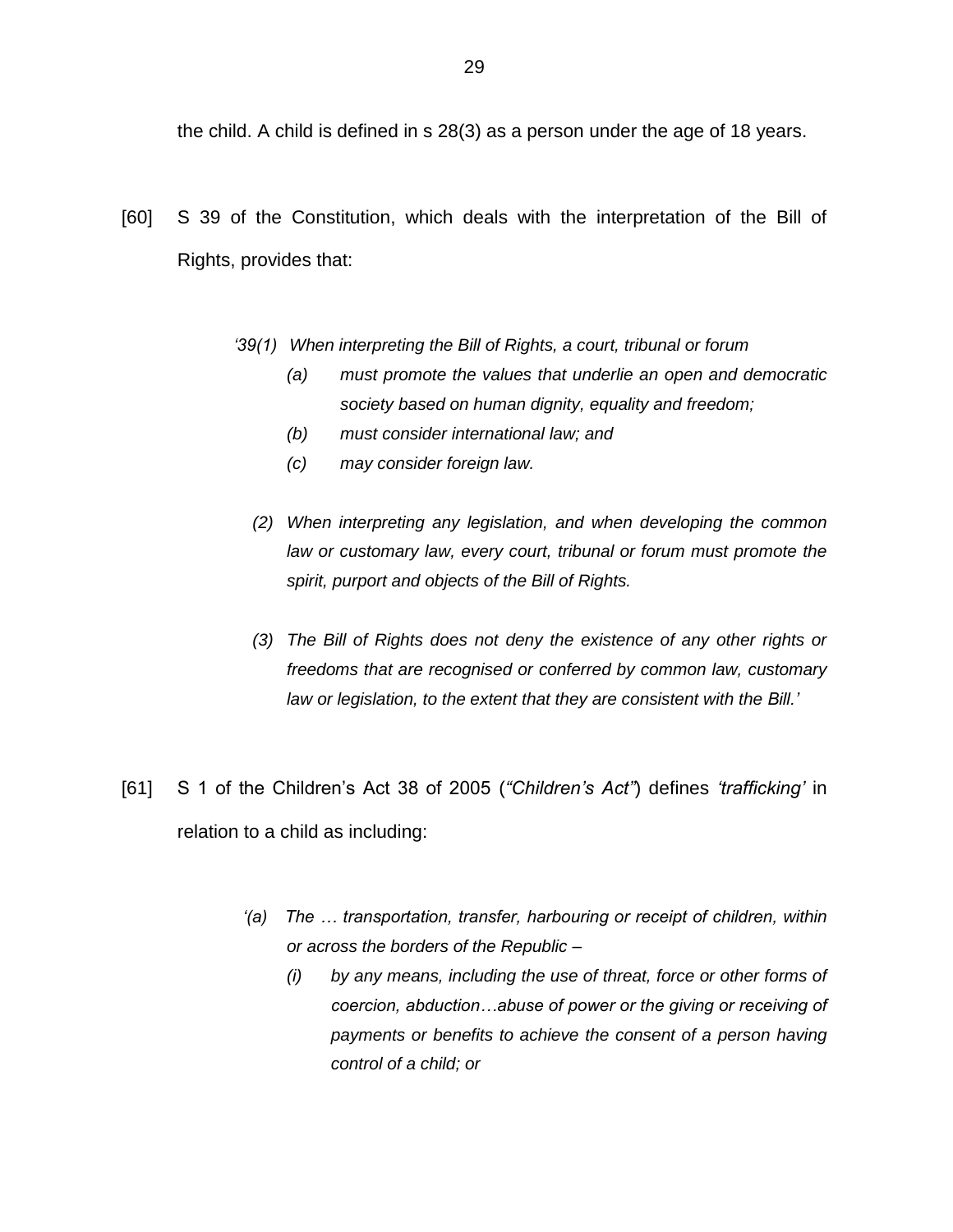*(ii) due to a position of vulnerability, for the purpose of exploitation…'*

- [62] The following provisions of the Children's Act are also relevant:
	- 62.1 S 12(1), which stipulates that every child has the right not to be subjected to social, cultural and religious practices which are detrimental to his or her well-being;
	- 62.2 S 284(1), which prohibits child trafficking;
	- 62.3 S 284(2), which provides that it is no defence to a charge of contravening s 284(1) that the child or a person having control over that child consented to the intended exploitation;
	- 62.4 S 305(1)(s), which makes a contravention of s 284(1) an offence; and
	- 62.5 S 305(8), which provides that any person convicted of an offence in terms of s 305(1)(s) is, in addition to a sentence for any other offence of which he or she may be convicted, liable to a fine or imprisonment for a period not exceeding 10 years or to both a fine and such imprisonment.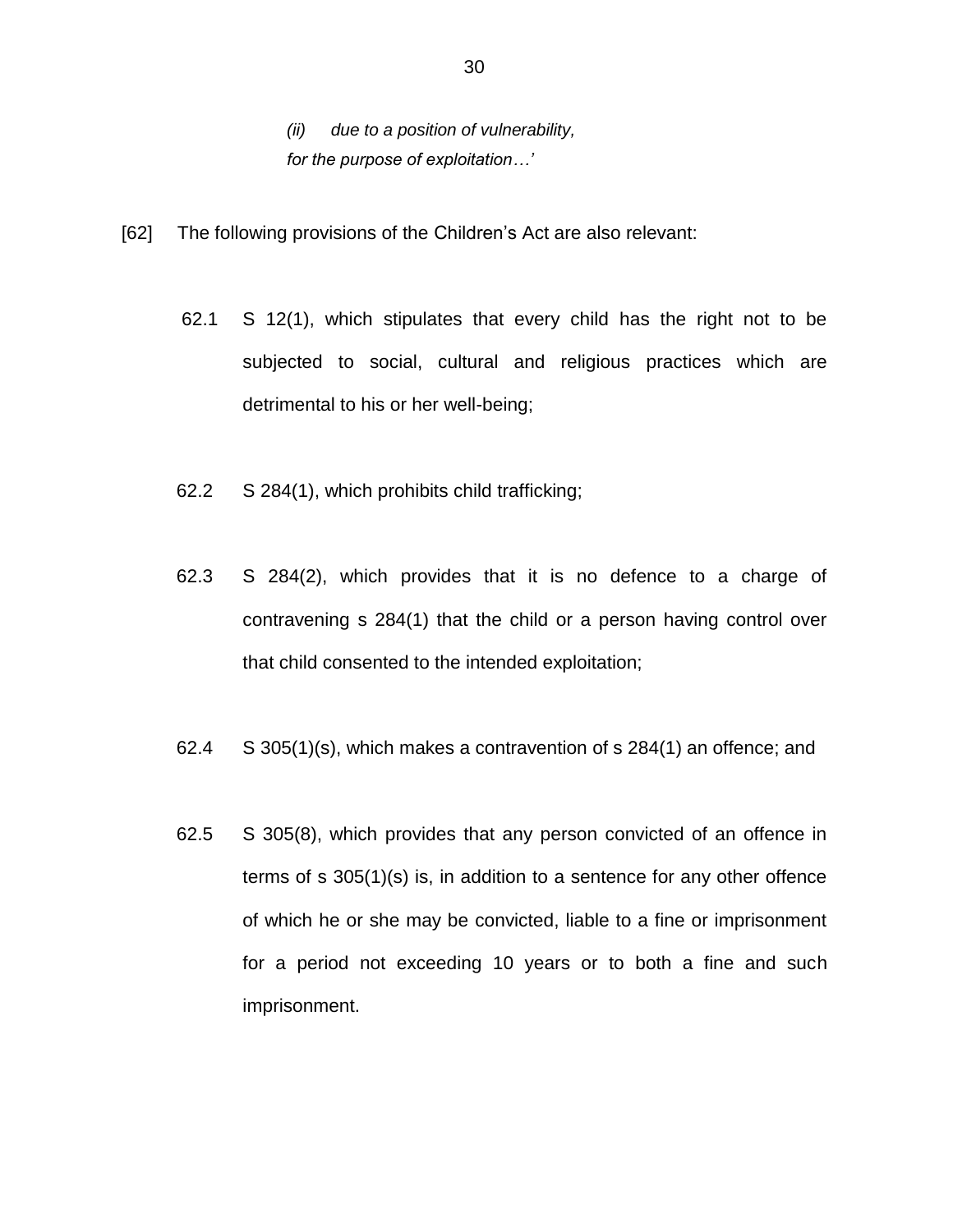- [63] There are a number of statutory provisions in the Sexual Offences Act (referred to *supra*) which are relevant:
	- 63.1 S 3, which defines the offence of rape;
	- 63.2 S 56(1), which stipulates that it is not a valid defence to rape to rely on the existence of a *'marital or other relationship'*;
	- 63.3 S 56(8), which appears to be the only limitation in relation to criminal liability in respect of cultural practices in the Act, and provides that a person may not be convicted of an offence in terms of s 9 or s 22 (exposing bodily parts) if that person commits such an act *'in compliance with and in the interests of a legitimate cultural practice'*;
	- 63.4 Part 6 (ss 70-72), which contain the transitional provisions pertaining to trafficking in persons for sexual purposes, pending the adoption of legislation in compliance with the Protocols referred to therein. These include (with reference to the preamble to the Act) the UN Convention on the Elimination of All Forms of Discrimination against Women of 1979 and the UN Convention on the Rights of the Child, 1989 (CRC). South Africa, as a member state, is obliged to combat and ultimately eradicate abuse and violence against women and children;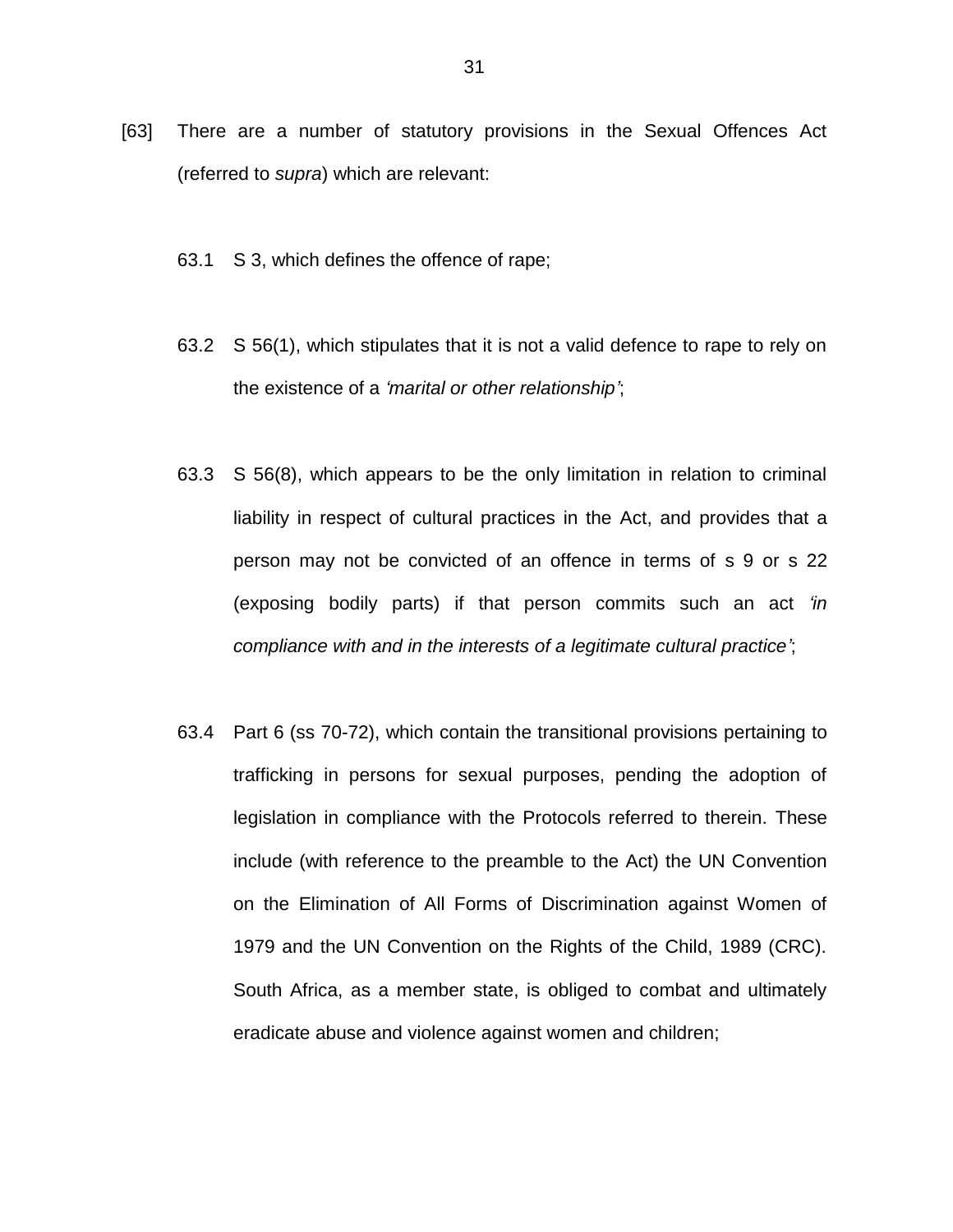- 63.5 S 70(2)(b), which defines the offence of trafficking in similar terms to that contained in the Children's Act. S 70(2)(b)(6) includes trafficking by means of *'the abuse of power or of a position of vulnerability, to the extent that the complainant is inhibited from indicating his or her unwillingness or resistance to being trafficked…'*;
- 63.6 S 71(1), which makes the trafficking of any person without their consent an offence;
- 63.7 Ss 71(3) and (4), which stipulate that consent can only be *'voluntary or uncoerced'* as defined therein, and excludes a person submitting to an act as a result of being trafficked; and
- 63.8 S 56A(2), which provides that the court imposing sentence *'shall consider as an aggravating factor'* that the person: (a) committed the offence with the intention to gain financially, or receive any favour, benefit, reward, compensation or any other advantage; or (b) gained financially, or received any favour, benefit, reward, compensation or any other advantage, from the commission of such offence.
- [64] It is noted that the Prevention and Combatting of Trafficking in Persons Act 7 of 2013 was assented to on 28 July 2013 but has still not been enacted. The following provisions are of relevance to the extent that they indicate the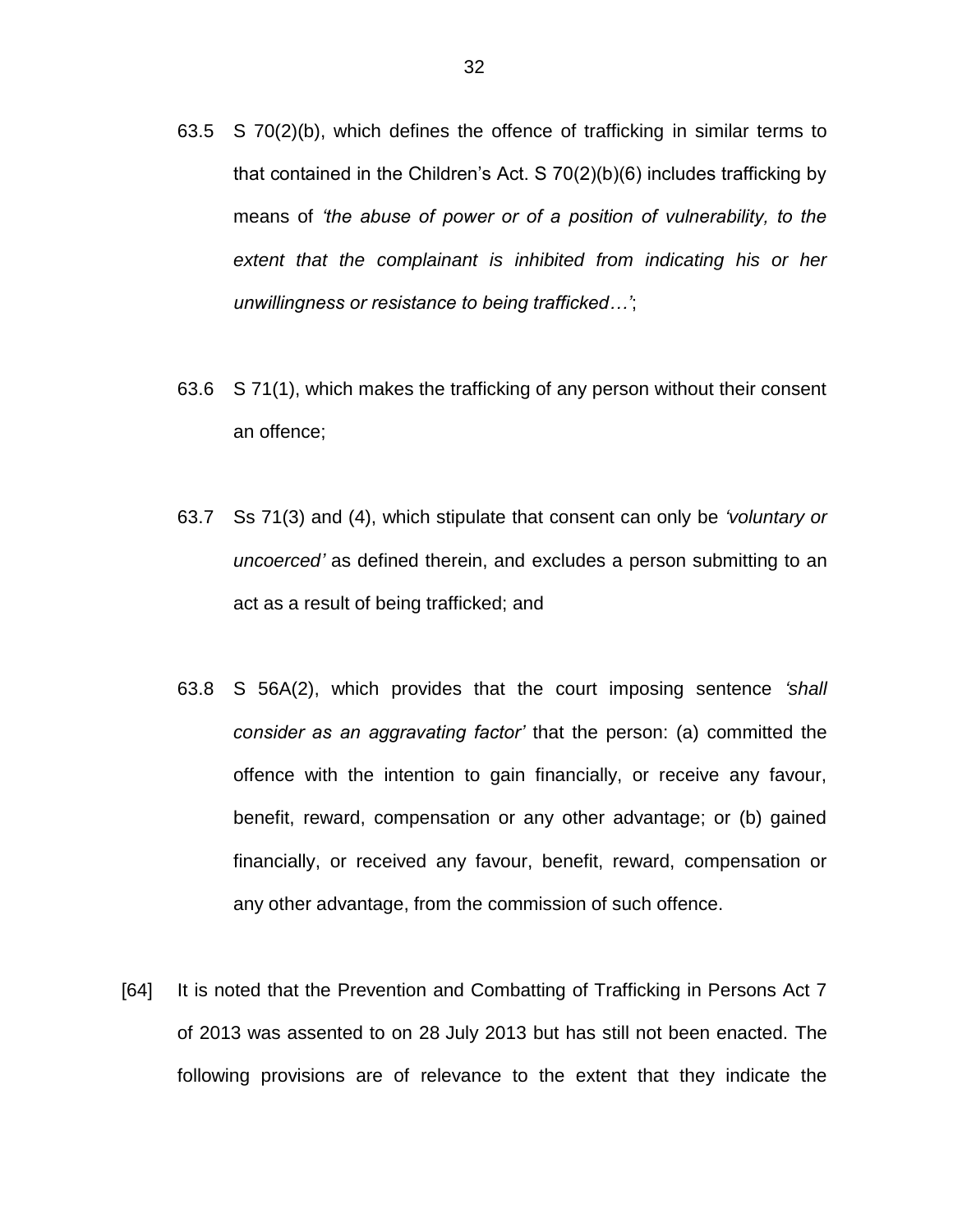legislature's attitude towards trafficking in compliance with South Africa's international obligations. S 4(2) creates as a separate offence, a person concluding a forced marriage for the purpose of exploitation of a child or other person. S 11(1)(a) stipulates that consent of the other person is no defence. S 13 imposes hefty penalties including life imprisonment (subject to s 51 of Act 105 of 1997). S 14 lists the *'aggravating factors'* that a court must consider in sentencing (in addition to any other factors) and include: (a) whether the victim was held captive for any period; (b) whether the victim suffered abuse and the extent thereof; (c) the physical and psychological effects the abuse had on the victim; and (d) whether the victim was a child. *'Forced marriage'* is defined as *'a marriage concluded without the consent of each of the parties to the marriage'*, but *'marriage'* itself is not defined.

- [65] The Recognition of Customary Marriages Act 120 of 1998 (*'RCMA'*) was enacted to recognise customary marriages in accordance with South Africa's constitutional obligation, and contains mandatory requirements for a valid customary marriage<sup>11</sup>.
- [66] S 3(1) lists these three requirements, namely that: (a) the prospective spouses must both be over the age of 18 years; (b) must both consent to be married to

<sup>11</sup> The preamble records: *"To make provision for the recognition of customary marriages; to specify the requirements for a valid customary marriage; to regulate the registration of customary marriages; to provide for the equal status and capacity of spouses in customary marriages; to regulate the proprietary consequences of customary marriages and the capacity of spouses of such marriages; to regulate the dissolution of customary marriages; to provide for the making of regulations; to repeal certain provisions of certain laws; and to provide for matters connected therewith."*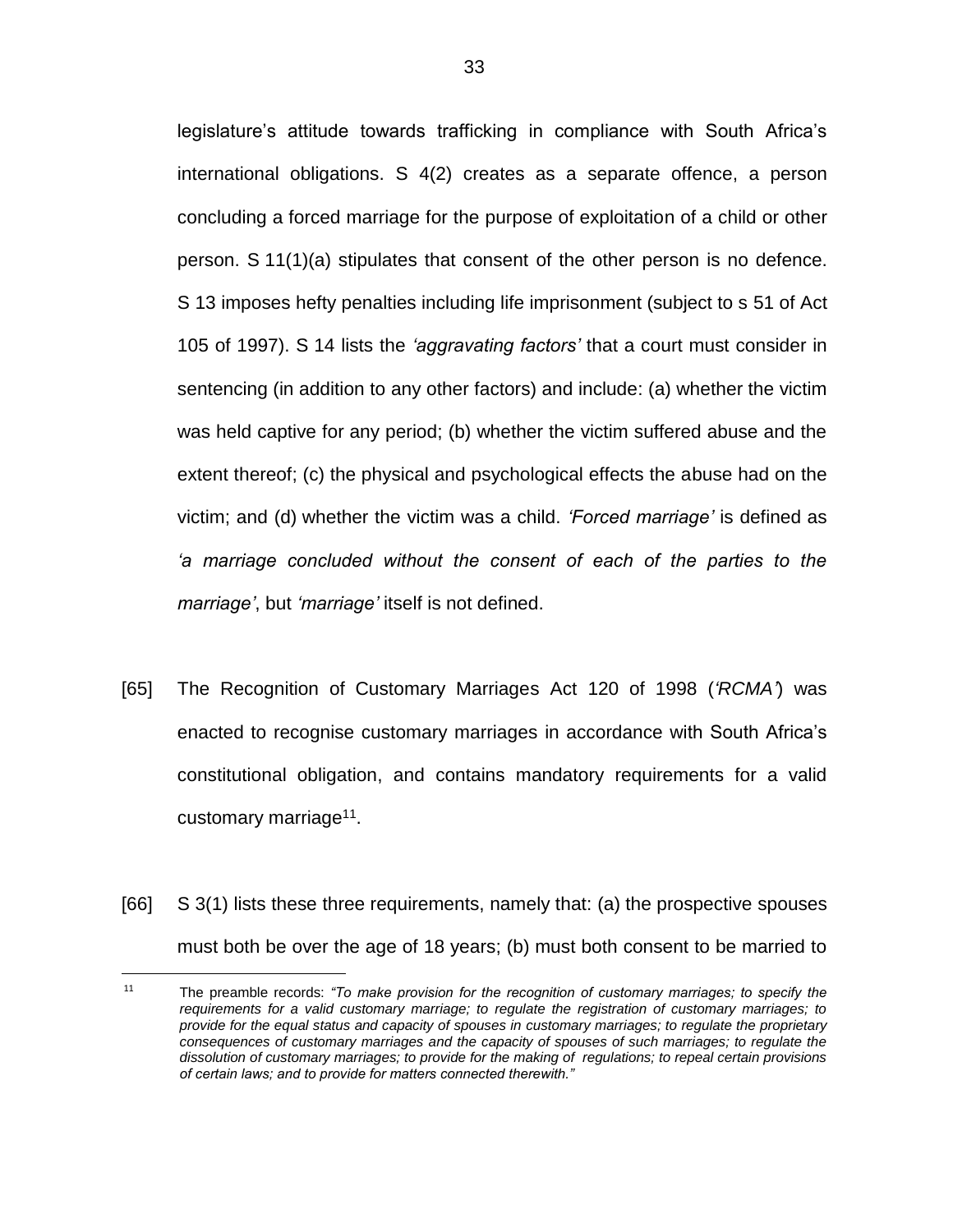each other under customary law; and (c) the marriage must be negotiated and entered into, or celebrated, in accordance with customary law. S 3(3)(a) stipulates that if either of the prospective spouses is a minor, both his or her parents, or if he or she does not have parents, his or her legal guardian, must consent to the marriage. S 3(4)(a) confers on the Minister the power to grant permission to a person under the age of 18 years to enter into a customary marriage if he or she considers such marriage to be desirable and in the interests of the parties in question, where either prospective spouse is below the age of 18 years. However this does not relieve the parties to the proposed marriage of their obligations to comply with all other requirements prescribed by law).

- [67] S 8 of the Promotion of Equality and Prevention of Unfair Discrimination Act 4 of 2000 prohibits unfair discrimination against any person on the ground of gender, including: (a) gender-based violence; and (b) any practice, including traditional, customary or religious practice, which impairs the dignity of women and undermines equality between women and men, including undermining the dignity and wellbeing of female children.
- [68] South Africa has also signed and ratified a number of international conventions and protocols: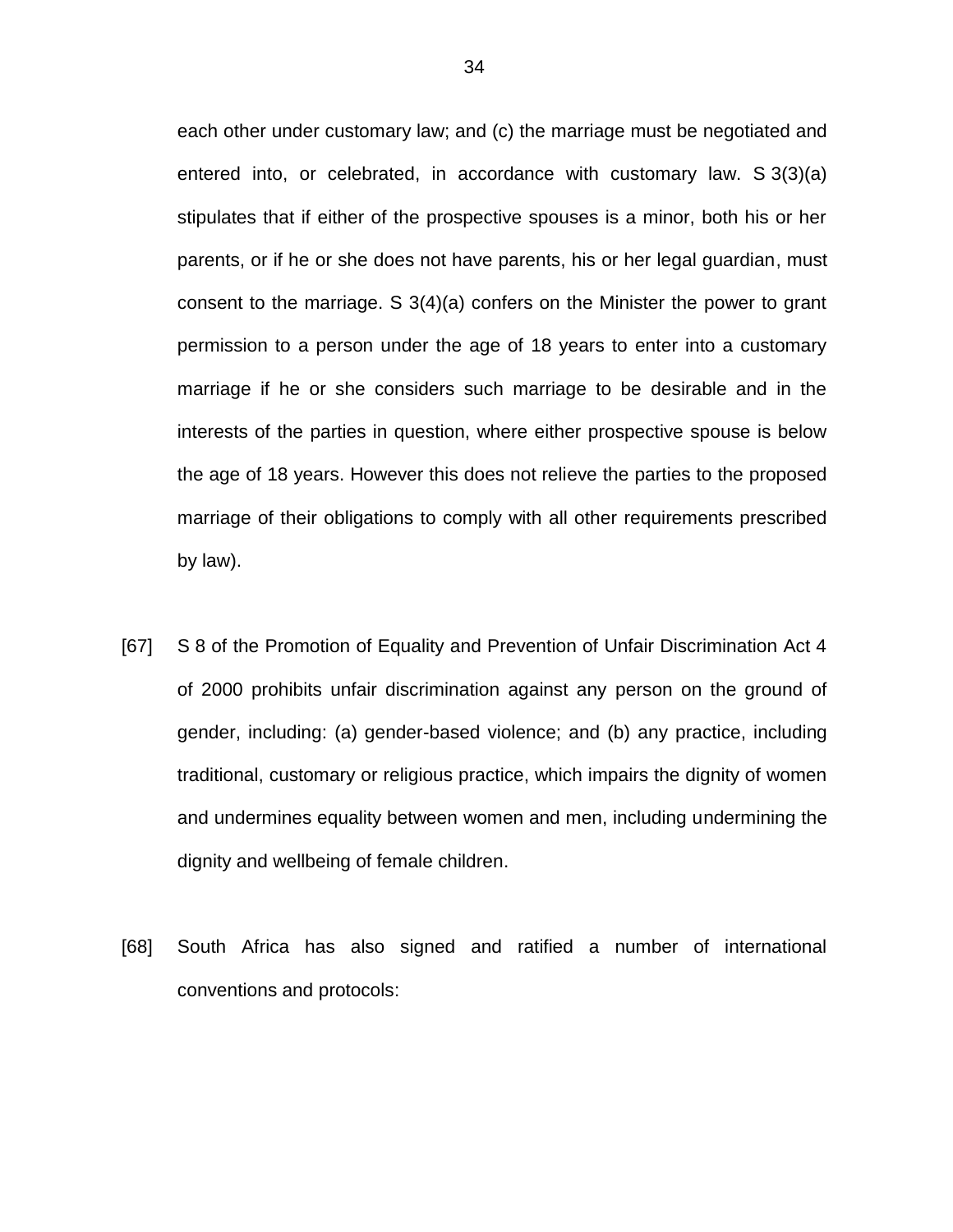- 68.1 The Universal Declaration of Human Rights, which includes a clause that marriage shall be entered into only with the free and full consent of the intending spouses;
- 68.2 The UN Convention on the Elimination of All Forms of Discrimination Against Women (CEDAW), which requires member states to take all appropriate measures to: (a) modify the social and cultural patterns of conduct of men and women, in order to eliminate prejudices and discriminatory customary and other practices (art 26); (b) implement legislation to supress all forms of trafficking in women (art 5); (c) eliminate discrimination against women in all matters relating to marriage and family relations, and in particular to ensure, on the basis of equality of men and women, the same right to enter into marriage with free and full consent (art 16(1));
- 68.3 The UN Protocol to Prevent, Suppress and Punish Trafficking In Persons, Especially Women and Children, supplementing the UN Convention against Transnational Organised Crime ("Trafficking Protocol") which compels member states to make trafficking in persons a criminal offence;
- 68.4 The Protocol to the African Charter on Human and People's Rights on the Rights of Women in Africa, which is to similar effect as CEDAW;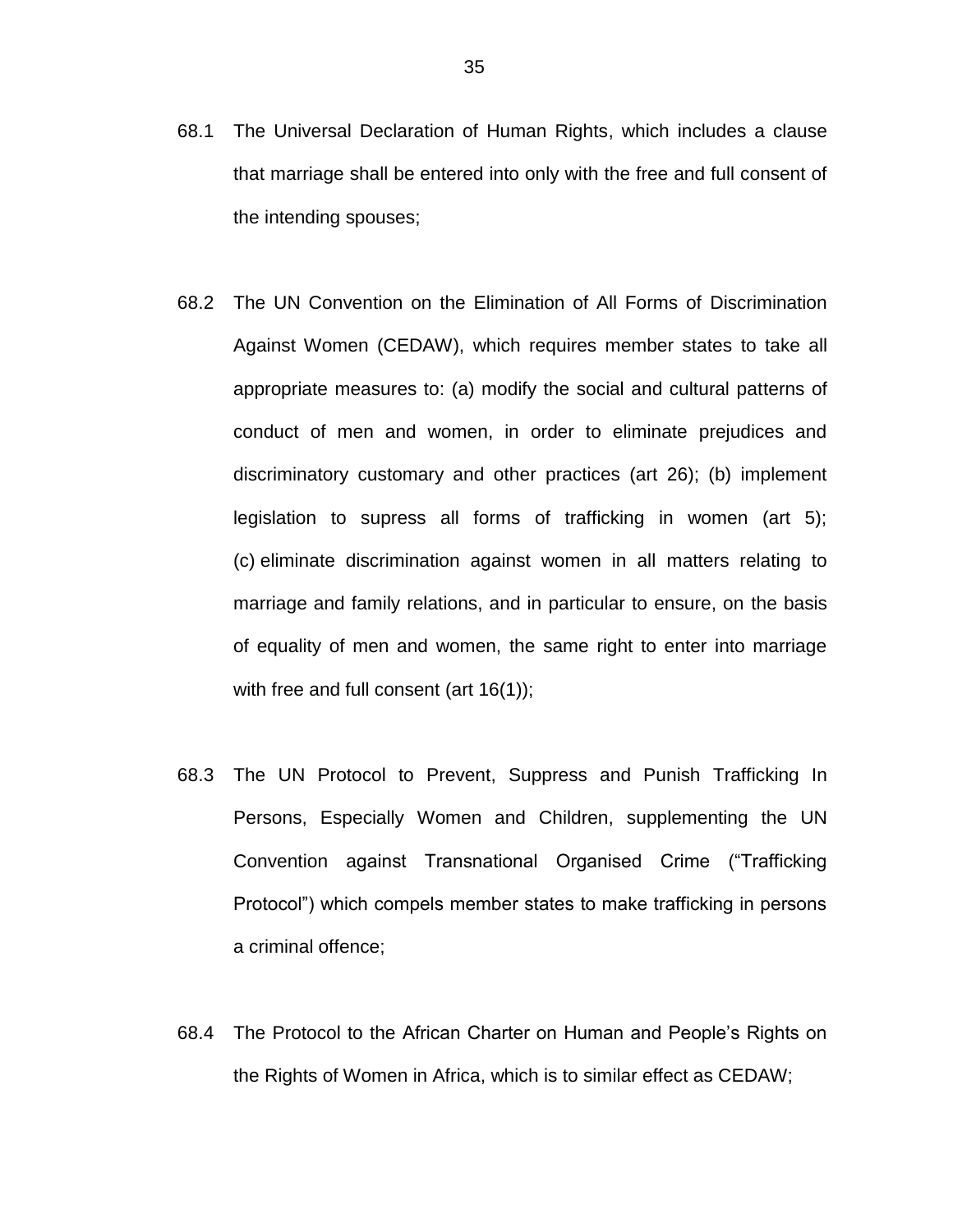- 68.5 The CRC (referred to *supra*) which stipulates that member states: (a) shall take effective and appropriate measures with a view to abolishing traditional practices prejudicial to the health of children (art 24(3)); and (b) shall protect children against all forms of exploitation, including trafficking (arts 34 and 35);
- 68.6 The African Charter on the Rights and Welfare of the Child (ACRWC) in terms of which: (a) child marriage or betrothal is prohibited (art 21(2)); and (b) sexual exploitation and the inducement, coercion or encouragement of a child to engage in any sexual activity is likewise prohibited (art 27). Member states must take all appropriate measures to prevent the abduction, sale or trafficking of children for any purpose, in any form, and by any person including parents or legal guardians of a child (art 29);
- 68.7 The Optional Protocol to the Convention on the Rights of the Child on the Sale of Children, Child Prostitution and Child Pornography. Art 2 thereof defines the sale of children as follows:
	- *'(a) Sale of children means any act or transaction whereby a child is transferred by any person or group of persons to another for remuneration or any other consideration…'* and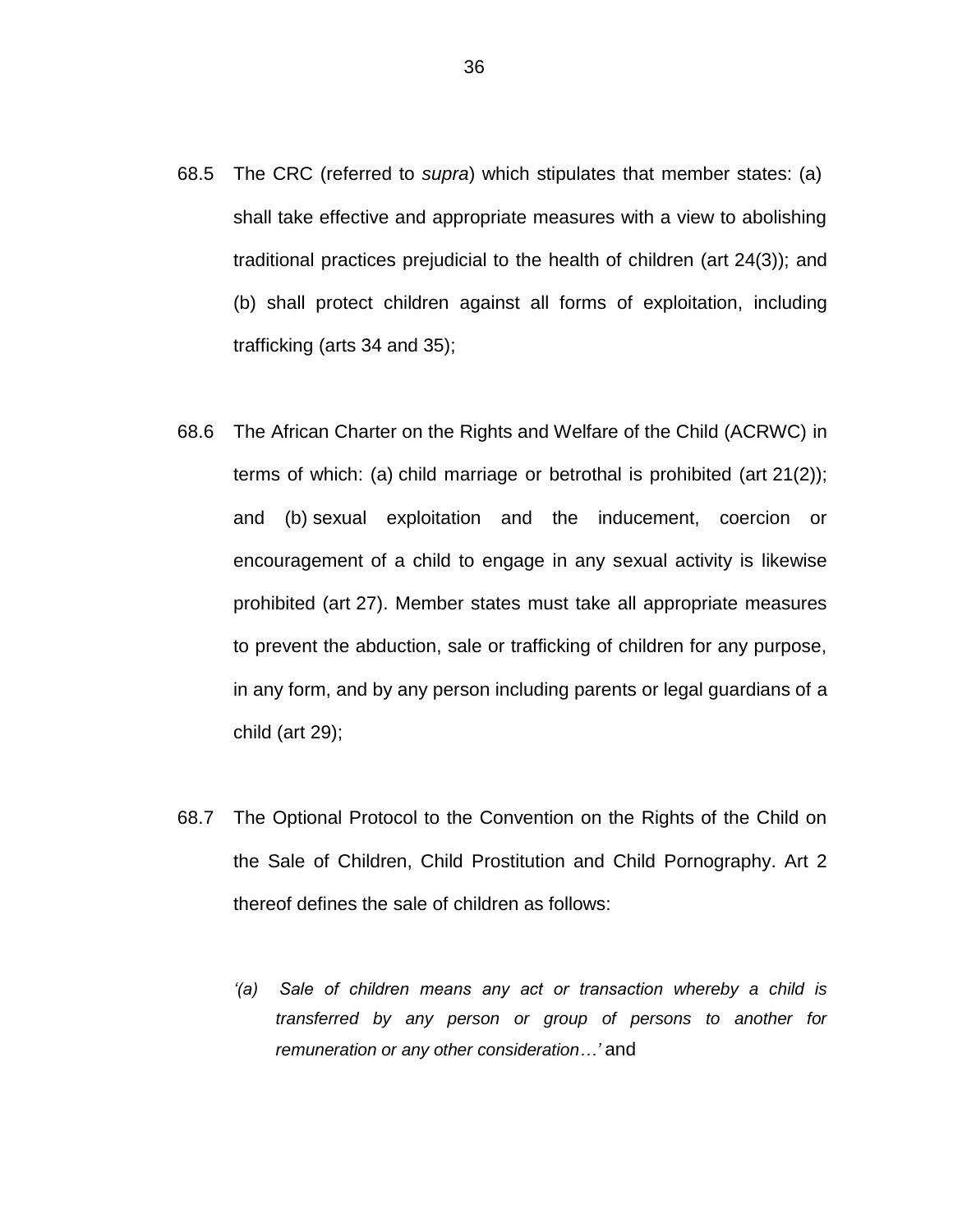- 68.8 The Addis Ababa Declaration on Ending Child Marriage in Africa of 11 April 2014, prepared by the African Committee of Experts on the Rights and Welfare of the Child (ACERWC) under the auspices of the African Union.
- [69] There is accordingly an abundance of clear authority to the effect that child trafficking, and any form of child abuse or exploitation for sexual purposes, is not to be tolerated in our constitutional dispensation. This is furthermore borne out by the provisions of s 51 as read with Part 1 of Schedule 2 of Act 105 of 1997 to which we refer hereunder.

#### **Submissions of the parties and the Amici Curiae**

 $\overline{a}$ 

[70] In August 2009, the South African Law Commission (the SALRC) was requested by the Gender Directorate in the Department of Justice and Constitutional Development to include as a priority in its law reform program an investigation into the practice of *ukuthwala*. <sup>12</sup> The SALRC requested that the following aspects be included in the investigation: the impact of *ukuthwala* on the girl child; the appropriateness, and the adequacy, of the current laws on *ukuthwala*; and whether or not the laws upheld the human rights of the girl child (taking into consideration the principle of *"the best interests of the* 

<sup>&</sup>lt;sup>12</sup> Affidavit filed by Professor Ronald Thandabantu Nhlapo deposed to in his personal capacity and in support of the submissions of the fourth, fifth, sixth and seventh applicants, page 6 of the record.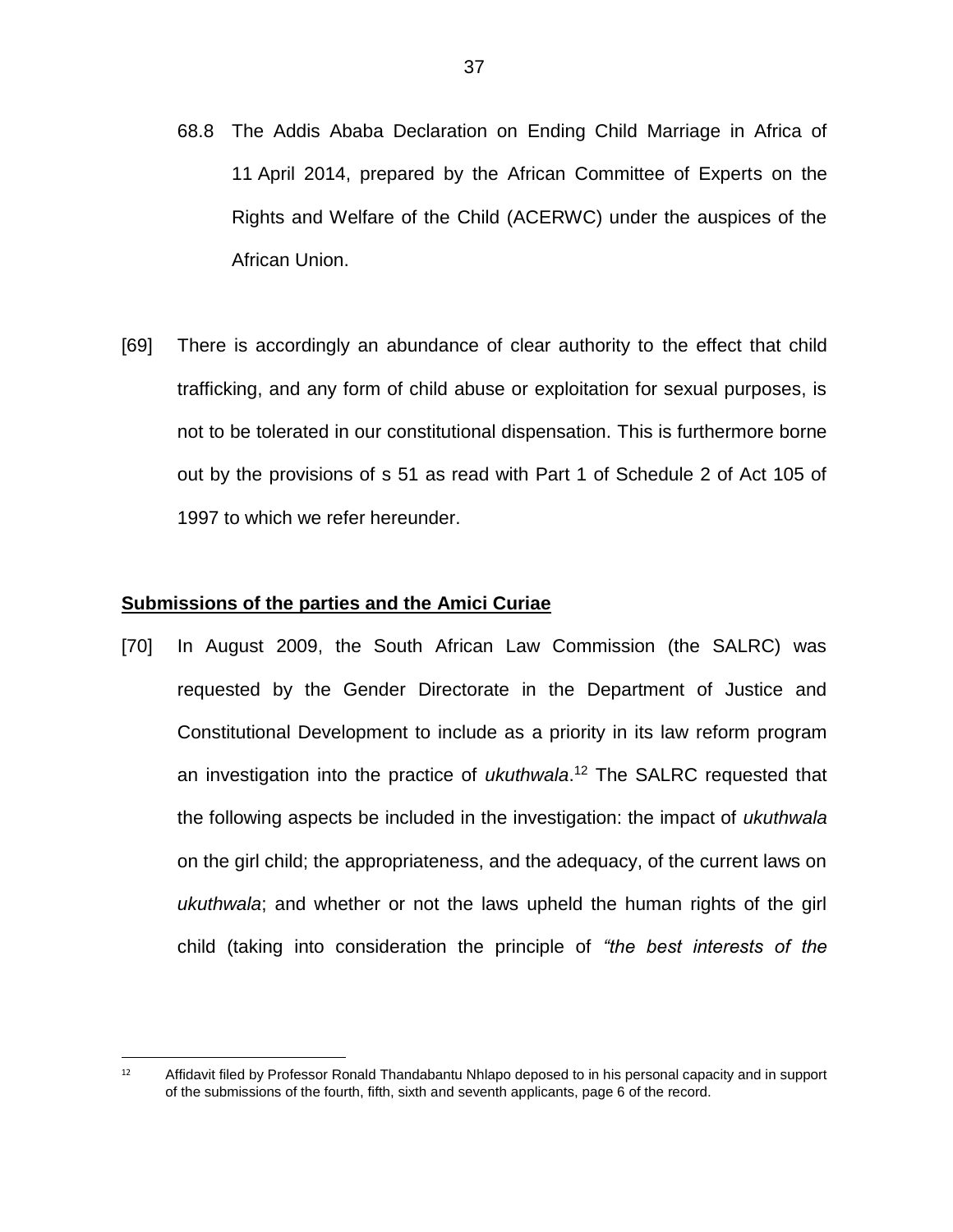*child"*).<sup>13</sup> The *amici* and parties also very helpfully referred the court to a number of academic articles in law journals and newspaper reports about the practice of *ukuthwala*, narratives of instances of abuse of young children and opinions on the constitutionality of the practice of *ukuthwala*.

[71] In the affidavit filed on behalf of the National House of Traditional Leaders (NHTL), Inkosi Sipho Etwell Mahlangu, a senior traditional leader of the Ndzundza Mabusa Traditional Community and leader of the delegation from Mpumalanga to the National House of Traditional Leaders, stated that as a result of the confusion surrounding the practice of *ukuthwala*, the NHTL proactively, and together with customary law experts from various communities in South Africa, produced a White Paper on the practice. The White Paper has been submitted to Parliament for consideration.<sup>14</sup> We are

<sup>13</sup> Annexure RTN2 to the affidavit of Nhlapo, pp 28-89. A Discussion paper, Project 138 titled *"The Practice*  of Ukuthwala" was issued in May 2014 with the closing date for public comment as 31<sup>st</sup> October 2014.

<sup>14</sup> The deponent referred to the following as the outline of the proposed policy on *ukuthwala* ;

*<sup>&</sup>quot;58. The following is an outline of the proposed policy on ukuthwala:*

*<sup>(58.1)</sup> The need for the policy has arisen due to the abuse of the culture by some in the Eastern Cape, where the appellant originates.*

*The more prevalent cases are of old men abducting young girls and raping them, well below the age of marriage in terms of the Act.*

 *<sup>(58.2)</sup> A most unfortunate phenomenon is where the parents of the girl enter into an agreement with the old men, for financial gain. A most telling characteristic of this form of abduction is for the girl to be raped as soon as she arrives. An occurrence that is not permitted in 'ukuthwala'".*

*The objectives of the policy are stated as :*

*To regulate ukuthwala custom to make sure that it is consistent with the Constitution in particular the Bill of Rights and sections 7(2), (9 (3) and (4), 28 and 31 of the Constitution and sections 8 and 25(1)(c) and Chapter 5 of the Promotion of Equality and the Prevention of Unfair Discrimination Act, 2000 (Act No. 4 of 2000) and Article 13 of the Convention on the Elimination of all Forms of Discrimination against Women (CEDAW);*

*To criminalize actions related to the abductions and kidnapping of women and girl children in the name of ukuthwala and any actions which are inconsistent with the Constitution and applicable indigenous African law;*

*To promote popular education on ukuthwala, its guiding principles and safeguards; and* 

*To influence amendments to the Recognition of Customary Marriages Act, (Act No. 120 of 1998).*

*To develop a legislation on Harmful cultural practices."*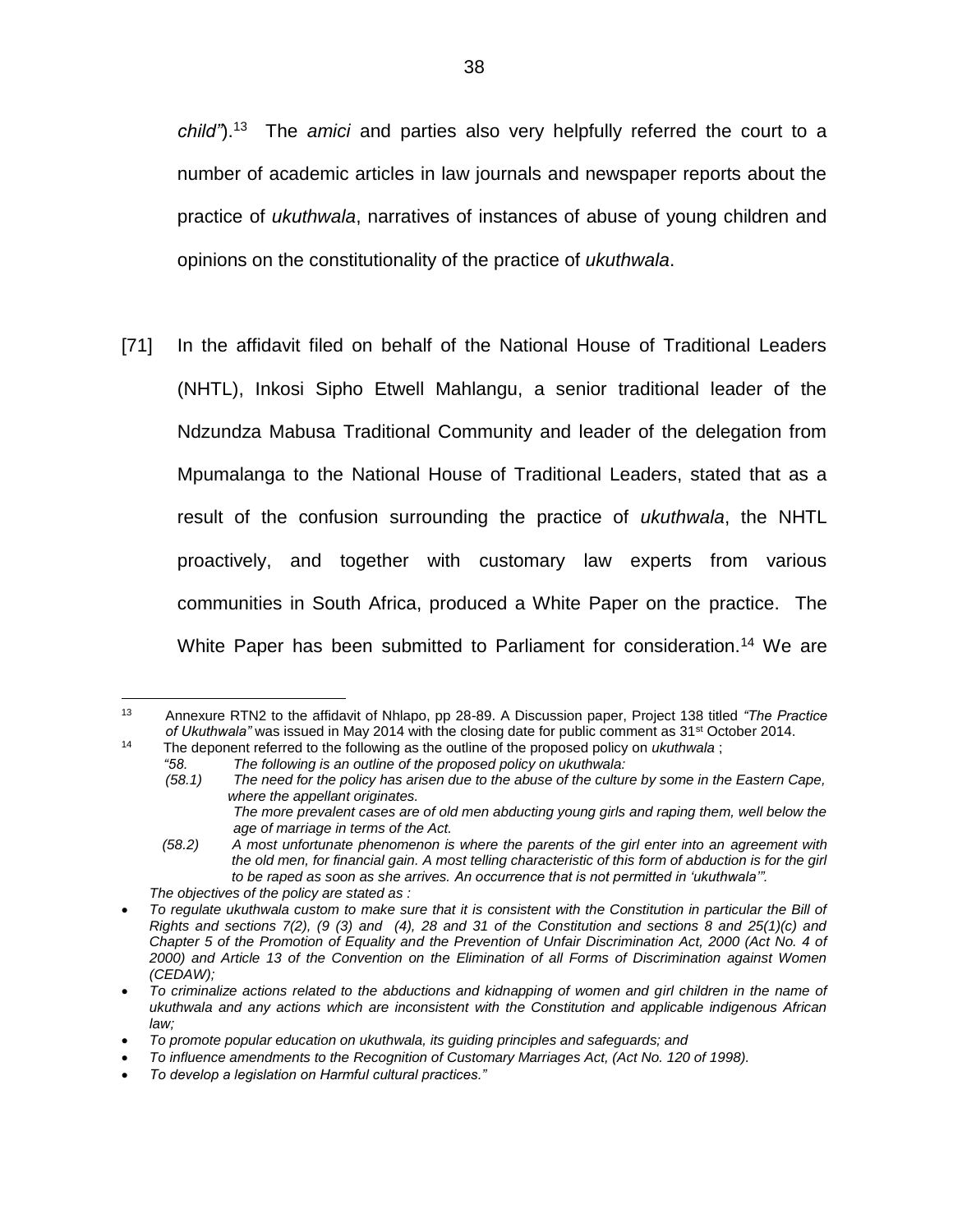therefore also mindful that the practice is receiving the attention of not only the affected communities, but also relevant statutory bodies, organs of civil society and both the executive and legislature.

[72] It is not necessary for purposes of this judgment to set out in detail the contents of the evidence presented by the *amici* in their affidavits. What is of significance though are the common threads in the evidence of the experts, activists and in the submissions of all the *amici* with regard to the practice of *ukuthwala* in both its traditional conception and the present and prevailing practice of the custom. Professor Ronald Thandabantu Nhlapo, a renowned expert on customary law, and author of several publications on the topic who chaired the advisory committee that assisted the SALC in the development of the Discussion Paper in Project 138, explained in an affidavit that it was critical to understand that customary law posits both regular and irregular means of initiating and concluding a customary marriage. *Ukuthwala* is one such irregular method which would, if the precepts of the custom were correctly followed, eventually lead to the conclusion of a valid marriage under customary law. Nhlapo explained that the regular method for the conclusion of a customary marriage entails a proposal of marriage by the intended bridegroom's family, which is extended to the family of the intended bride, and, if accepted, negotiations with regard to the payment of *lobola* by the betrothed man's family to the betrothed woman's commences. Once the negotiations are concluded and the *lobola* fixed, a series of what he termed *"highly ritualized*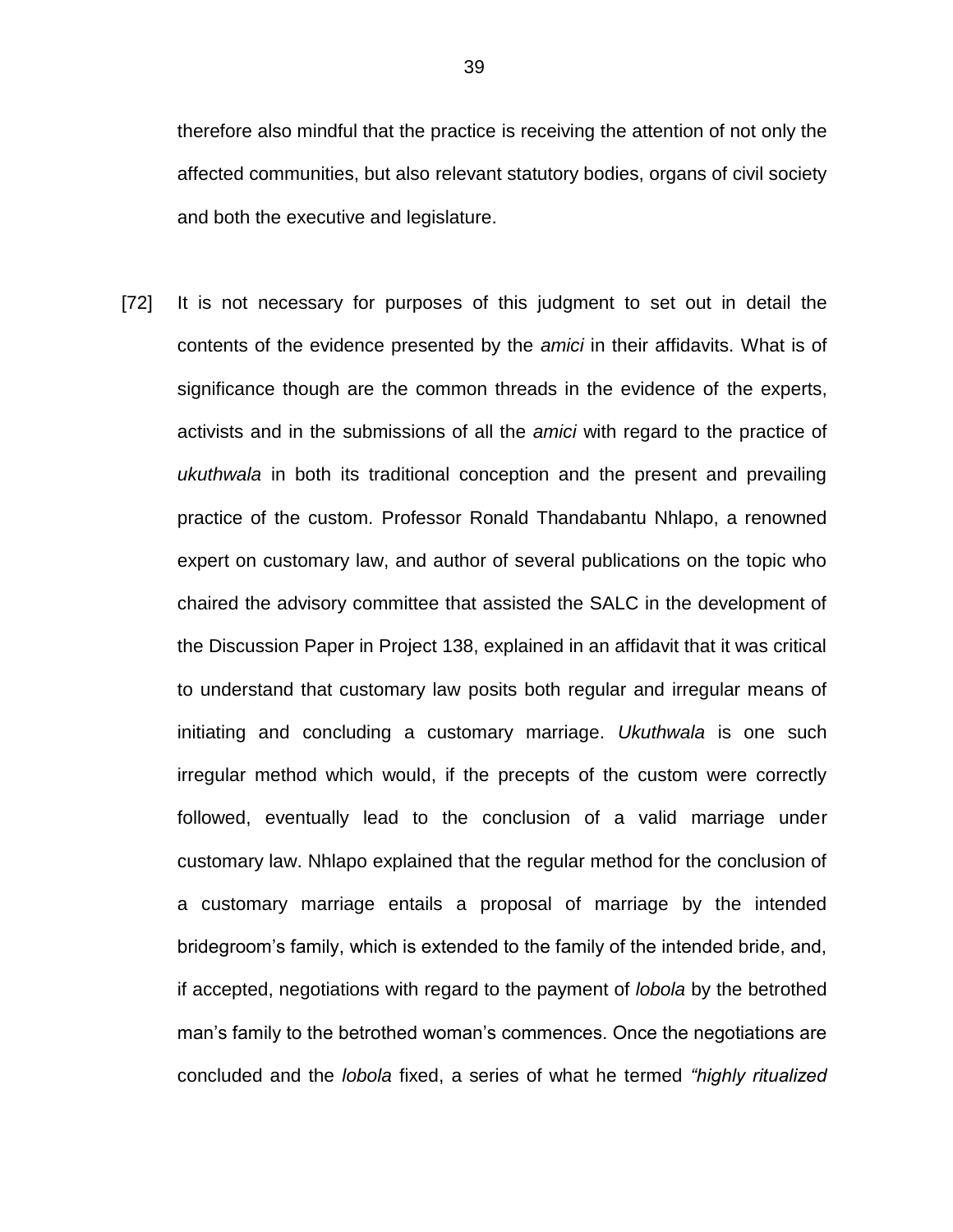*ceremonies,"* which vary amongst different traditional communities, occur, and which formalises the relationship. He explained that there are instances where circumstances do not readily permit for the regular method of pursuing a customary marriage. In such circumstances customary law allows for a number of *"irregular means"* for circumventing obstacles with a view to commencing marriage negotiations. *Ukuthwala* is one such means, of which both the traditional and essential features are:

- 72.1 the woman must be of marriageable age, which in customary law is usually considered to be child-bearing age;
- 72.2 consent of both parties is necessary to perform *ukuthwala*. He notes though that there are instances where a woman would be taken unaware and acquiescence in the process only occurs after the fact. If however the woman does not agree the process fails and her father could institute a civil action against the man's guardian;
- 72.3 as part of the process, the parties would arrange a mock abduction of the woman at dusk. The woman would put up a show of resistance for the sake of modesty but in fact would have agreed beforehand to the arrangement;
- 72.4 the woman would then be smuggled into the man's homestead and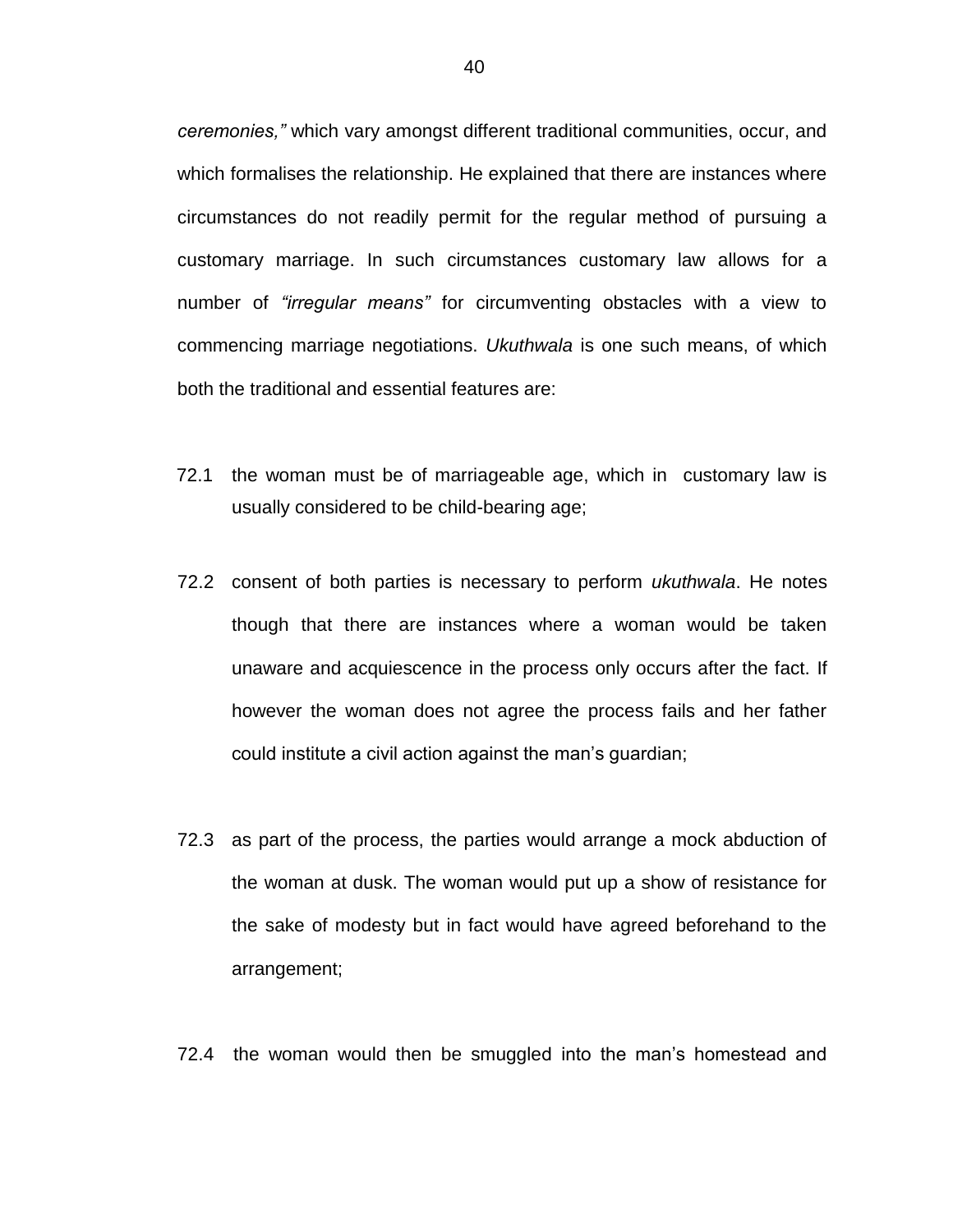placed in the custody of the women folk to safeguard her person and reputation. The father of the man would thereupon be informed of the presence of the woman in his homestead and of his son's desire to marry;

- 72.5 sexual intercourse between the couple is strictly prohibited during this period. If it does occur between the couple either willingly or by coercion, it is punishable by the payment of a fine or *"bopha"* of one herd of cattle to the woman's father. This, Nhlapo remarks, is akin to damages for seduction at common law; and
- 72.6 the man's family would then send an invitation to the woman's homestead either on the day of the mock abduction or on the following morning to inform her family that she was with his family. This would be a signal to the woman's family that the man's family wished to commence negotiations for their marriage.
- [73] Nhlapo contends that a pivotal tenant of customary law is that no marriage is possible without the consent of the woman's parents. Therefore if following an *ukuthwala* the woman's family rejects the proposal she has to be returned to her home along with the payment of damages for the unsuccessful *ukuthwala*. If on the other hand her family accepts the proposal she would be returned to her home to be prepared for the nuptials and regular *lobola* negotiations would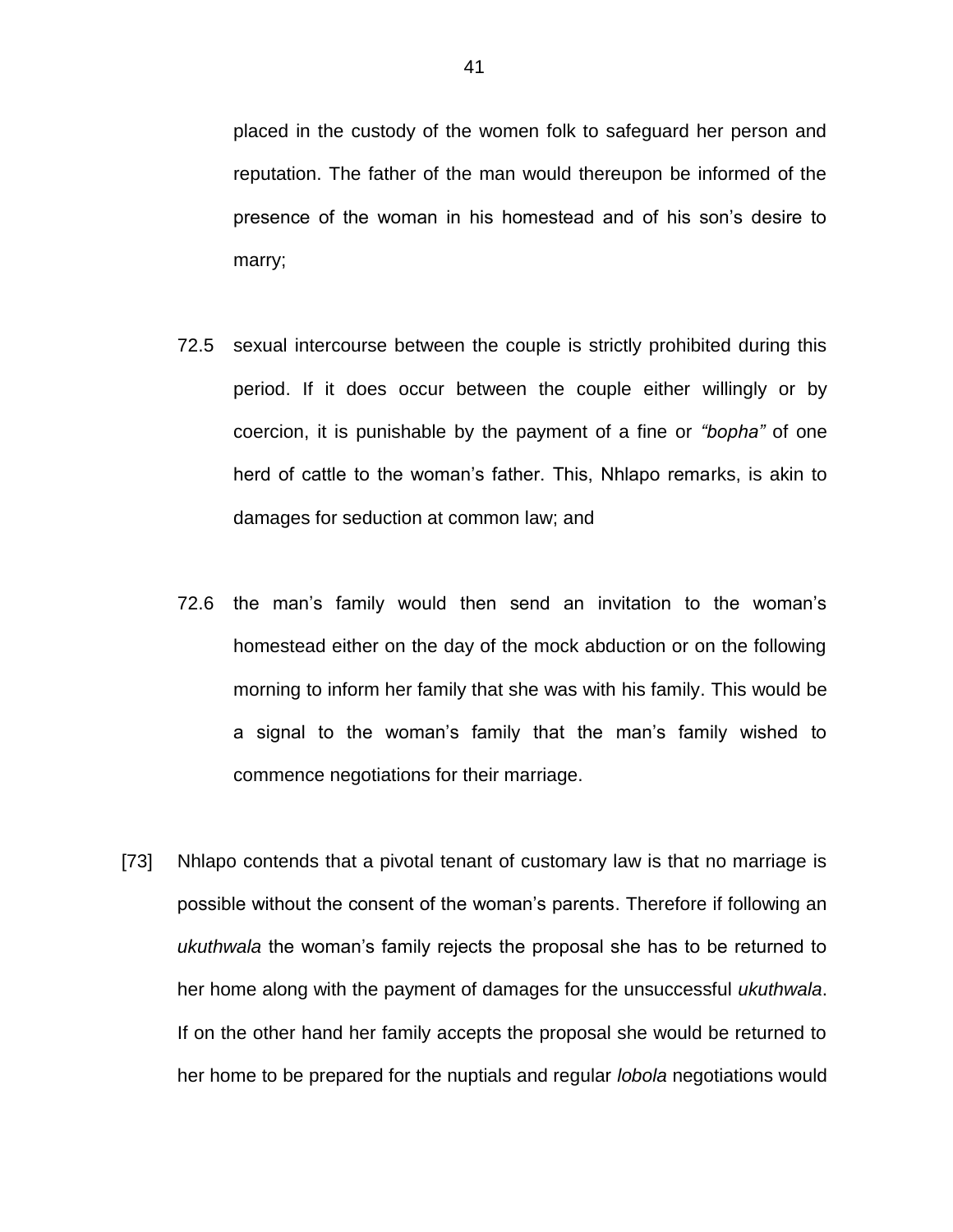commence. Nhlapo points out that the process of *ukuthwala* is not a marriage in itself, but, properly understood, is the method instigated by willing lovers to initiate marriage negotiations by their respective families. He explained that there are several circumstances under which *ukuthwala* could be resorted to by a couple that wished to marry, the foremost being:

- 73.1 When a woman objected to an arranged marriage and would rather marry a lover of her choice;
- 73.2 When the woman's family objected to her marrying the man of her choice;
- 73.3 Where the man was unable to afford and secure marriage through the payment of *lobola* in full; and
- 73.4 Where time was off the essence and it was necessary to conclude marriage especially in instances where the woman was pregnant.
- [74] Nhlapo was of the view that *ukuthwala* has to be seen as a self-directed form of betrothal by a man and woman to each other, subject to parental approval, and is a collusive strategy of the couple to counter the influence of extreme parental authority and to give effect to the will of young lovers. The first *amicus*, NHTL, described this traditional form of *ukuthwala* as *"innocuous,*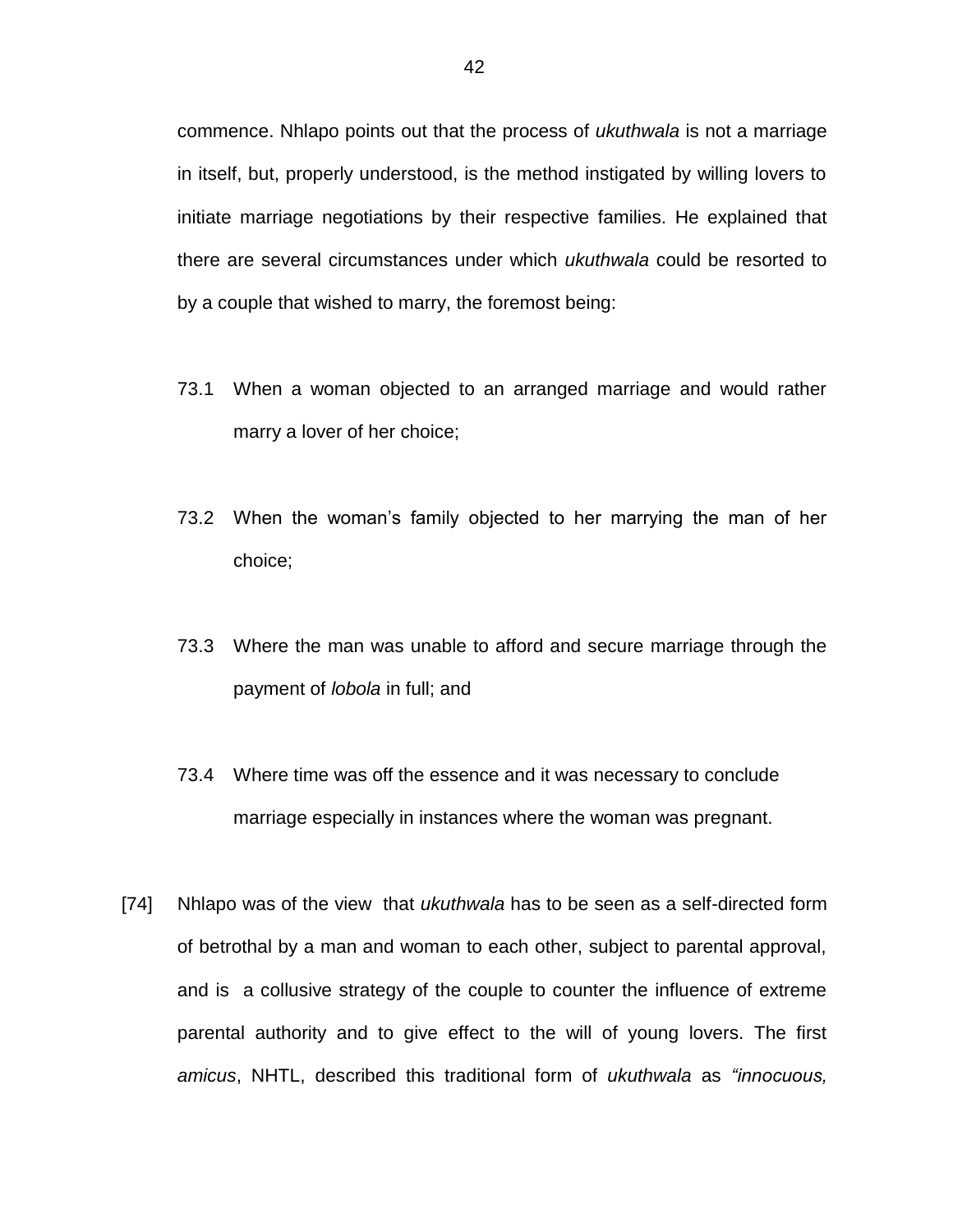*romantic and a charming age old custom".*

- [75] Having considered the record of the trial in the court *a quo*, Nhlapo was of the view that *ukuthwala* was not properly performed in the matter. The young age of the complainant, her lack of consent and the fact that *lobola* was paid before the *ukuthwala* occurred indicated that it was in fact not a true instance of *ukuthwala*. He noted though that this was not a unique situation, as the Discussion Paper traversed several situations in which *ukuthwala* was abused to justify patently offensive behaviour such as rape, violence and similar criminal conduct under the guise of *ukuthwala*.
- [76] This *"misapplied form"* of the customary practice was also described by Inkosi Mahlangu as a perversion of the custom and *"aberrant"*, in which young women or girls are abducted – and usually subjected to violence, including sexual abuse and assault – to coerce them into submission. The aberrant form of *ukuthwala* often occurs with the agreement of the girl child's parents and family, who are paid a fee – improperly described as *"lobola"* - for permission *"to abduct their daughter."* Nhlapo noted that the parents and family of the girl in such circumstances are usually from poor socio-economic circumstances, trapped in the cycle of poverty, and that the money or cattle derived from the abduction of the girl child for the marriage is unfortunately often attractive.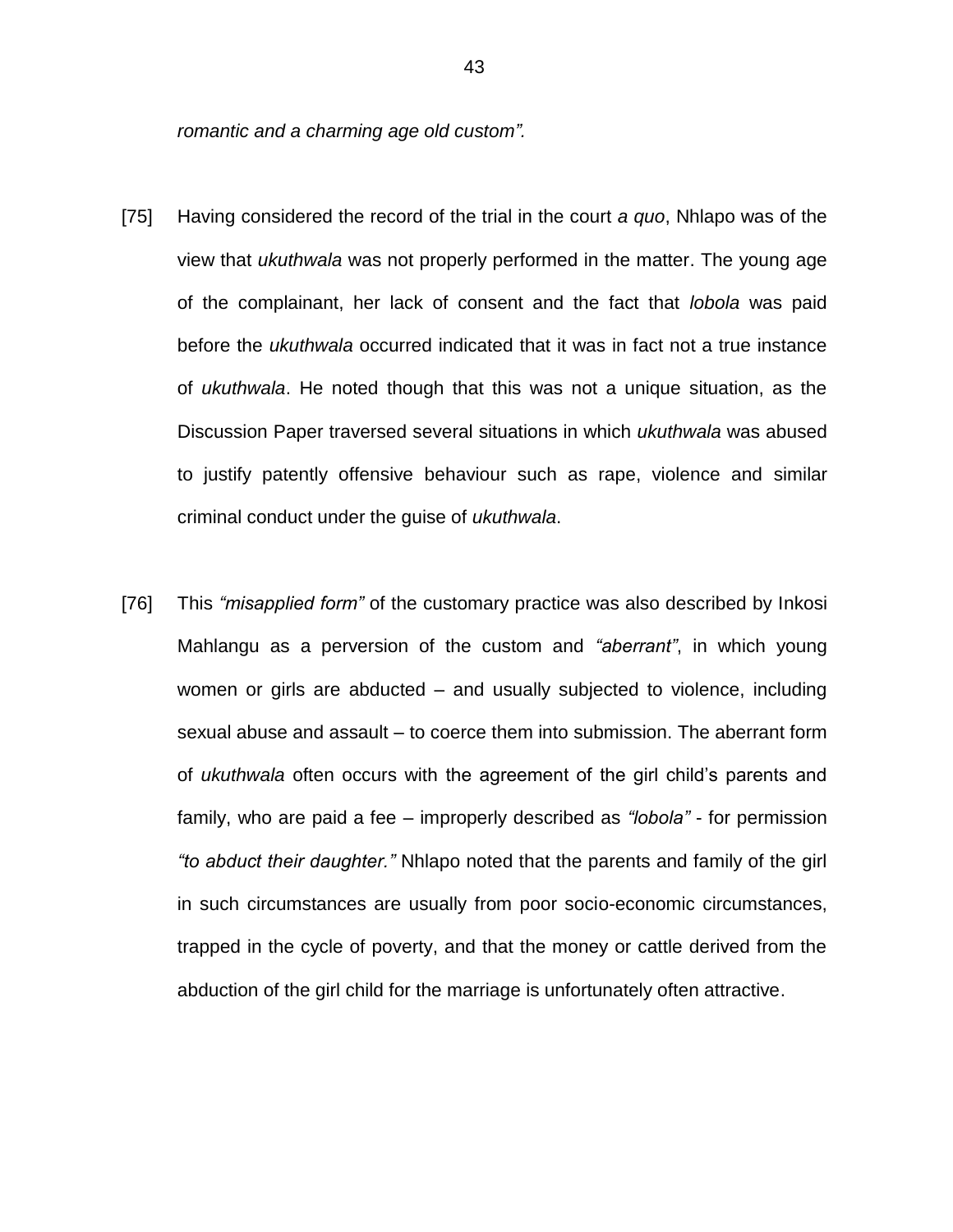- [77] In the supporting affidavits filed on their behalf the fourth, fifth and sixth *amici,* while acknowledging the traditional concept of *ukuthwala* described by both Nhlapo and Inkosi Mahlangu, voiced the opinion that the appellant's conduct was not only an aberrant form of *ukuthwala*, but also indicative of a widespread practice in the many communities in which they worked. In their accounts of the practice, young girls are often forced into unions with their abductors, in many instances, with the complicity of their families, who are paid the *"lobola"* upfront. Girl children are often abducted, raped and beaten in an effort to force them into submission as young brides.
- [78] These *amici* very appropriately described this practice as a most severe and impermissible violation of women and children's most basic rights to dignity, equality, life, freedom, security of person and freedom from slavery. They noted though that while they and many other organisations condemned such conduct, the practice of the aberrant form of *ukuthwala* relies on a degree of participation and acceptance in parts of very many communities. They described the practice as no more than sexual slavery under the guise of a customary practice. They also shared the view expressed by Nhlapo and Inkosi Mahlangu that, to a large extent, the practice arose and remains prevalent because of widespread poverty, especially in rural areas.
- [79] In their submissions, the fourth, fifth, sixth and seventh *amici* also expressed the view that both *"forms"* of *ukuthwala*, the traditional and aberrant, feed on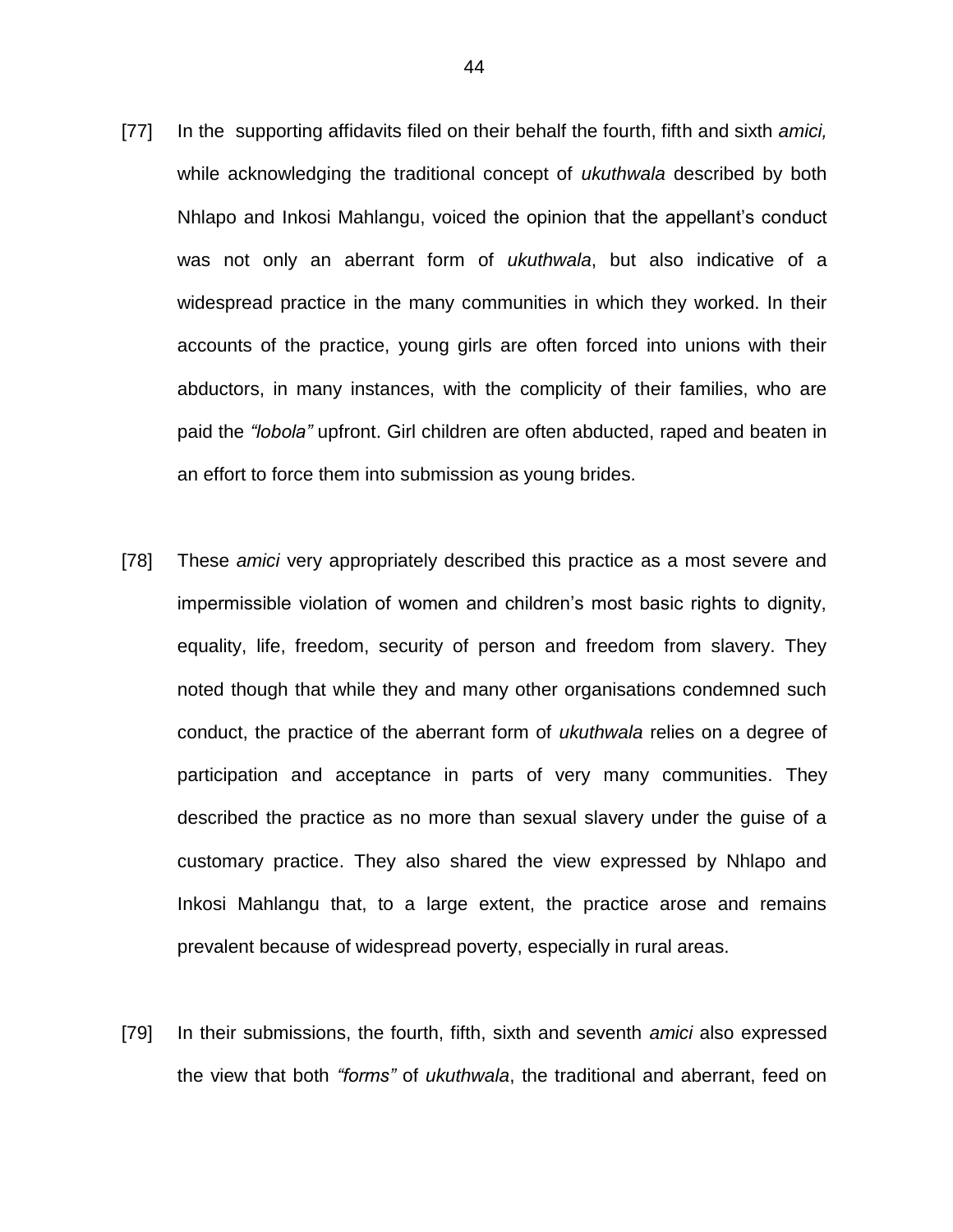the patriarchal nature of customary law, and in this regard referred to the remarks of Langa DCJ (as he then was) in the context of the customary law of succession in the matter of *Bhe and others v Magistrate, Khayelitsha and Others (Commissioner for Gender Equality as Amicus Curiae)* 2005 (1) SA 580 CC at para [78] in which he described customary law as *"a system dominated by a deeply embedded patriarchy which reserved for women a position of subservience and subordination and in which they were regarded as perpetual minors..."* They contended that there were echoes of such patriarchy even in the relatively benign form of *ukuthwala* described by Nhlapo. They submitted though, correctly in our view, that this was not a debate that this court was required to deal with in the appeal before us.

[80] The Legal Resources Centre, who represented the fourth, fifth, sixth and seventh amici at the hearing of the appeal, presented argument on the status of customary law in South Africa with reference to the relevant provisions of the Constitution, and decisions of the Constitutional Court in the following matters: *Gumede v President of the Republic of South Africa and Others* 2009 (3) SA 152 (CC) at para [22]; *Pilane and Another v Pilane and Another* 2013 (4) BCLR 431 (CC); *Bhe & Others v Khayelitsha Magistrate and Others* 2005 (1) SA 580 (CC) at para [41]; *Alexkor and Another v Richtersveld Community and Others* 2004 (5) SA 460 (CC) at para [51]. For the determination of the content of customary law the court's attention was directed to the process formulated by Van Der Westhuizen J in the matter of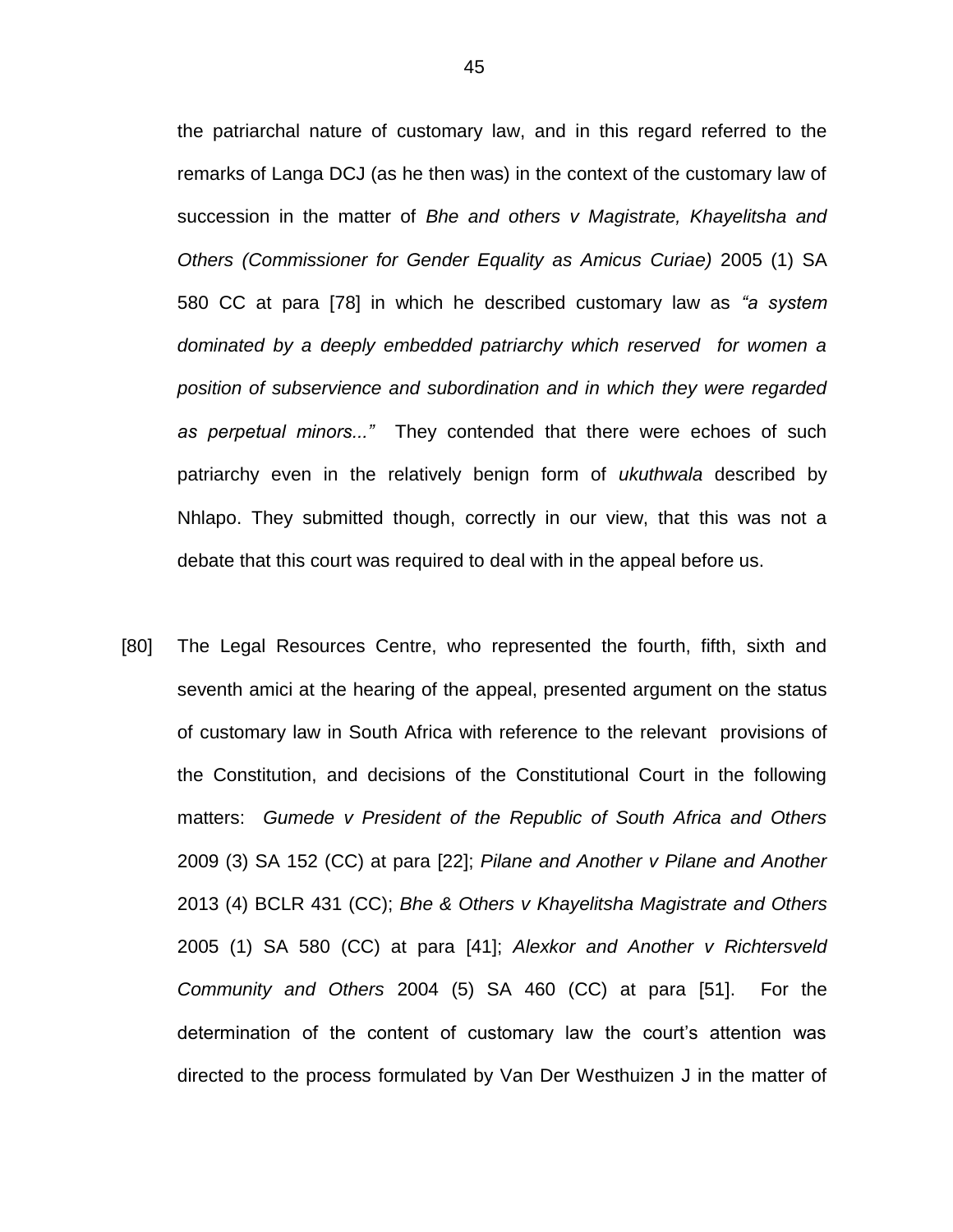*Shilubana and Others v Nwamitwa* 2009 (2) SA 66 (CC).<sup>15</sup>

- [81] The court's attention was also directed to the opinions expressed by Nhlapo and Inkosi Mahlangu, on which counsel on behalf of all the *amici* submitted that, in application of the factors outlined by Van Der Westhuizen J in *Shilubana and Others* (above), only the traditional form of *ukuthwala* could be recognized under our law.
- [82] Nhlapo argued that inasmuch as *ukuthwala* is no more than a portal, albeit an irregular one, to a marriage, the substantive minimum requirements prescribed by the RCMA must by necessary implication apply to the validity of *ukuthwala*. A version of *ukuthwala* that permitted a marriage to follow when these requirements were not met would not only be inconsistent with the Constitution but would also be inconsistent with the RCMA. In this regard the *amici* pointed out that the Constitutional Court in *Mayelane v Ngwenyama and another* (Women's Legal Centre Trust and Others as *amici curiae*) 2013 (8) BCLR 918 (CC) has already held that consent, albeit in the context of a polygamous marriage, is a necessary requirement for a valid customary marriage, and the court remarked at paras [74], [75] and [83] as follows:

<sup>15</sup> <sup>15</sup> The third *amicus curiae* made extensive and helpful submissions on the position of children in the practice of *ukuthwala*, in the light of the provisions of the Children's Act within the context of the constitutional directive of the protection and upholding *"the best interest of the child".* The*y* also referred the court to South Africa's international law obligations with regard to the rights of children and comparative international case law.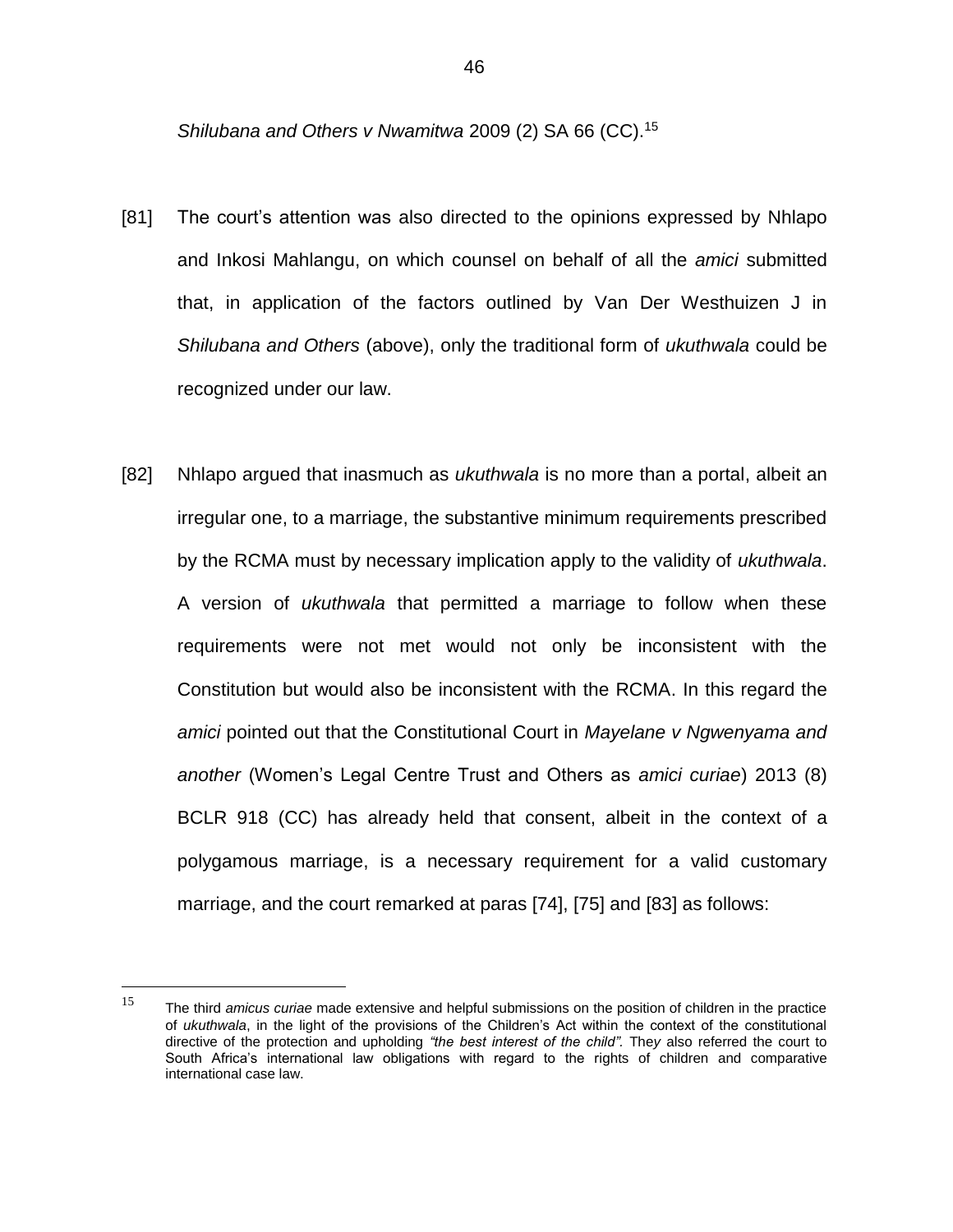*"[74] Given that marriage is a highly personal and private contract, it would be a blatant intrusion on the dignity of one partner to introduce a new member of that union without obtaining that partners consent.*

*[75] In accordance with the Court's jurisprudence requiring the determination of living customary law that is consistent with the Constitution, we thus conclude that Xitsonga customary law must be developed, to the extent that it does not yet do so, to include a requirement that the consent of the first wife is necessary for the validity of a subsequent customary marriage. This conclusion is in accordance with the demands of human dignity and equality. These demands are evident from the terms of the Recognition Act…*

*[83] The Recognition Act is thus premised on a customary marriage that is in accordance with the dignity and equality demands of the Constitution. A customary marriage where the first wife has consented to the further marriage conforms to the principles of equality and dignity as contained in the Constitution. Where the first wife does not give consent, the subsequent marriage would be invalid for non-compliance with the Constitution."*

- [83] Nhlapo contended that in customary law, however, the consent of both the man and the woman is already a requirement for a valid *ukuthwala*. This view was shared by Inkosi Mahlangu on behalf of the first *amicus curiae*.
- [84] A further requirement for a valid customary marriage considered by the *amici* was the issue of the permissible marriageable age. Nhlapo recorded that amongst the AmaXhosa, marriageable age for a woman is considered to be when she is able to bear children. However given the clear indication by the legislature, it appeared that for an *ukuthwala* to be considered validly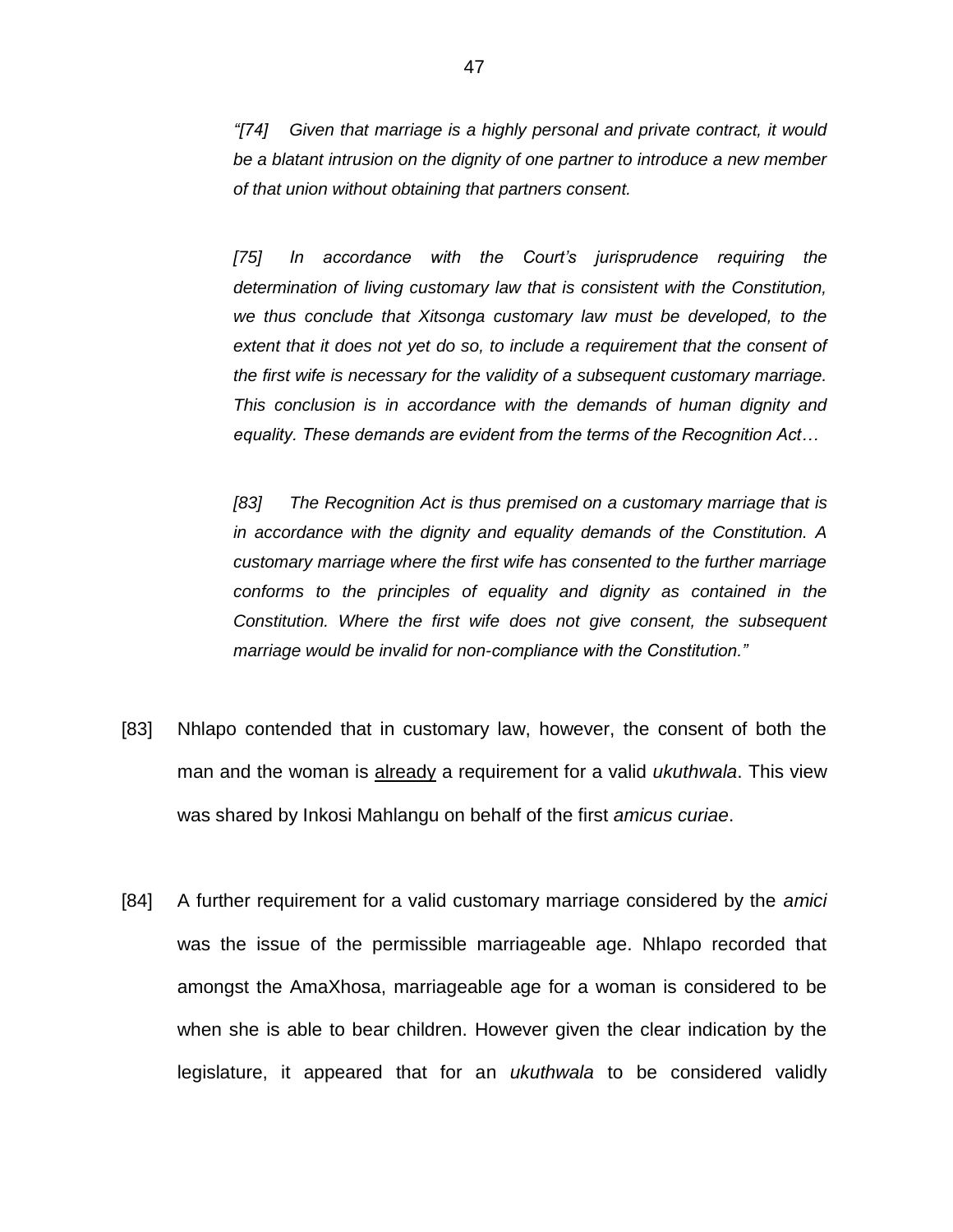performed, the parties thereto must either be above the age of eighteen or have acquired parental consent (who may also ratify the arrangement *ex post facto)*. Nhlapo claimed that this comported with the position at customary law that if the *ukuthwala* did not lead to the commencement of marriage negotiations, absent the consent of the woman's parents, then damages for the unsuccessful attempt would become payable. It should be noted though that during the course of oral argument the *amici* raised what appeared to be a measure of uncertainty about the minimum age, inasmuch as there was a lack of clarity with regard to whether a child below the age of sixteen years old but above twelve could lawfully be handed into marriage by her parents.<sup>16</sup> Needless to say, these concerns should be addressed in the pending law reform process. Pending such process the provisions of the RCMA and the Marriage Act No 25 of 1961 remain prescriptive.

## **Evaluation**

[85] It is in the context of the evidence with regard to the content of *ukuthwala* as it is traditionally practiced and the practice in its *"aberrant"* form that the defences raised by the appellant on appeal must be considered. It appeared that the appellant conceived of *ukuthwala* as a form of marriage contrary to the opinions of the experts and the *amici* (that it is no more than a portal that commenced the process of marriage negotiations). In his evidence at the trial the appellant claimed that he had specifically travelled to the Eastern Cape to

 $16$ 

<sup>16</sup> Nhlapo's affidavit p 10 para 19.2; Inkosi Mahlangu's affidavit p 296 para 44.1.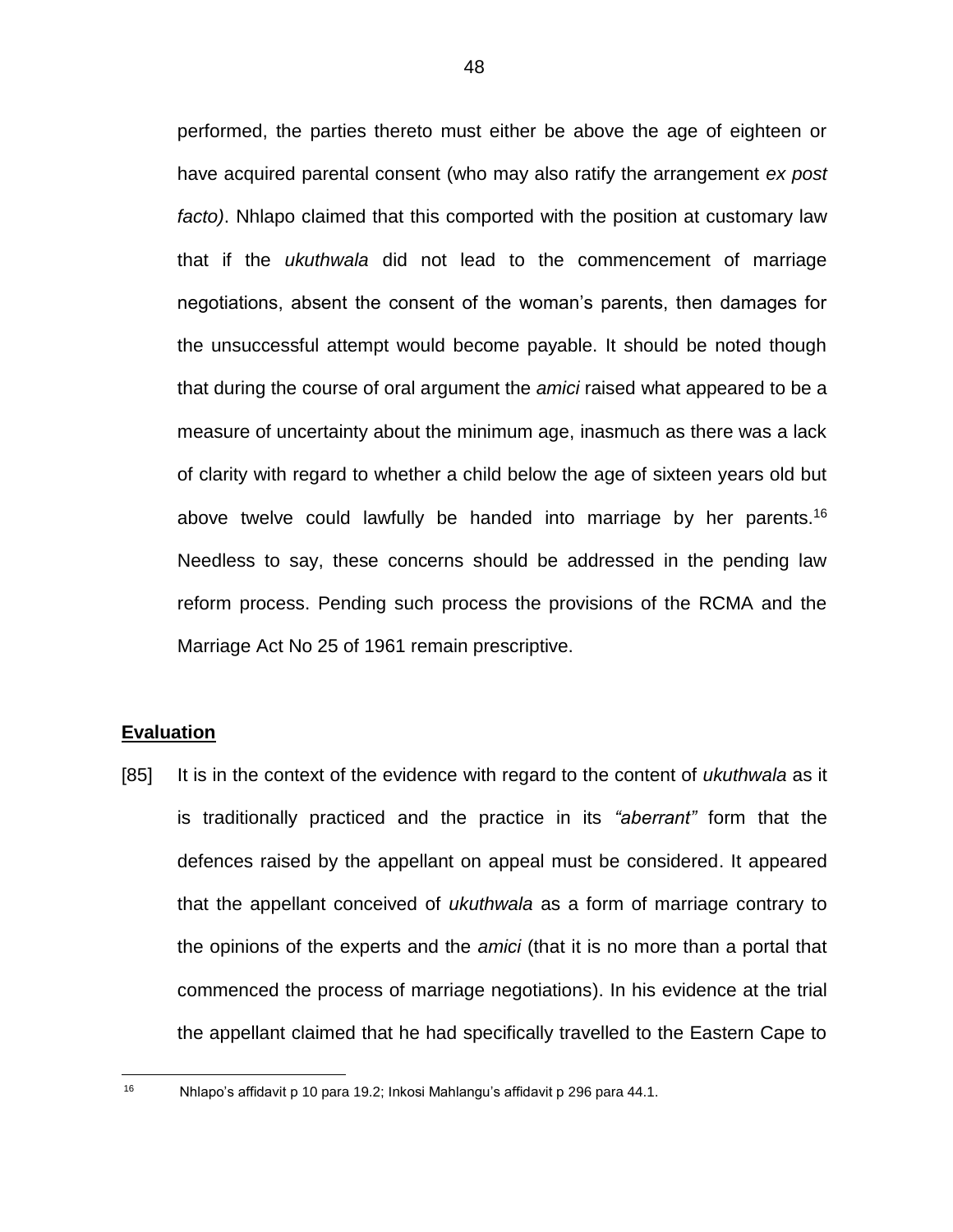obtain a wife in accordance with his traditional customs. After literally selecting the complainant as the person he wished to marry he entrusted the negotiations to his family and her uncles. An amount of *lobola* of R8000 (two cows) was agreed to and the complainant was handed over to the appellant and his family by the uncle of the complainant and taken to their village whereupon she was groomed in the traditional *amadaki* as his young bride. He testified that although the complainant initially did not appear to be *"happy,"*  after what he claimed to have been consensual sex between the two of them she carried out her chores as a young bride and he was left with no reason to think that she was an unwilling wife anymore. He claimed that he understood that it was necessary in his custom for the complainant to have consented to entering into the marriage. He likewise believed she was also required to have consented to sexual intercourse with him.

[86] Central to his defence at his trial however was the appellant's claim that the complainant had as a fact consented to their customary marriage and the sexual intercourse between them. Moreover he claimed that she had willingly relocated to Cape Town as his wife. The appellant had on his own version not relied on a practice of *ukuthwala* that required any measure of coercion of the complainant. He claimed though that due to the fact that her uncles and his family had entered into the negotiations, and arrived at an agreement as to the amount of the *lobola* that he paid, and because her family had willingly handed the complainant over to him in marriage and returned her when she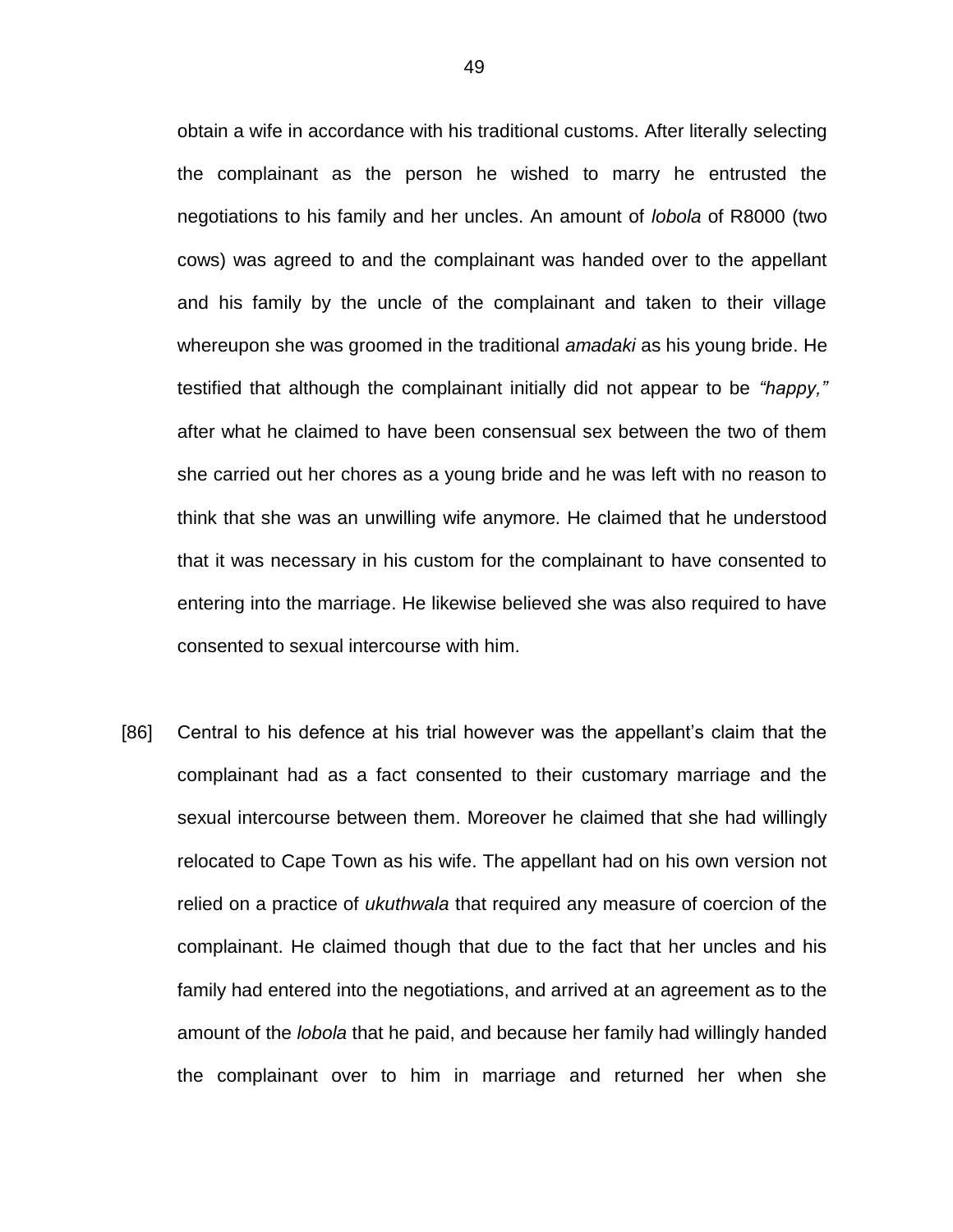absconded, there was compliance with the traditional practices of his custom as he understood it.

- [87] The appellant also referred to the customary practice that a female would not explicitly consent to the removal by the man when conducting the *ukuthwala* and would pretend to resist as a sign of her modesty<sup>17</sup>. In this regard both Nhlapo and Inkosi Mahlangu confirmed such conduct on the part of a consenting female in the "abduction" (our underlining). The appellant contended that this created an ambiguity about consent; and with reference to the evidence claimed that when the complainant ran away on the two occasions (which he admitted), the first in the Eastern Cape and the second in Philippi, it was no more than in accordance with such long standing and recognised practice.
- [88] In respect of the incident in the Eastern Cape, he claimed that she had said to him that she had only wanted to visit her family, but was afraid that he and his family would not have allowed her to do so. The trial court found, and correctly in our view, that the running away by the complainant could not on the evidence have been an indication of any pretence on her part. If anything, the evidence with regard to her running away in the Eastern Cape, walking through a forest at night, alone, sleeping in the open and exposed to the elements was nothing more than a desperate attempt on her part at

<sup>17</sup> Appellant's Heads of Argument para 21-23 page 588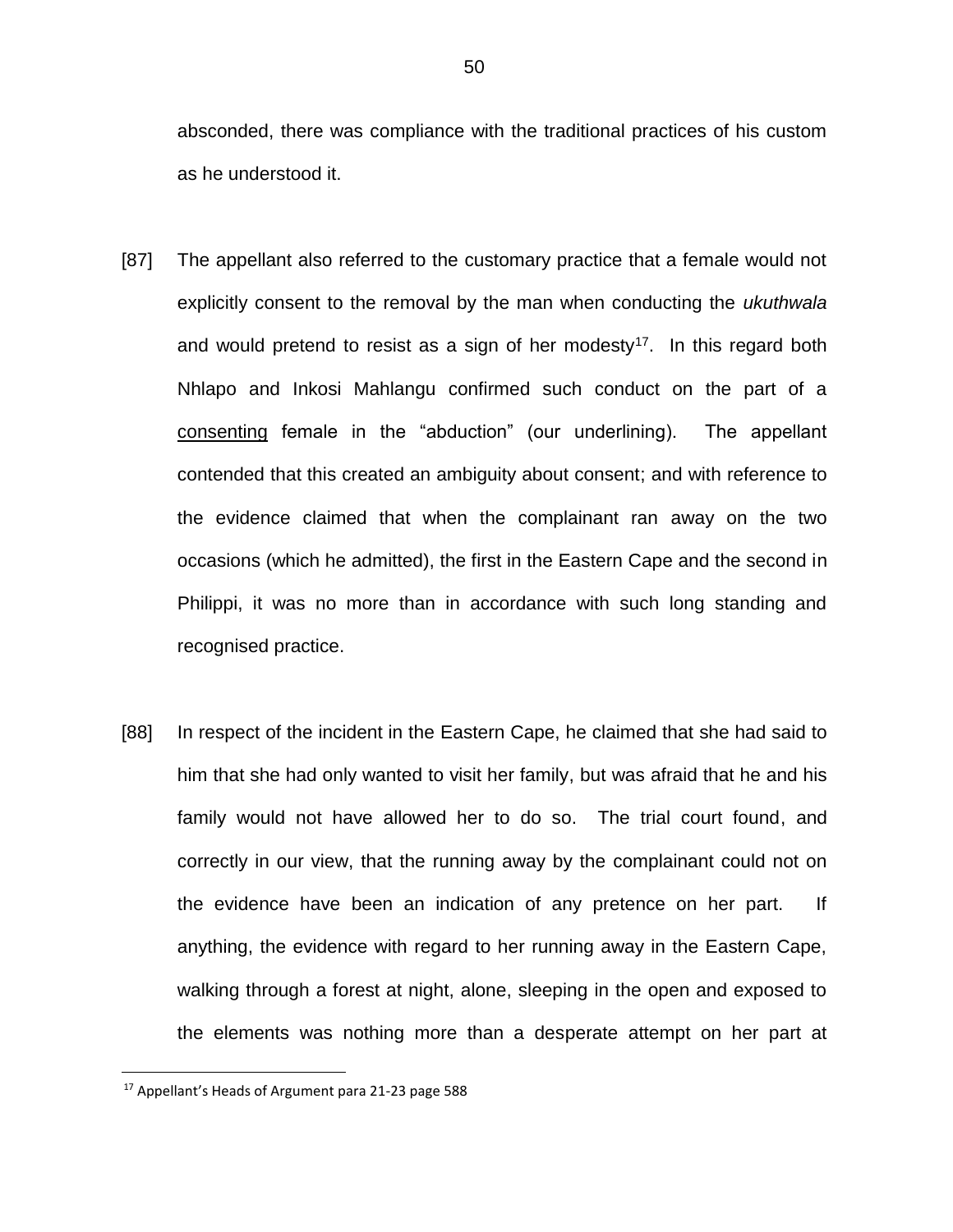escaping from the appellant. It is therefore in our view nothing more than a cynical attempt on the appellant's part to claim that he harboured a belief that when the complainant ran away, she did so out of sheer modesty, and his reliance on the customary practice is entirely misplaced.

- [89] He claimed in defence of the charge of trafficking that her family was fully aware of his intention to bring her to Cape Town and had not objected to her relocating with him. Moreover, the trial court did not find, on a careful examination of the evidence relating to the relocation and correctly in our view, that the complainant had consented to the customary marriage, the incidents of sexual intercourse with him, and that she had willingly relocated to Cape Town. The appellant claimed though that the complainant had willingly relocated from the Eastern Cape to Cape Town and his reliance on the fact that her family and uncles in particular could have exercised such consent on her behalf is irreconcilable with his claim that she had in fact consented.
- [90] With the helpful insights of the experts on the practice of *ukuthwala* and submissions of the *amici*, it became apparent during the appeal that the offences for which the appellant was charged took place after a "traditional" *ukuthwala* would have occurred; this is because the trafficking and sexual assaults occurred after the customary "marriage". Therefore the appellant could not in any event have placed reliance on the practice of *ukuthwala* (in the traditional sense) as justification for his conduct. However what he did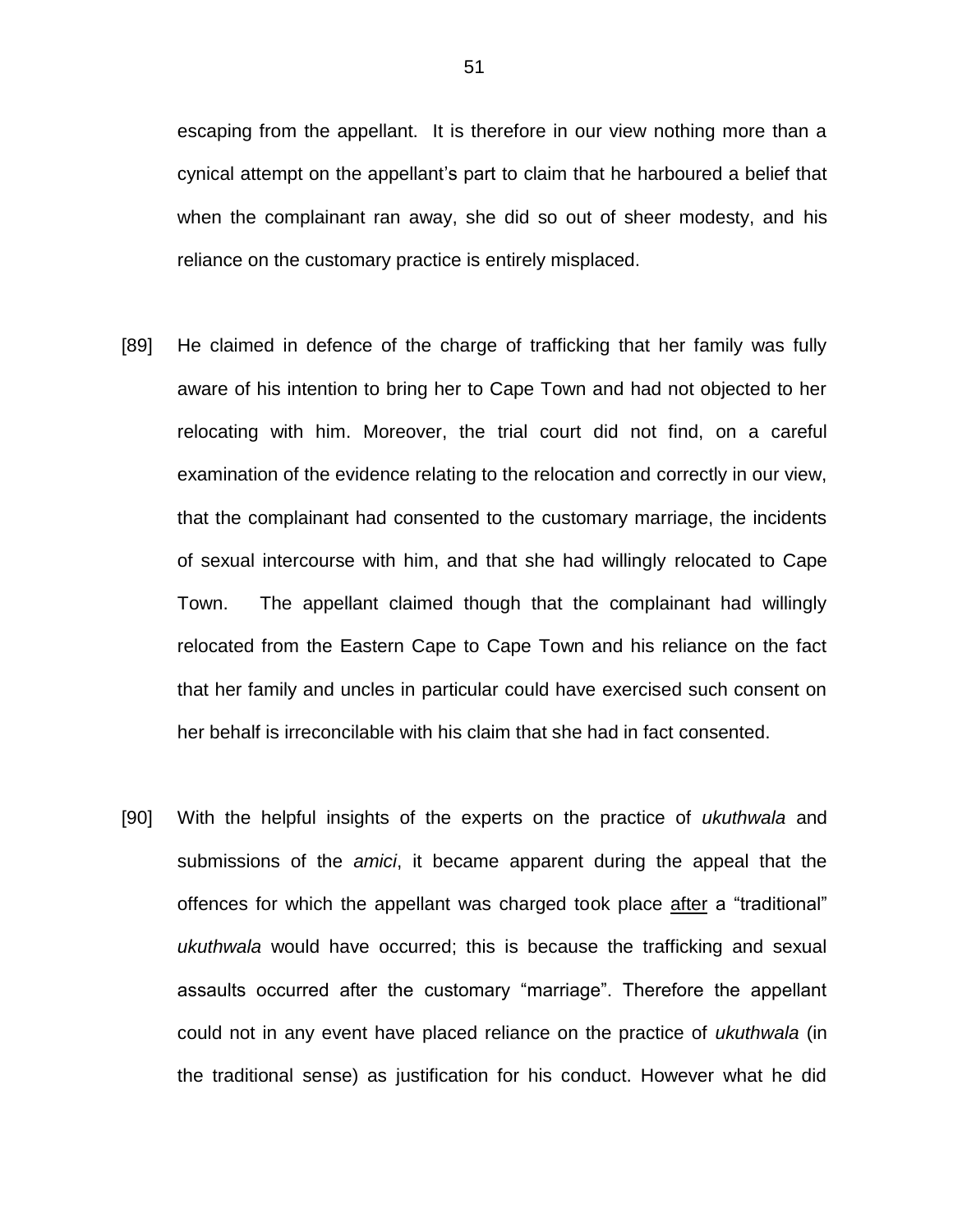attempt to do was to rely on the aberrant form of *ukuthwala* as being the living form of customary law to justify his conduct.

[91] In clarification of the relevance of the appellant's reliance on the practice of *ukuthwala* in customary law, the trial court had specifically put to De Villiers that the appellant had not asserted any right under customary law to have married or to have had sexual intercourse with the complainant without her consent, nor to have removed her from the Eastern Cape to Cape Town against her will. De Villiers' response is fully encapsulated in the following concluding remarks he made in his testimony;

> *"---Net hoe simpatiek 'n mens ook al wil wees ten opsigte van tradisionele lewende gewoontereg mag mens nooit romantiseer daaroor soos wat soms 'n bietjie gedoen word nie en moet mens gedagtig wees dat die waardigheid en gelykheidsbeginsels van die Grondwet so belangrik is dat selfs die Konstitusionele Hof onlangs in sy meerderheidsuitspraak gesê het 'n man moet vir sy eerste vrou se toestemming by haar kry voordat hy sy tweede vrou mag trou. So die vrou se toestemming word baie vooropgestel en dit is iets wat in hierdie geval ongelukkig miskien nie gebeur het nie."*

[92] The trial court found and correctly so, that the appellant had not asserted any customary law precept to have justified his conduct, or that he had acted in the belief that he had entered into a customary marriage that permitted sexual coercion. It appeared however on appeal that the appellant re-asserted a reliance on the practice of *ukuthwala*, albeit in its aberrant form, which was permissive of coercion in respect of the sexual assaults to subdue her, and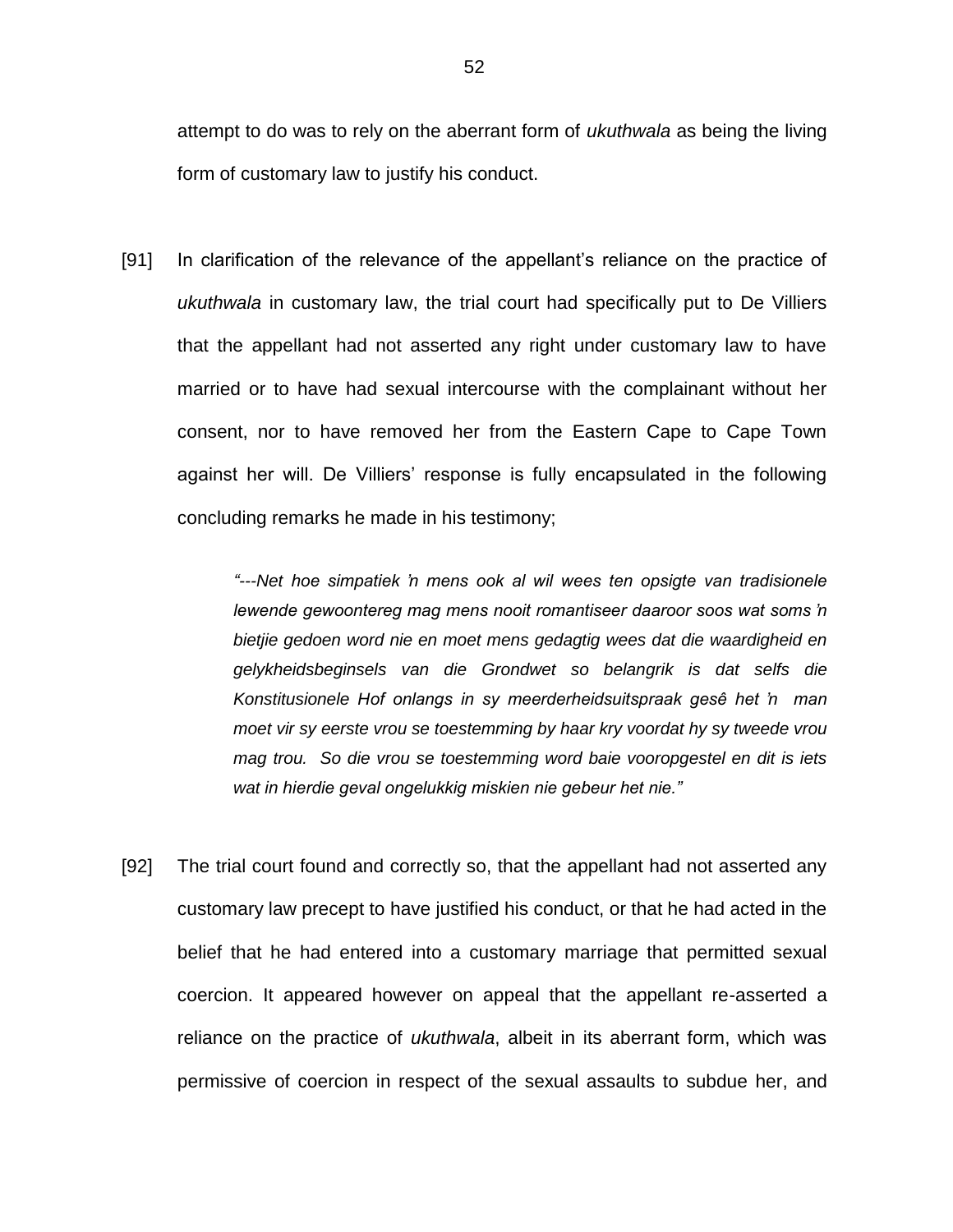that her family (her uncles in particular) had negotiated the payment of the *lobola* for the marriage and had not objected to her removal to Cape Town.

[93] In the initial heads of argument filed on behalf of the appellant on appeal, his counsel quoted an excerpt<sup>18</sup> from an article by visiting Yale University student Ms N Karimakwenda titled *"Today it would be called rape: a historical and contextual examination of forced marriage and violence in the Eastern Cape by Nyasha Karimakwenda 2013 Acta Juridae 339 (at 352T)* in support of his contention as to the content of the practice. Karimakwenda argues that violence was always a part of the traditional form of *ukuthwala* and explored the continued prevalence of violence in the present day practices and more generally the use of violence in relationships. However the appellant's reliance on this insightful piece of research in order to justify his conduct is, in our view, misplaced. Counsel for the appellant also referred to an article of K Wood *"Group rape in the post-apartheid South Africa"* (2005) 7(4) Culture, Health & Sexuality 303 at 313-31419:

> *'the act of penetration – violently enacted or not – was one crucial part of the process of turning a girl into a wife, and thus enabled her attainment of an adult status (assuming her prior virginity), and this could not be equated with … rape, which had no decent intention. The act of sexual union marked the woman as belonging to the man: if the girl returned to her home after ukuthwala, the implication was that she was disgraced and "damaged" by the man's sexual marking and "owning" of her – a marking without substance.'*

<sup>18</sup> Appellant's heads of argument paras [20] – [25] p 588.

<sup>19</sup> Appellant's heads of argument para [29] pp 588 – 589.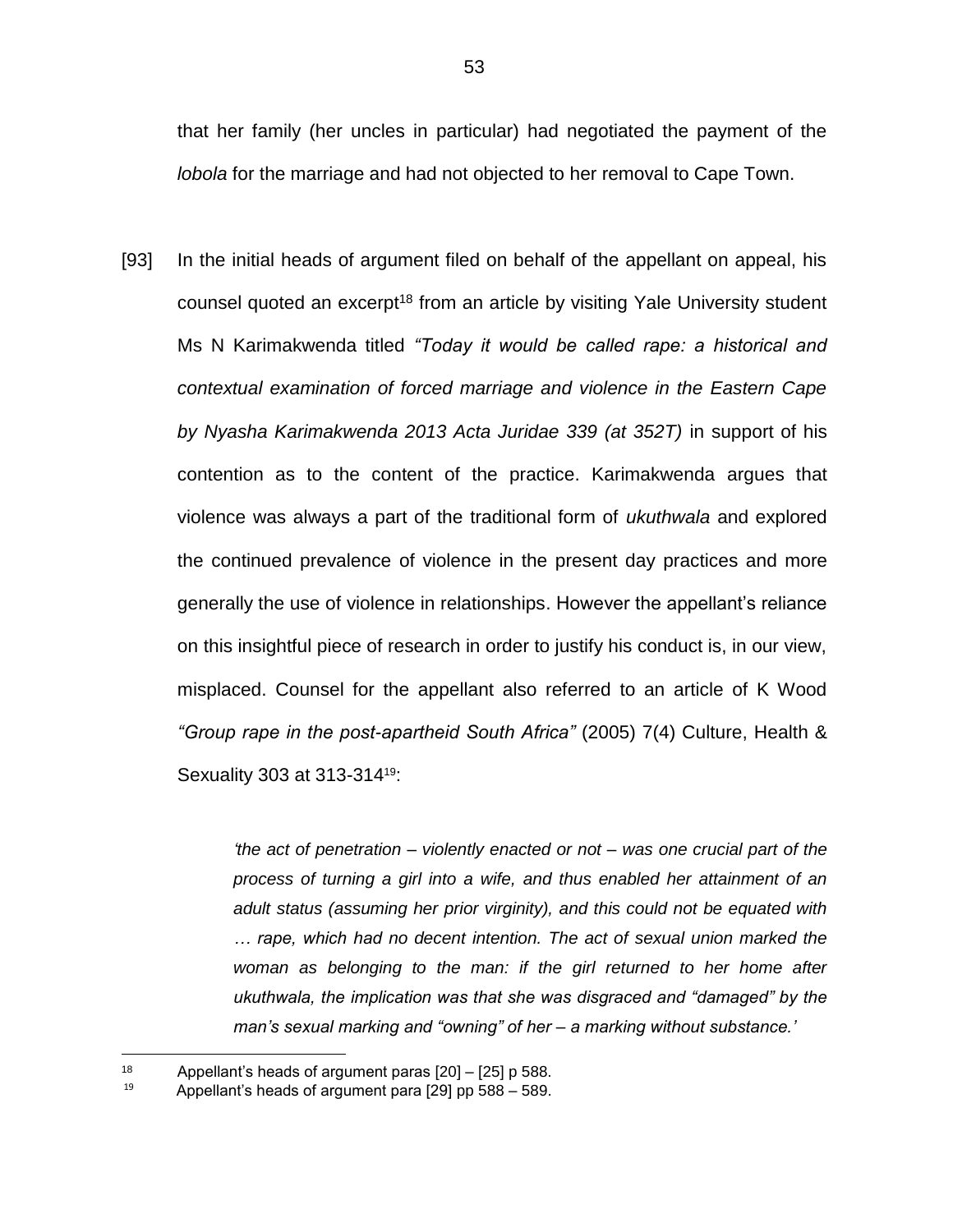- [94] On appeal the appellant relied on this practice as constituting the living customary law that eschewed the requirements of consent and the prescript of age as determined in the RCMA. Counsel for the appellant submitted that the appellant had effectively entered into what he termed a *"putative customary union."*
- [95] However, in our view, it cannot be countenanced that the practices associated with the aberrant form of *ukuthwala* could secure protection under our law. We cannot therefore, even on the rather precarious ground of the assertion by the appellant of a belief in the aberrant form of *ukuthwala* as constituting the *"traditional"* customs of his community, which led to a *"putative customary marriage,"*<sup>20</sup> find that he had neither trafficked the complainant for sexual purposes (as defined) nor committed the rapes without the necessary intention.
- [96] We can furthermore find no fault with the trial court's credibility findings, nor with its reasoning and conclusions in respect of the convictions on both the trafficking and rape counts.

<sup>&</sup>lt;sup>20</sup> Appellant's heads of argument p 590 of the record para [38].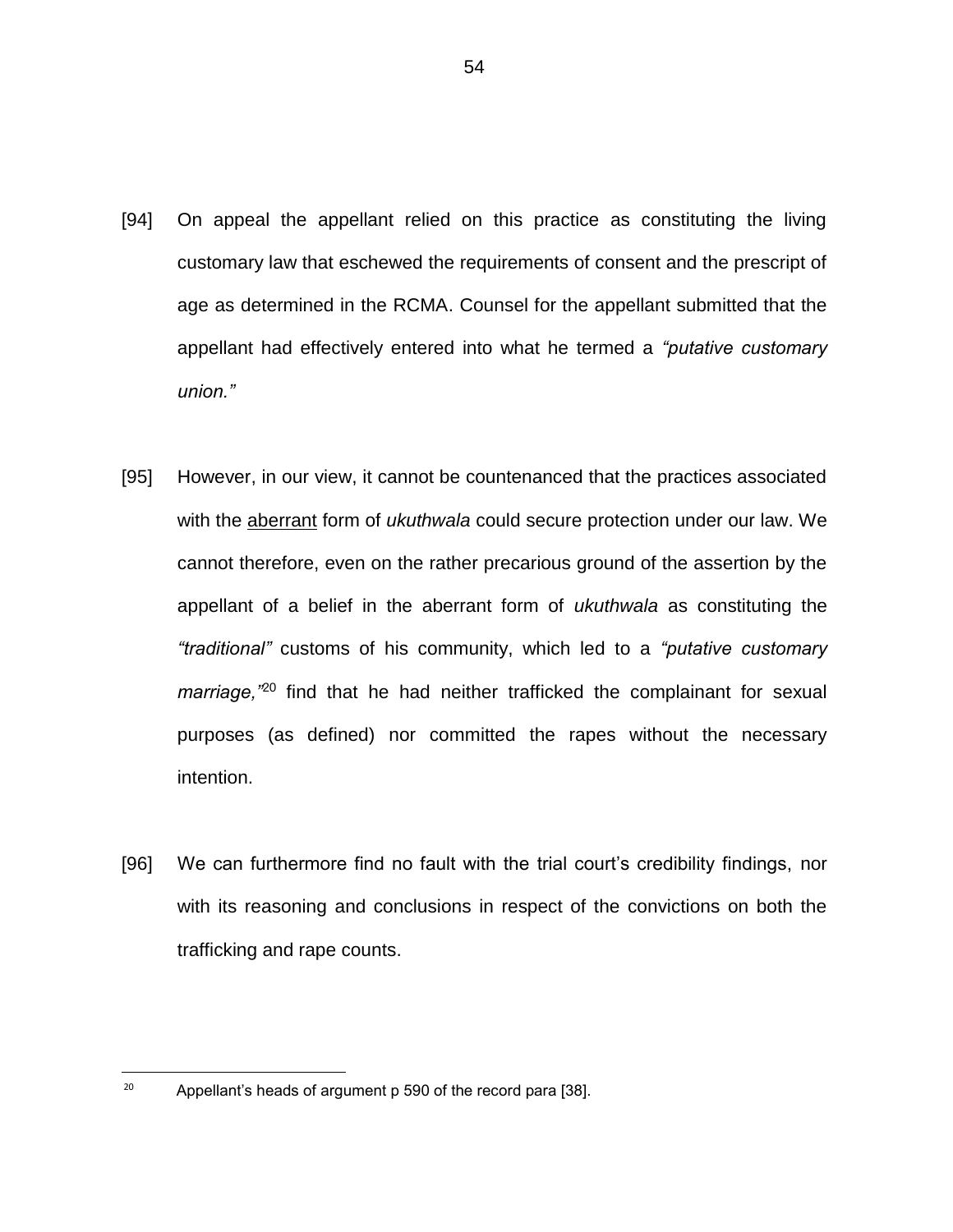[97] Insofar as the two convictions for assault are concerned, it is our view that these amount to a duplication of convictions. In *S v BM* 2014 (2) SACR 23 (SCA) at para [3] the relevant test was formulated as follows:

> *'It is apparent that charging Mr BM with two separate counts, arising out of what was clearly one and the same incident, involved an improper duplication (splitting) of charges. It has been a rule of practice in our criminal courts since at least 1887 that "where the accused has committed only one offence in substance, it should not be split up and charged against him in one and the same trial as several offences". The test is whether, taking a common sense view of matters in the light of fairness to the accused, a single offence or more than one has been committed. The purpose of the rule is to prevent a duplication of convictions on what is essentially a single offence and, consequently, the duplication of punishment. Its operation is well illustrated by the example given in* R v Kuzwayo*, of the theft of 10 apples from an orchard on one occasion, where there is only a single offence, and the theft of one apple a day over 10 days, where there are 10 offences. Here, if there were an offence it was patently a single offence committed with a single intention. It should not have been split into two charges.'*

[98] On the complainant's own version, the assaults with the mop handle and the belt took place because the appellant wanted to subdue her so that he could rape her. The assaults themselves were the precursor to that rape. They immediately preceded the rape. As such the assaults arose out of the same incident as that of the rape. We thus conclude that the assaults formed part of a single offence, namely rape, committed with a single intention. To uphold the convictions on these two counts would amount to a duplication of convictions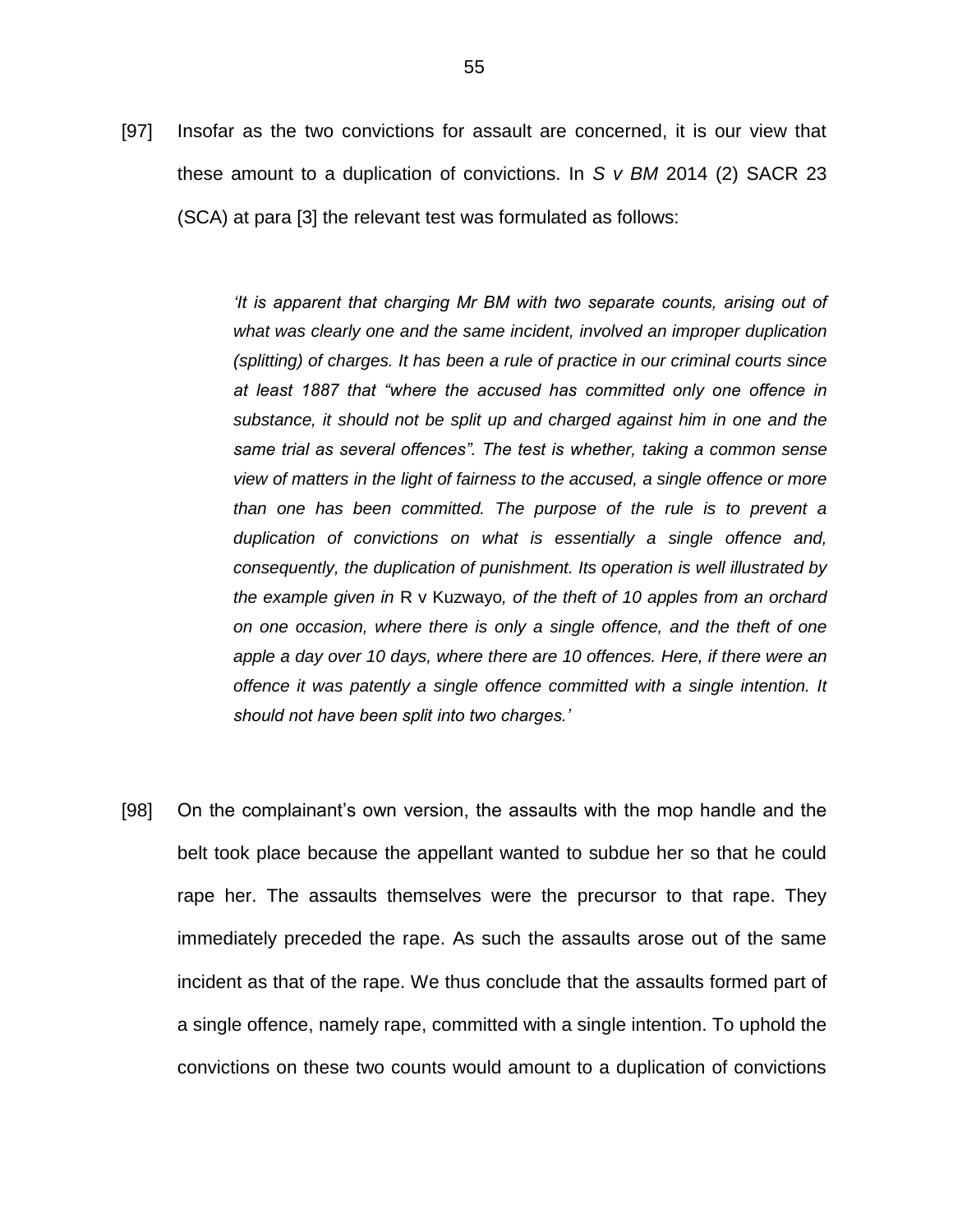on what is essentially a single offence and consequently, would amount to a duplication of punishment.

#### **Sentence**

- [99] It is trite that a court of appeal may only interfere with a sentence imposed by the trial court if there has been a material misdirection or the sentence imposed is shocking, startling, or disturbingly inappropriate.
- [100] As a first offender for the multiple rape of a minor, and for trafficking a person for sexual purposes, the appellant faced life imprisonment in terms of Part 1 of Schedule 2 of s 51(1) of the Criminal Law Amendment Act 105 of 1997, unless the trial court was satisfied that substantial and compelling circumstances existed which justified the imposition of a lesser sentence in accordance with s 51(3). However the charge sheet in respect of the count of trafficking did not reflect the minimum sentence provision.
- [101] We note the distinction between Part 1 of Schedule 2 (which refers to s 71 of the Sexual Offences Act) on the one hand, and s 305(8) of the Children's Act on the other, which stipulates that a maximum of 10 years imprisonment may be imposed for child trafficking. It would appear that the distinction lies in the purpose of the trafficking, given that s 285(1) of the Children's Act (creating the statutory offence of child trafficking) does not specifically refer to trafficking for sexual purposes. This indicates to us that the legislature regards the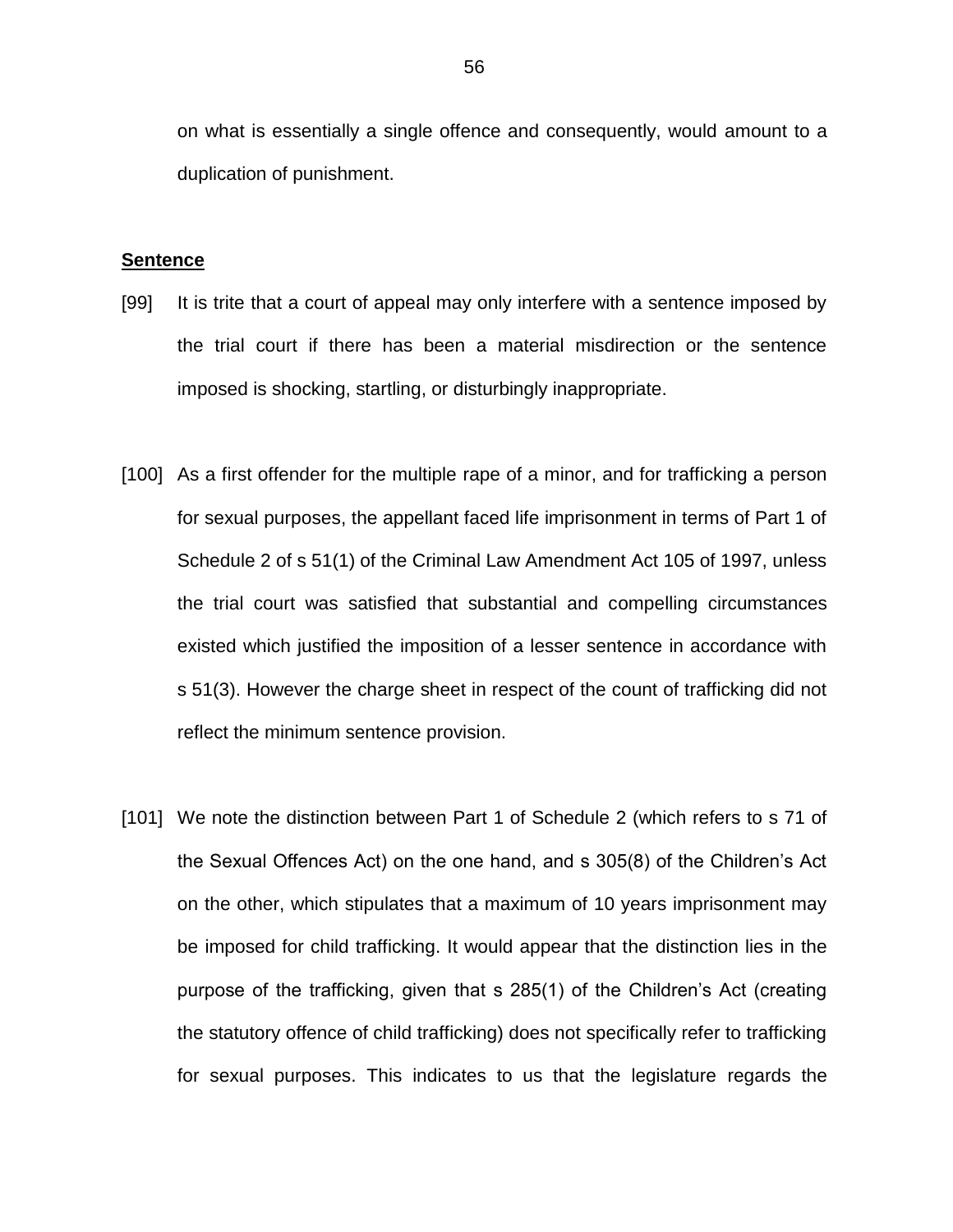offence of trafficking for sexual purposes as a particularly heinous crime, punishable by the most severe sentence of imprisonment which a court can impose.

- [102] Again, the trial court's approach to sentencing the appellant and the sentences which it imposed cannot be faulted. It correctly pointed out the failure by the state to reflect the minimum sentence of life imprisonment for trafficking for sexual purposes in the charge sheet. It thus correctly found that in the interests of justice the court's ordinary penal jurisdiction would have to prevail.
- [103] The trial court carefully weighed the well-known triad of the nature of the offences, the appellant's personal circumstances, and the interests of society. It paid due regard to the probation officer and victim impact reports. Their contents form part of the record and will thus not be repeated herein. The trial court accepted that the appellant's moral blameworthiness was mitigated by the belief which he held concerning traditional practices, and accepted that in his own mind the appellant had not foreseen the catastrophic consequences to the complainant when he set in motion the course of events. We wish to emphasise however that in our view, any diminishing of the appellant's moral blameworthiness must be clearly distinguished from the notion or perception that any aberrant form of custom or traditional practice can of itself constitute a substantial and compelling circumstance. This could never have been contemplated by the legislature, as it would fall foul of our Constitution, and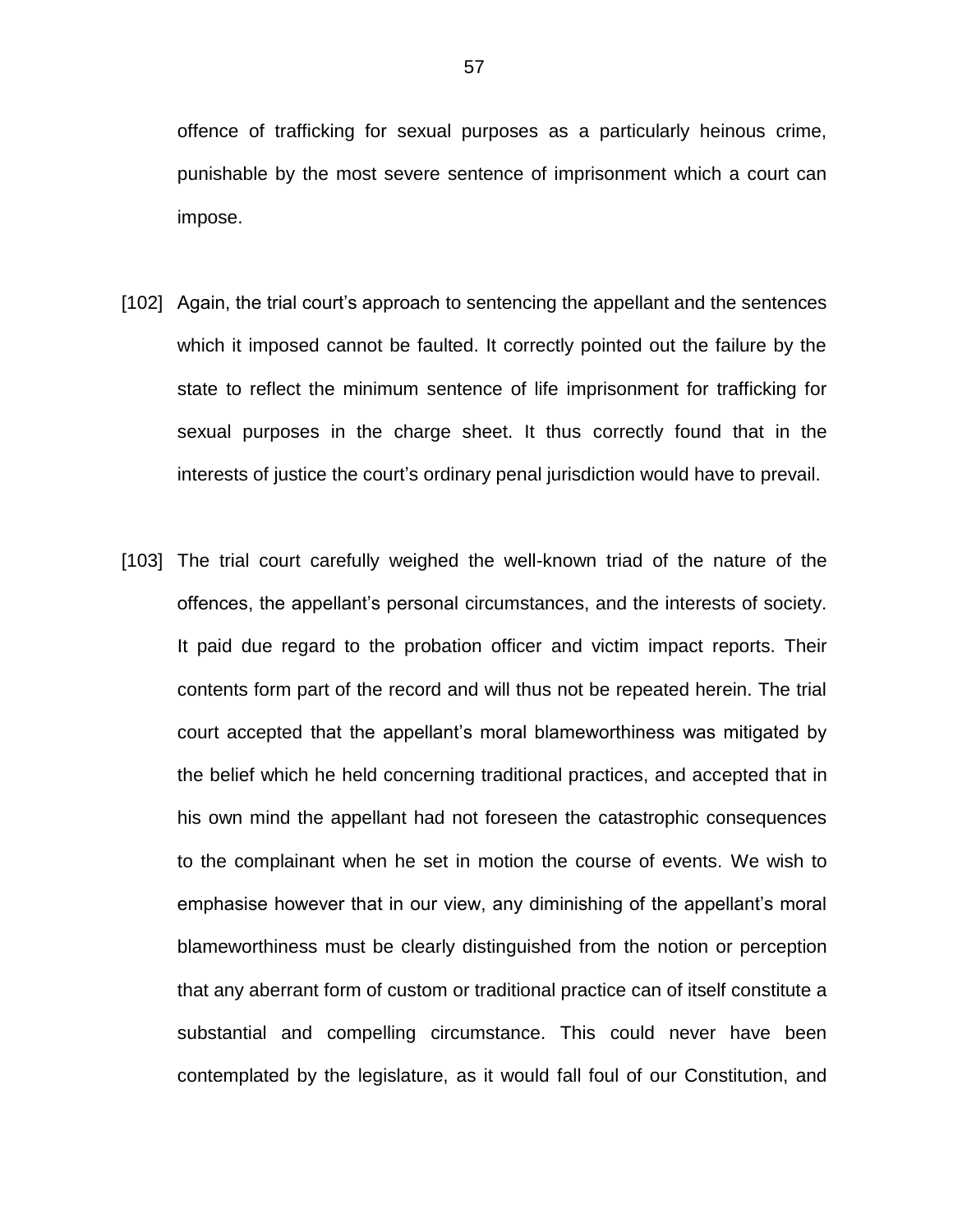would in any event defeat one of the very purposes for which s 51 of Act 105 of 1997 was enacted.

[104] The trial court also correctly found that the involvement of the complainant's male family members and grandmother was nothing more than a neutral factor insofar as the appellant's own blameworthiness was concerned. It thus found that substantial and compelling circumstances existed which justified the imposition of a lesser sentence than that prescribed on the counts of rape. Similarly no criticism can be levelled at the sentence imposed by the trial court when exercising its ordinary penal jurisdiction on the count of trafficking.

## **Conclusion**

[105] In the result, save only in respect of the convictions on the counts of assault, there is no basis for this court to interfere in the trial court's decision.

# [106] **We thus make the following order:**

- **1. The appeal succeeds in part.**
- **2. The appellant's convictions on the counts of assault with intent to cause grievous bodily harm, and common assault, are hereby set aside.**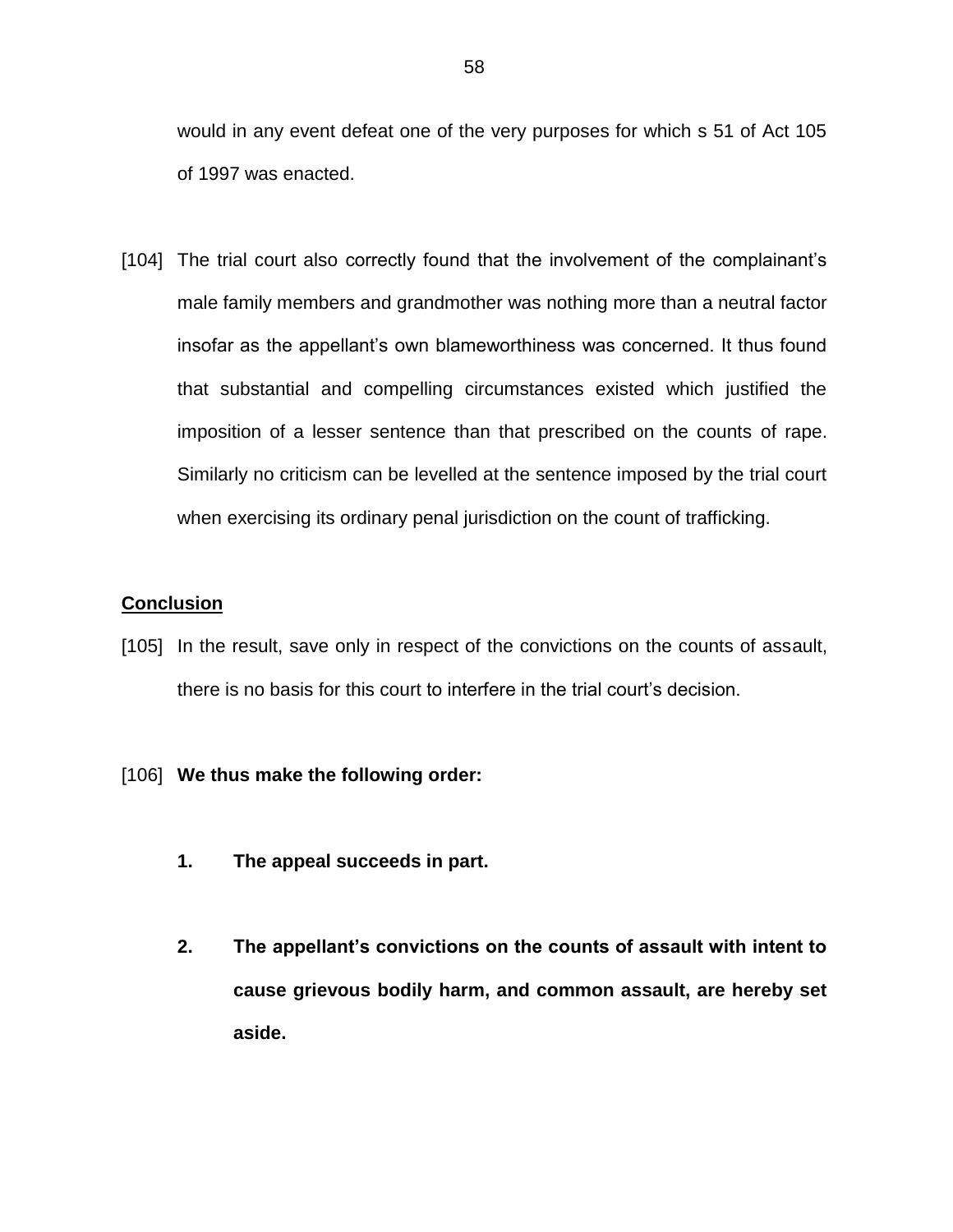**3. Save as aforesaid, the appellant's appeal against his convictions and sentences is dismissed. The convictions and sentences are confirmed.**

**N J YEKISO**

\_\_\_\_\_\_\_\_\_\_\_\_\_\_\_\_\_\_\_

\_\_\_\_\_\_\_\_\_\_\_\_\_\_\_\_\_

**V SALDANHA**

**J I CLOETE** 

The National House of Traditional Leaders **Adv S Poswa-Lerotholi** Instructed by **The State Attorney** 

The Women's Legal Centre Trust **Adv Z Titus**

The Centre for Child Law **Ms K Ngidi** 

The Commission for Gender Equality **Adv M Bishop &** The Rural Women's Movement **Adv V Naidoo Adv V Naidoo** The Masimanyane Women's Support Centre The Commission for the Promotion of the Rights, of Cultural Religious & Linguistic Communities Instructed by **Instructed by Legal Resources Centre**,

**For Appellant**  Adv Mornay Calitz Instructed by **Legal Aid, Cape Town** 

\_\_\_\_\_\_\_\_\_\_\_\_\_\_\_\_\_

For Respondent **Adv Maria Marshall**, **Adv Maria Marshall**, **Adv B E Currie-Ganwo**